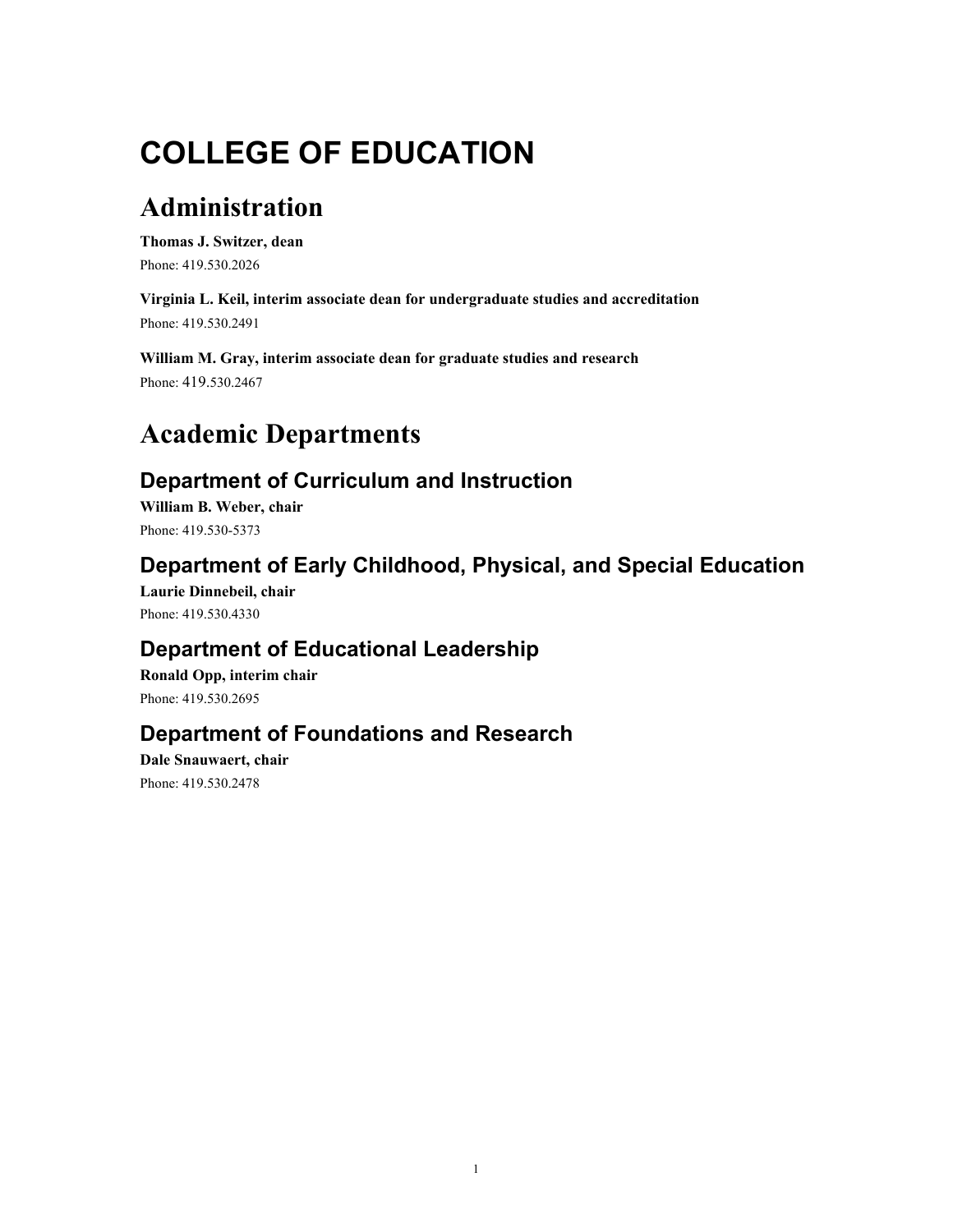# **COLLEGE OF EDUCATION**

# **Accreditation**

The teacher education programs at The University of Toledo are accredited by the National Council for the Accreditation of Teacher Education (NCATE) and approved by the Ohio Department of Education. They meet all state of Ohio standards for licensure, standards of the respective national professional associations and NCATE standards for program accreditation.

# **Undergraduate Programs**

The College of Education offers undergraduate and graduate teacher education programs to meet the 1998 Ohio Teacher Education and Licensure Standards for initial teacher licensure. In some cases, programs are offered in collaboration with the College of Arts and Sciences or the College of Health and Human Services. Programs in the department of music are accredited by the National Association of Schools of Music.

The following undergraduate programs are open to students seeking teacher licensure.

# **Early Childhood Education**

Ages 3-8/grades pre-kindergarten through grade 3 for children who are typically developing, at-risk, gifted and who have mild/moderate educational needs

# **Special Education (Intervention Specialist)**

Mild/moderate special needs: Ages 5-21/grades K-12 Moderate/intensive special needs: Ages 5-21/grades K-12 Visually impaired: Ages 3-21/grades pre-kindergarten to grade 12

# **Middle Childhood Education**

Ages 8-14/grades 4 through 9 with two of the following concentrations:

Reading and Language Arts Mathematics Science Social Studies

# **Adolescent and Young Adult Education**

Ages 12-21/grades 7-12 in each of the following areas:

Integrated Language Arts Integrated Mathematics Integrated Social Studies Science (nine options)

# **Multi-Age Education**

Ages 3-21/grades K-12 in each of the following areas:

 Visual Arts Music Physical Education Health Foreign Languages (French, German & Spanish)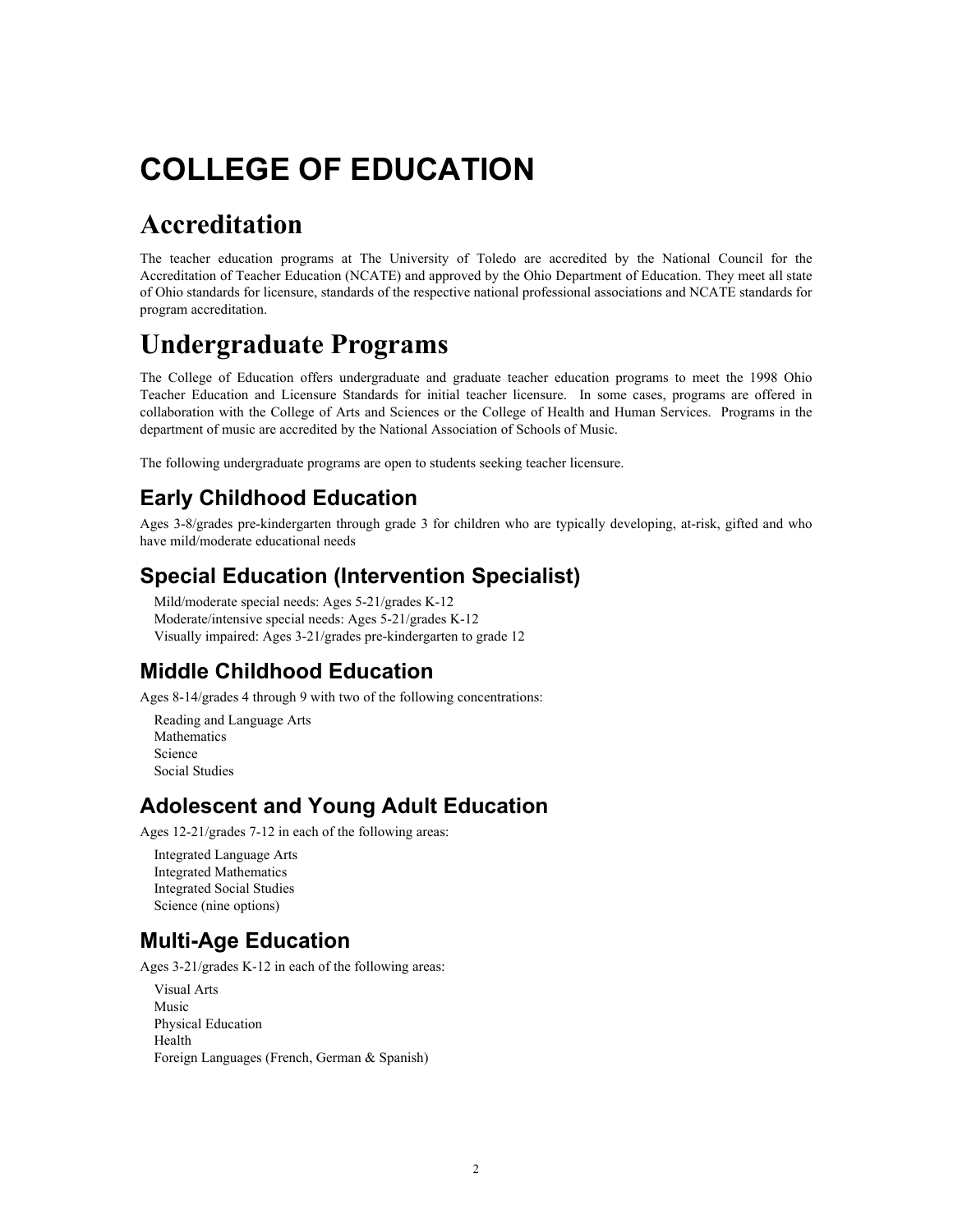# **Career and Technical Education**

Ages 8 and over/grades 4 or higher in each of the following areas:

Health Careers Education Industrial Engineering Systems Integrated Business Education

**Note:** Work experience options for vocational licensure are also available via a 24 credit hour program in agriculture, health careers, industrial engineering systems, family and consumer sciences, business and marketing.

# **Computer/Technology Endorsement**

This endorsement may be earned as part of a baccalaureate program leading to initial teacher licensure.

# **Graduate Programs**

The College of Education also offers graduate programs for initial teacher licensure and for certification/licensure endorsement.

*Refer to the Graduate School section of this catalog for information on programs and policies specifically related to graduate students.*

# **Degrees Offered**

The following undergraduate degrees are available to students in the College of Education and are conferred by The University of Toledo:

Bachelor of Education Bachelor of Arts in Education Bachelor of Science in Education Bachelor of Vocational Education

The teacher education programs listed above may offer students the option of earning a bachelor of education degree and either a bachelor of arts or bachelor of science degree from the College of Arts and Sciences. In this instance, special program conditions exist, and students must check with faculty advisers for specific course and program requirements.

Students who wish to pursue the bachelor of arts in education or bachelor of science in education degree must complete the following:

- 1. University core and other general education requirements of the College of Arts and Sciences and the College of Education.
- 2. Major field requirements of the College of Arts and Sciences and the content major requirements as specified by the College of Education.
- 3. Professional education requirements.

Ordinarily, these programs exceed the 128 minimum credit hours required for bachelor's degrees and, therefore, take longer than 4 academic years (8 full-time equivalent semesters) to complete.

# **Admission Requirements**

Application for admission to the College of Education must be submitted to the Office of Undergraduate Admission. Requirements for admission to the University are discussed in the General Section of this catalog. **Note: Students who are eligible for initial admission to the college are not guaranteed admission to the professional education program in the junior year. All licensure programs have specific additional requirements for admission to professional education.** 

# **Readmission of Former Students**

Undergraduate students who discontinue course work for a period of at least one academic year (not including summer) must request readmission to the University. If students have taken any course work at another institution during the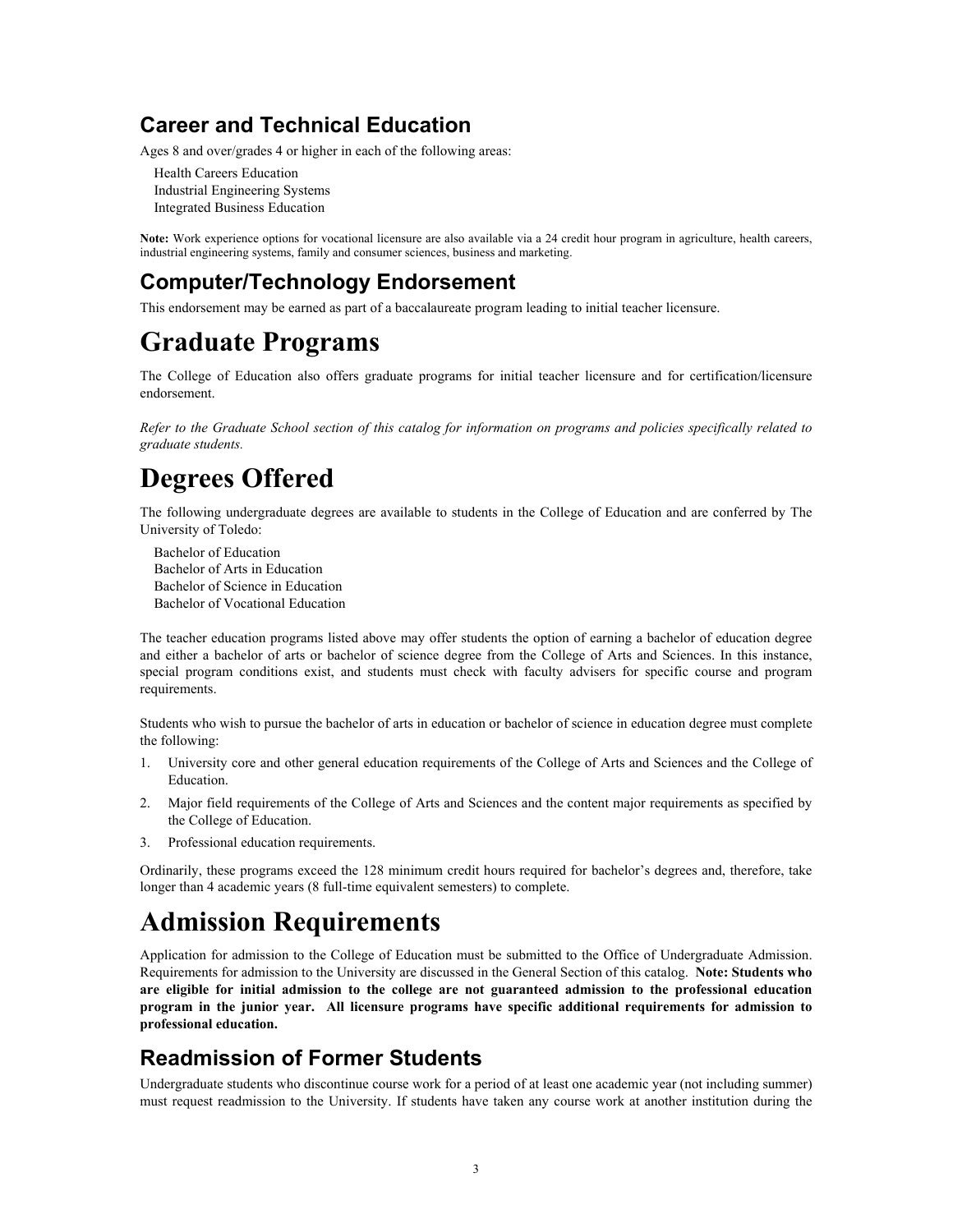time they have been away from the University (other than transient status), they must complete a new application in the Office of Undergraduate Admission and meet transfer admission requirements.

**Students who have not taken course work for more than 12 months must comply with the college requirements at the time of readmission.** When seeking readmission, students whose grade point average (GPA) is below 2.0 can only be readmitted on approval of the associate dean. Students with a GPA of 2.0 or higher may seek readmission in the college office.

# **Admission of Transfer Students**

Students in good standing may transfer with the following minimum requirements from another college at The University of Toledo or from other accredited colleges and universities and enroll in the College of Education.

| <b>Number of credit hours</b> | Minimum required GPA |
|-------------------------------|----------------------|
|                               |                      |
|                               |                      |
|                               |                      |

Students wishing to transfer from another college on campus to the College of Education must not have been suspended prior to or during the semester in which the student initiates transfer proceedings. If suspended from another baccalaureate college, the student must fulfill requirements of the suspension policy of that college.

Students with satisfactory records from other accredited colleges and universities may enroll in the College of Education after review of official transcripts and admission into the college. After the transfer process has been completed, the student is notified of the allowed transfer credit. **Courses in which a grade of C or better has been earned may be accepted for credit either for comparable required or elective credit.**

# **Degree Requirements**

Candidates for degrees in the College of Education must complete a minimum of 128 undergraduate credit hours of course work. Students completing degree programs in teacher education must attain a minimum overall GPA of 2.7, as well as maintain the same average in their teaching major and professional education courses prior to enrolling in internship/student teaching.

Students may qualify for a second bachelor's degree in the College of Education by completing a minimum of 32 credit hours of additional residence course work and by satisfying the applicable bachelor's degree requirements and state requirements.

# **University Core Curriculum**

Students earning bachelor's or associate's degrees in all University colleges and programs are required to complete 27- 30 credit hours of courses that comprise the University Core Curriculum. Those courses are distributed in the areas of English composition, mathematics, humanities/fine arts, social sciences, natural sciences, and multicultural studies (see the *General Section* of this catalog for details). Some colleges and programs require courses in these areas over and above those required to fulfill University core requirements. The student's academic department or college office should be contacted for specific details.

# **Residence Requirement**

Students transferring from other institutions must earn at least 32 credit hours in the College of Education at The University of Toledo to be eligible for graduation and/or licensure.

Junior and senior level courses in professional education must be completed in residence for students completing teacher education programs.

# **Application for Graduation**

*Refer to the General Undergraduate Degree Requirements in the General Section of this Catalog for information.*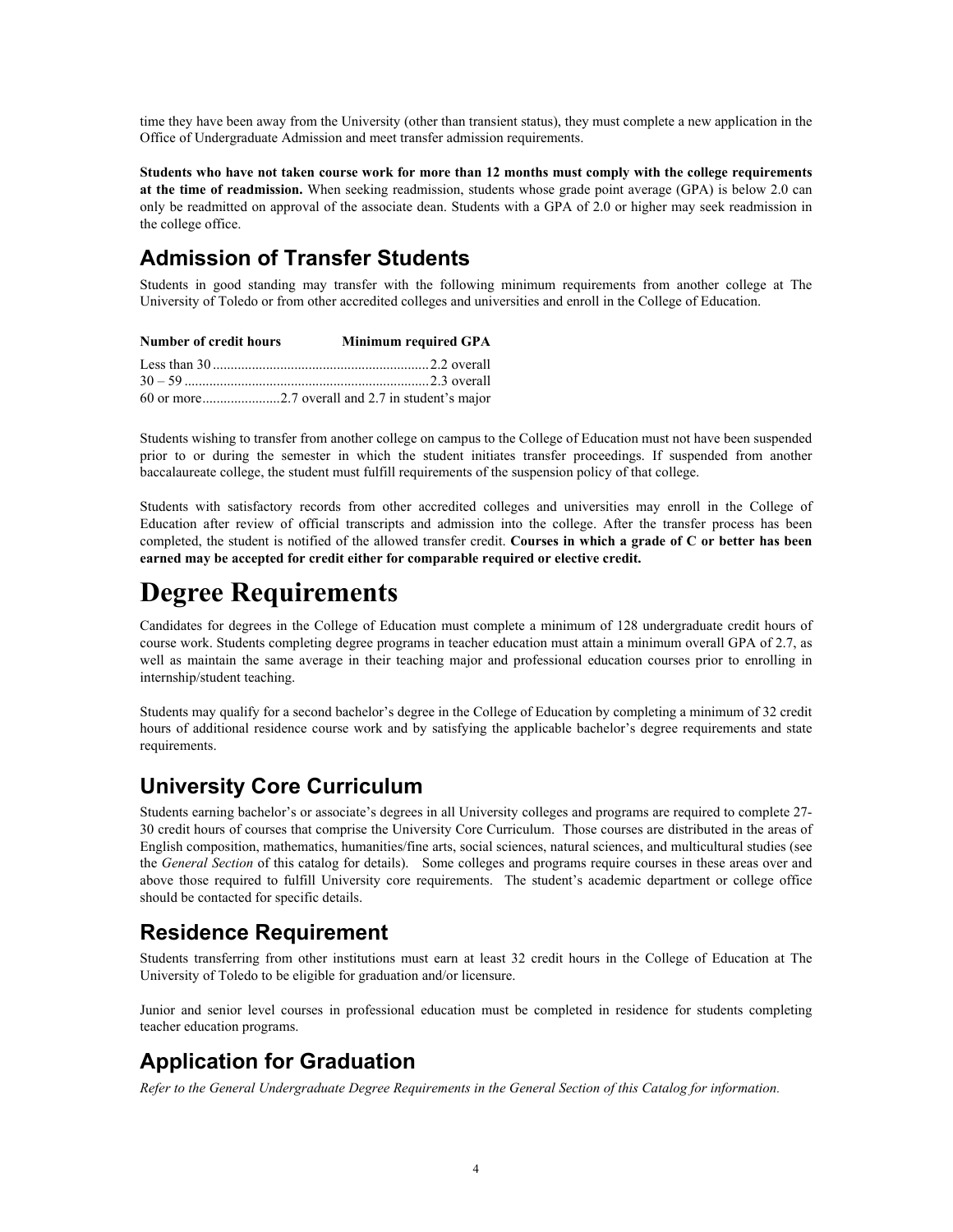# **College Honors Programs**

The University Honors Program in the College of Education offers academically gifted students the opportunity to take especially challenging courses and to work very closely with faculty to achieve personal goals. Honors courses are small and encourage advanced inquiry, reasoning, and discussion. Special academic counseling, field experience mentoring, priority registration and research opportunities are additional features of the Honors Program.

# **Admission Criteria**

Admission to the University Honors Program normally requires a minimum high school GPA of 3.75 on a 4.0 scale, a minimum ACT composite score of 28, and a review of application materials, which include an essay on an assigned topic, a personal resume and written recommendations. Interested students with ACT scores of 25 and GPAs of 3.5 are encouraged to apply and will be considered on a space-available basis.

# **Academic Requirements**

To remain in the college's Honors Program, students must maintain a minimum GPA of 3.0 and must continue to make adequate progress toward completing the program requirements.

# **Program Requirements**

To be eligible for the college's Honors citation upon graduation, a student must:

- 1. Complete a minimum of 33 semester hours of Honors course work, including six hours of Honors Readings Conference during the first year and two Honors interdisciplinary seminars;
- 2. Submit a supervised Honors thesis; and
- 3. Achieve a final GPA of 3.3.

**Note:** When Honors sections of courses are not available, courses may be converted into Honors courses by developing a learning contract with the instructor. Forms are available in the college office or from the Honors faculty adviser.

# **General Academic Policies**

*Refer to the General Section of the Catalog for general academic policies that apply to all students.*

# **Grade Deletion**

The College of Education will permit a maximum total of 12 credit hours of C-, D+, D- and/or F to be deleted. In order to have a grade deleted, a student needs to have retaken the course and achieved a grade of C or higher.

# **Academic Suspension**

Suspended students are dropped from The University of Toledo for a period of at least one semester. Refer to the General Section of the Catalog for the University policy on suspension.

Once the suspension is served, the student desiring readmission to the college must appeal in writing to the department chair at least three weeks prior to registration for the semester in which attendance is desired. Suspended students who are granted readmission must maintain the designated GPA for each semester thereafter. Students failing to meet these conditions are subject to academic dismissal. The dean's decision on dismissal is final.

A student suspended twice from the college will not be permitted to enroll in classes at the University for one full calendar year from the date of second suspension.

**Note:** Students are required to remove incomplete grades during suspension periods.

# **Dismissal**

Dismissed students are not eligible for readmission to the College of Education. A student may be dismissed for:

- 1. failure to meet the conditions of readmission after suspension from the College of Education.
- 2. demonstrating patterns of behavior that are inappropriate for students preparing for educational roles or for failing to meet the morals standard as defined by the state of Ohio.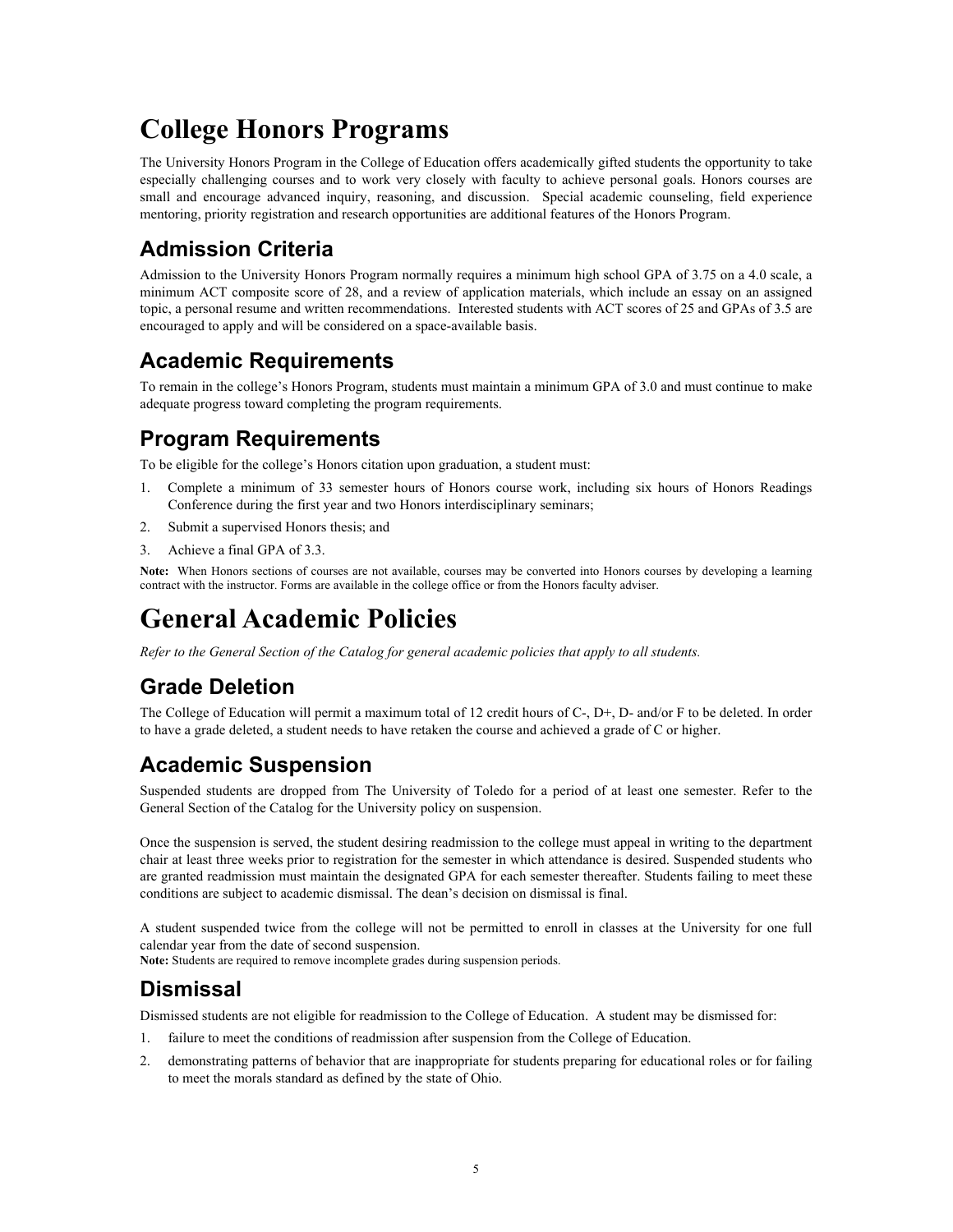Regulations for probation, suspension and dismissal apply to both full-time and part-time students. In all matters, the dean's decision is final.

# **Academic Honesty**

*See the General Section of this Catalog for the specific policy.*

### **Academic Grievances: Due Process**

Students have the responsibility and right to call to the attention of a professor any grade that the student believes to be in error. Such attention must follow the procedure described. **This procedure must be initiated within 60 days of the posting of the grade report.** 

- 1. The student meets with the instructor to attempt to resolve the problem.
- 2. If the procedure in Step 1 does not resolve the problem, the student may request intercession by the department chair. The chair attempts to resolve the problem, but the chair may not unilaterally change the grade.
- 3. Should the problem not be resolved at the department level, the student may appeal in writing to the associate dean. This written document must specifically state the reasons for the appeal and the desired outcome. The student must meet with the associate dean to review and discuss the problem, but a decision will not be rendered here.
- 4. If the student wishes to continue the appeal, the written appeal will be submitted to the Academic Affairs Committee.
- 5. The Academic Affairs Committee will appoint an Appeals Subcommittee that will collect all data related to the appeal, in writing, and will interview the student and/or instructor, if necessary, to make recommendation to the associate dean. All proceedings and deliberations of the committee will remain in confidence.
- 6. The Appeals Subcommittee will inform the chair of the college Academic Affairs Committee of the recommendation.
- 7. The dean will make the final decision and will be responsible for informing all appropriate parties.
- 8. A further appeal can be taken by the faculty member or student to the University Academic Appeals Committee.

Students who seek recourse for allegations relative to academic problems should consult the following sources: *University Policies and Procedures Manual, Student Handbook* and *The Student Teacher Handbook*. Graduate students should refer to the grievance policy of the Graduate School.

# **Teacher Education Programs**

# **Degree and Licensure Requirements**

Candidates for the bachelor of education degree in any of the professional education programs must complete a minimum of 128 credit hours of course work with a minimum cumulative GPA of 2.7 on a 4.0 scale. Students also must maintain a cumulative GPA of 2.7 or better in all professional education courses and in all teaching fields. The accumulated average includes all grades for credits earned plus grades of IN and F and those acquired in repeated courses at The University of Toledo and at other institutions that the student attended.

Undergraduate programs in the College of Education meet all University of Toledo requirements for the bachelor's degree. Some meet requirements for both the B.Ed. and the B.A. or B.S. degree. They also meet all state of Ohio, national professional association, and NCATE standards for program accreditation and initial professional licensure. Programs vary in length from a minimum of 128 hours (4 years) to 217 hours (5  $\frac{1}{2}$  years) as follows:

|                                    | <b>Credit</b><br>Hours | Minimum<br>Equivalent<br>Years |
|------------------------------------|------------------------|--------------------------------|
| <b>DUAL DEGREE ONLY</b>            |                        |                                |
| Adolescent & Young Adult Education |                        |                                |
| <b>Integrated Language Arts</b>    | 151-161                | 4 1/2                          |
| <b>Integrated Mathematics</b>      | 145-155                | 41/2                           |
| <b>Integrated Social Studies</b>   | 158-167                | 4 1/2                          |
| Science (9 options)                | 184-220                | $5 - 51/2$                     |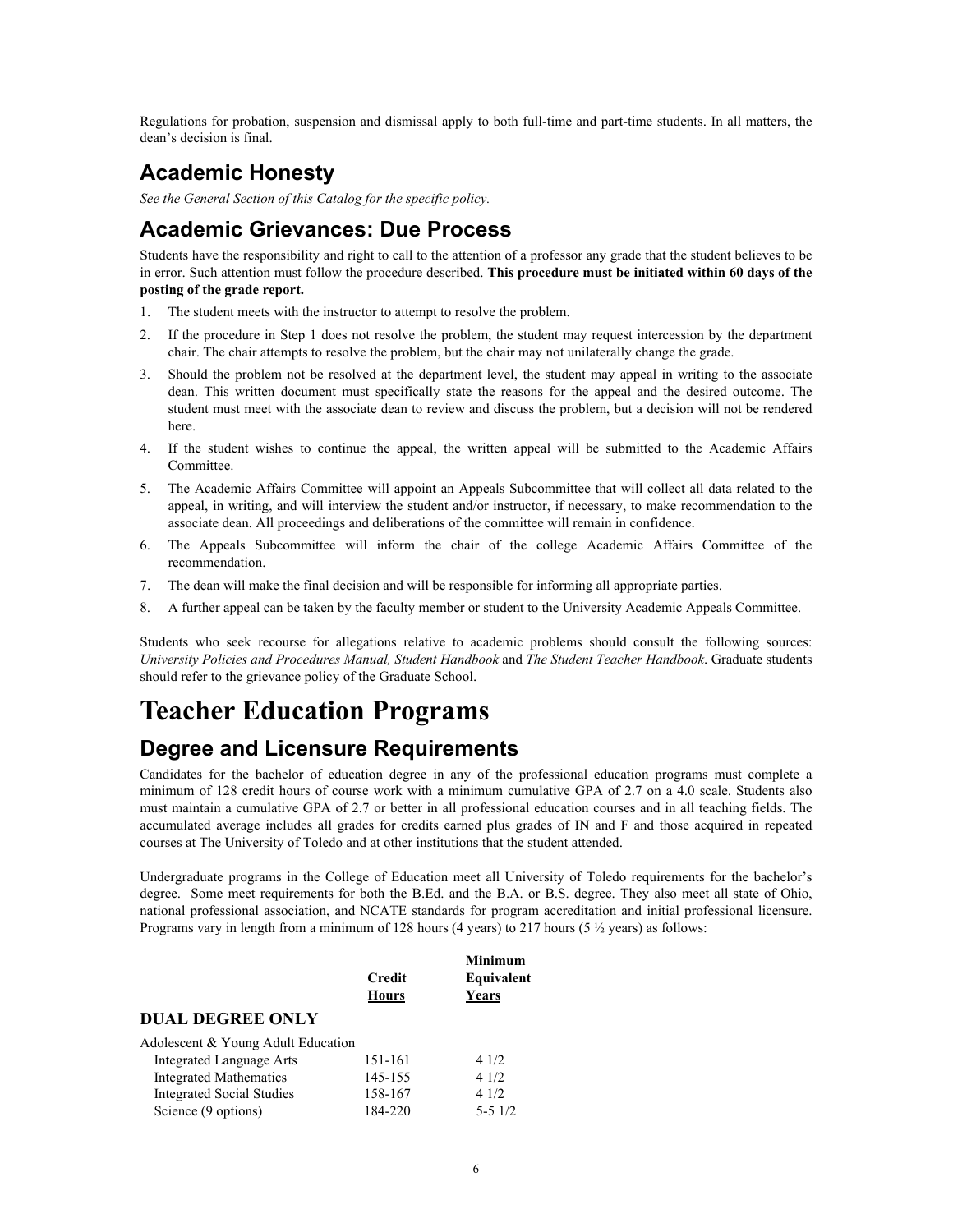#### **DUAL OR SINGLE DEGREE**

| <b>Dual Degree Option</b>             |         |                |
|---------------------------------------|---------|----------------|
| Middle Childhood Education            | 153-178 | $5 - 51/2$     |
|                                       |         |                |
| Multi-Age Education:                  |         |                |
| Foreign Languages (French,            |         |                |
| German or Spanish)                    | 151     | 41/2           |
| <b>Health Education</b>               | 151-180 | 5              |
| Physical Education                    | 143-175 | 5              |
|                                       |         |                |
| <b>Single Degree Option</b>           |         |                |
| Middle Childhood Education            | 138-162 | $41/2-5$       |
| Multi-Age Education:                  |         |                |
| Foreign Languages (French,            |         |                |
| German or Spanish)                    | 131     | 4              |
| <b>Health Education</b>               | 128     | $\overline{4}$ |
| Physical Education                    | 128     | 4              |
|                                       | 136-151 | $4 - 5$        |
| Special Educ. Intervention Specialist |         |                |
| <b>SINGLE DEGREE ONLY</b>             |         |                |
| Early Childhood Education             | $132*$  | 41/2           |
| Multi-Age Education:                  |         |                |
| Music Education                       | 140     | 41/2           |
| Visual Arts Education                 | 134     | 4              |

\* Students who satisfy one of the two multicultural requirements with one course that simultaneously fulfills a second area of the core will graduate with 129 hours.

Students who successfully complete all college degree requirements, student teaching/internship and licensure exams will be recommended for a two-year provisional teaching license in Ohio. For additional information on licensure requirements, students should inquire in the college.

The above policy reflects not only college action but also the requirements of NCATE. **In addition, the State of Ohio requires students to submit fingerprinting cards to the Bureau of Criminal Investigation before a professional license will be issued.** 

# **Criteria and Procedures for Admission to Professional Education**

To be eligible for advanced professional admission to a teacher licensure program, a student must demonstrate:

1. Current enrollment in the College of Education;

**Note**: Students should apply for admission to professional education no later than the fifth semester of full-time enrollment. Students in the respective licensure programs should apply while enrolled in the following respective courses:

| <b>Early Childhood Education</b>                        | CIEC 3200 Philosophy and Practices<br>(Interviews and fingerprint packets will be completed during the semester in this course.) |
|---------------------------------------------------------|----------------------------------------------------------------------------------------------------------------------------------|
| <b>Special Education</b>                                | SPED 4240 Teaching Reading & Literacy: Special Needs                                                                             |
| <b>Middle Childhood Education</b>                       | CI 3240 Best Practices in Middle Level Education                                                                                 |
| <b>Adolescent &amp; Young Adult</b><br><b>Education</b> | CI 3900 A&YA Linking Seminar 3                                                                                                   |
| <b>Visual Art Education, Music</b><br><b>Education</b>  | EDP 3200 Applied Psychology for Teaching                                                                                         |
| <b>Physical Education</b>                               | PED 2950 Intro to Teaching PE                                                                                                    |
| <b>Health Education</b>                                 | HEAL 2900 Linking Seminar                                                                                                        |
| <b>Foreign Languages Education</b>                      | CI 2980 Foreign Language Linking Seminar 2                                                                                       |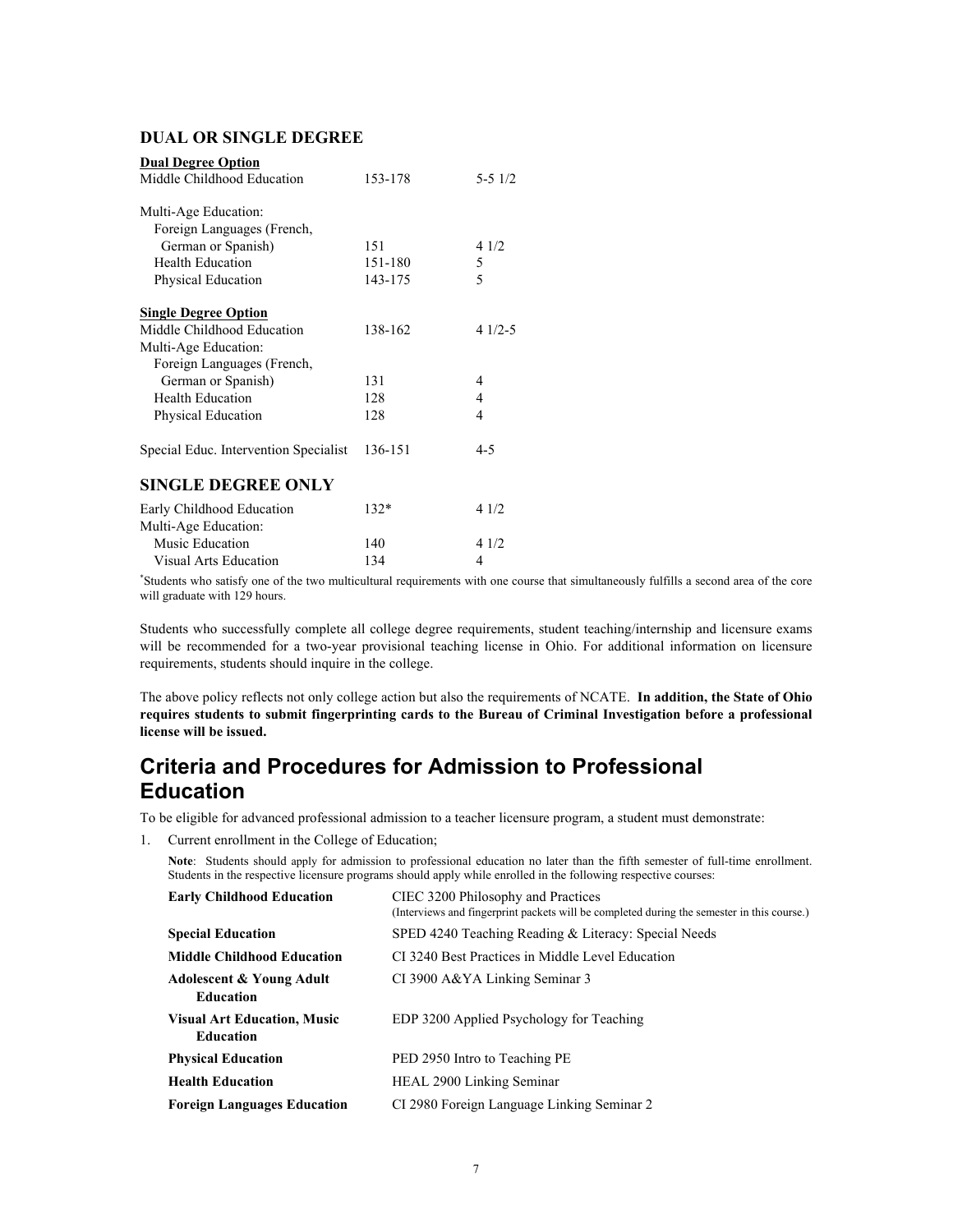#### **Career and Technical Education** *See program director*

- 2. Completion of a minimum of 48 credit hours of approved course work, including required Linking Seminars and 12 hours in residence;
- 3. Cumulative GPA (for transfer students, a higher education GPA) of at least 2.7;
- 4. Mastery of reading, writing, and mathematics skills evidenced by minimum scores on PRAXIS I skills tests as follows:

|                    |     | <b>WRITTEN COMPUTER ADAPTED</b> |
|--------------------|-----|---------------------------------|
| <b>Mathematics</b> | 172 | 172                             |
| Reading            | 172 | 172                             |
| Writing            | 172 | 172                             |

**Note**: PRAXIS I should be taken no later than the student's third semester of full-time enrollment.

- 5. Acceptable progress in Arts and Science licensure content courses or published criteria;
- 6. Prior experience with appropriate populations in schools and agencies based on satisfactory completion of introductory courses/seminars, letters of support and/or portfolios;
- 7. Effective communication and interpersonal skills based on early experiences, introductory course/seminar(s), ratings from professionals in the field, and/or interview ratings;
- 8. Verification of good moral character as stipulated by the State of Ohio. **Students will not be allowed to continue in a teacher education major nor participate in a field experience if they have pleaded guilty to, have been found guilty of, or have been convicted of the following: any felony; any violation of section 2907.07 of the Revised Code; any offense as defined in section 2901.01 of the Revised Code; any offense as defined in section 2913.01 of the Revised Code; or any drug abuse offense as defined in section 2905.01 of the Revised Code that is not a minor misdemeanor; or any substantively comparable ordinance of a municipal corporation or of another state.** Students in teacher education licensure programs who are negatively affected by the State of Ohio laws as stated in the Revised Code should contact the associate dean for undergraduate studies and accreditation for assistance; and
- 9. Completion of additional published program admission criteria, if any.

Each licensure program will determine those eligible for advanced professional admission. Students will apply for and be notified of admission to professional education after a minimum of 48-64 credit hours of completed program course work. Students not admitted may reapply when identified deficiencies have been corrected.

**IMPORTANT:** Each undergraduate licensure program will establish a set of guidelines and procedures that students seeking admission to professional education will follow. Students should contact the department chair, adviser or department secretary for assistance.

## **Academic Requirements**

Students must maintain the required GPA (as outlined in the admission criteria) and complete satisfactorily the professional education courses and field experiences with a grade of C or above in each in order to maintain full admission status.

## **Students with Transfer Credit**

Transfer students are required to complete all course work at The University of Toledo with a minimum of a 2.7 GPA overall, in professional education, and in all teaching fields. In addition, they must meet all requirements for admission to the professional education programs as outlined above. The GPA standards are for University of Toledo course work as well as for all other college course work attempted.

Transfer students must complete a minimum of 12 credit hours at The University of Toledo and must complete a total of at least 48 credit hours of course work before applying for admission to professional education. Students are responsible for initiating this application.

# **Field/Clinical Experiences**

Students who intend to be teachers can expect to spend extensive amounts of time in schools and community agencies as they progress through required professional courses and internship experiences. Introductory courses and exploratory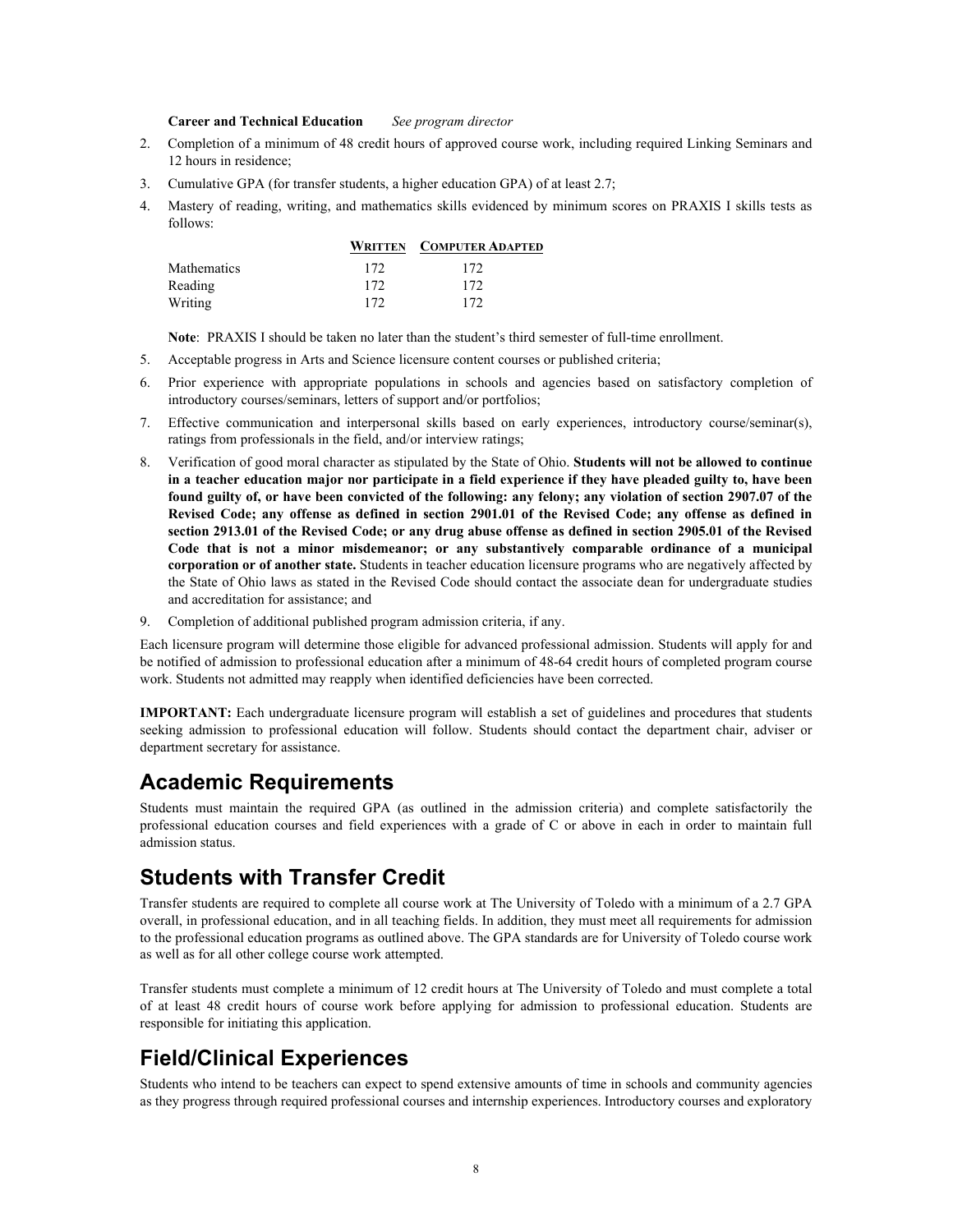seminars offered to students in the preteacher education program may include field experiences. Students may be required to assemble portfolio evidence of experience as they progress through their program. Students must submit to a background check and fingerprinting.

# **Student Teaching/Internship Requirements**

To qualify for an assignment in student teaching/internship, a student must satisfy the following requirements:

- 1. Full admission to professional education;
- 2. Completion of a minimum of 100 credit hours;
- 3. Completion of 90 percent of the course work in the major area(s) of study;
- 4. Completion of all required prerequisite professional education courses including methods course(s) and satisfactory completion of all field experiences;
- 5. 2.7 GPA in major(s)/licensure area(s), professional education, University of Toledo GPA and overall as determined by the overall higher education GPA; and
- 6. Must meet Ohio's good moral character requirement.

# **Admission to Student Teaching/Internships**

Admission to student teaching/internships will be determined by program faculty in cooperation with the college Office of Student Field Experiences. Students submit applications for student teaching/internships to the Office of Student Field Experience. Applications must be submitted one year in advance.

Each student's credentials are reviewed and a preliminary recommendation is made. Final approval will not be granted until all course work and grades are reviewed during the semester immediately preceding the internship. A student must meet all minimum criteria and be approved by the departmental committee in order to begin student teaching/internship.

# **Student Teaching/Internship Assignments**

The staff of Student Field Experiences makes the assignment in keeping with the best learning situation for the individual student. Student teaching/internship is not offered in the summer, because it is not possible for students to complete the equivalent requirement.

# **Licensure**

## **Licensure Tests**

All students completing a teacher education licensure program are required to complete a series of licensure tests. These tests are required by the Ohio State Department of Education and NCATE. The required tests are listed below.

- **1. Preprofessional Skills Test (Praxis I).** Students are required to take the Praxis I and successfully pass all sections prior to full admission to professional education. It is recommended that this test be taken between completion of 32 and 64 credit hours of course work, either at a designated on-campus site or at a local testing center. Students are responsible for all test fees. Students may be permitted to retake one or more sections of the test and must pay all fees. Before retaking a test, a student should consult with an academic adviser for remedial assistance.
- **2. Praxis II.** The state of Ohio has adopted a series of licensure tests that all teacher education students must satisfactorily complete in order to be recommended for licensure. Tests are required in professional education and the subject content area(s). Students are required to register for these exams and to pay all testing fees. Information about tests, testing dates and location, test preparation and passing scores may be found in the department offices and in the college office.
- **3. Other** assessment instruments will be used throughout the program to assess students and also to provide information on the quality of the program.

## **Recommendation for Licensure**

Licensure to teach in the fields selected is made only upon the recommendation of the dean of the College of Education. The dean will recommend licensure to the Ohio State Department of Education only in the teaching fields in which the student meets all requirements as defined in this Catalog.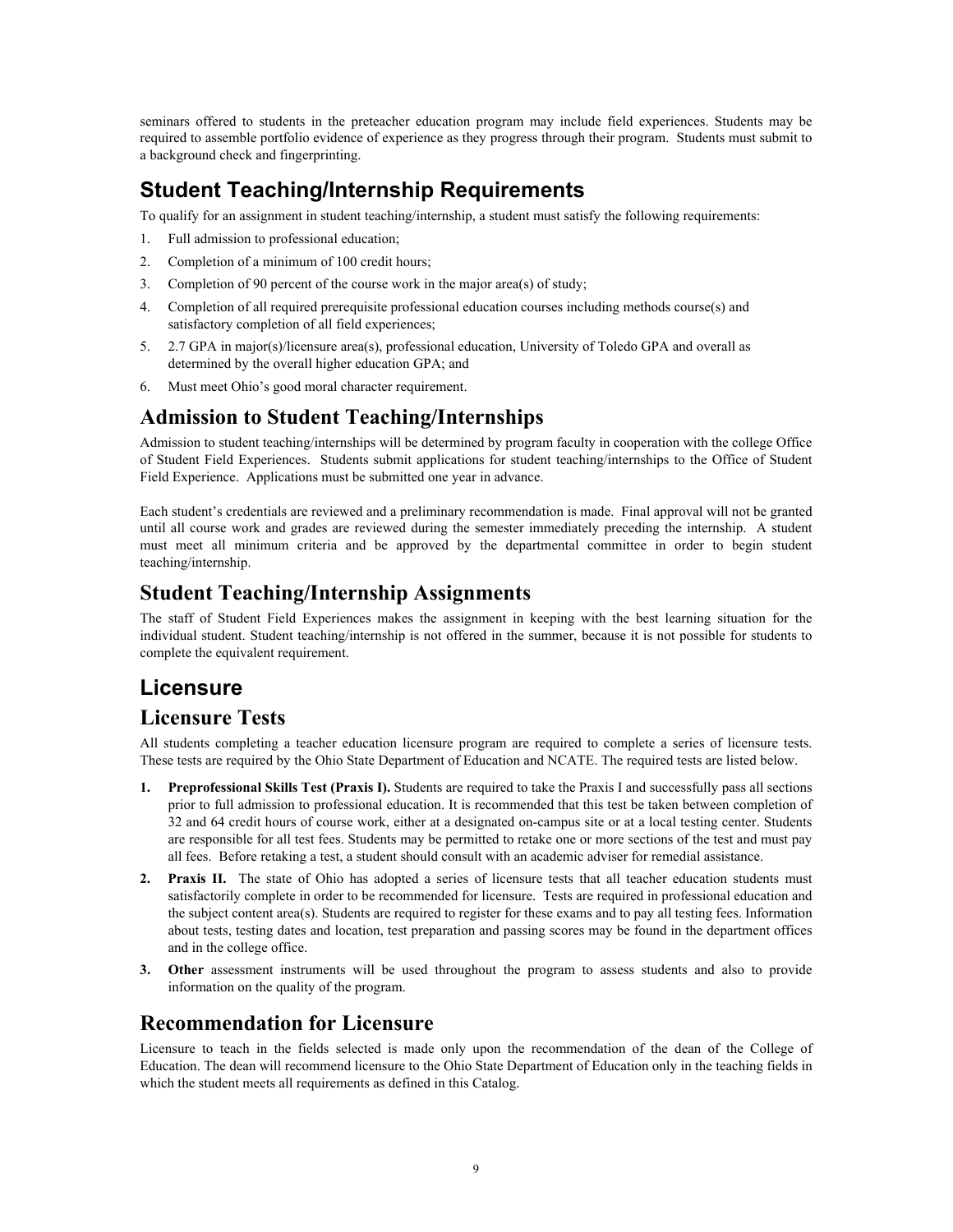# **Academic Program Requirements**

The following program descriptions provide a general outline of each major program. **Program check-sheets are available in the College of Education office and provide specific individual course requirements and options for each major.** Students should use the appropriate check-sheet to keep a record of completion of the respective program requirements.

For all single degree programs, the student must complete 128-161 total hours. With dual degree programs, all students must complete 148-217 total hours. Students should see an adviser for additional information on specific program requirements.

# **Early Childhood Education**

The early childhood education programs prepare students to work with children who are typically developing, at-risk, gifted, and mild-moderate special needs infants, toddlers, preschoolers, kindergartners and primary students in a variety of settings (ages 3-8/grades PreK-3).

# **University Core and General Education: 36 hour minimum Early Professional Courses: 11 hours**

(must be completed prior to making application for professional standing)

| <b>CIEC</b> | 1900 |                                              |
|-------------|------|----------------------------------------------|
|             |      | (must be taken concurrently with A&S course) |
| <b>CIEC</b> | 2900 |                                              |
|             |      | (must be taken concurrently with A&S course) |
| <b>CIET</b> | 2020 |                                              |
| <b>CIEC</b> | 3200 | Philosophies/Practices in ECE3               |

*The following courses are taken concurrently:*

EDP 3210 Early Childhood Develop: Typical....................3 *(Currently ERLY majors will complete this requirement by enrolling in EDP 4990/ERLY sections only.)*

SPED 3220 Early Childhood Develop: Atypical ..................1

## **Cognate Courses: 9 hours**

(Must be completed before the final three semesters of program - professional standing not required.)

| <b>MED</b> | $3030**$ |                                                            |  |
|------------|----------|------------------------------------------------------------|--|
| <b>AED</b> | 3100     |                                                            |  |
| <b>PED</b> | 2450     |                                                            |  |
| HEAL.      | 3100     |                                                            |  |
|            |          | **Has a prerequisite of MUS 2200 or comparable experience. |  |

#### **Professional Standing, Cognate and Liberal Arts**

(Must be completed before final three semesters in the program.)

#### **Professional Standing required - 18 hours**

| Infant/Toddler Curriculum 3                               |  |  |  |
|-----------------------------------------------------------|--|--|--|
| (includes 24 hours of field experience)                   |  |  |  |
|                                                           |  |  |  |
| Literacy & Reading Devel Young Chld3                      |  |  |  |
|                                                           |  |  |  |
| Additional reading courses (course number and title to be |  |  |  |
|                                                           |  |  |  |
|                                                           |  |  |  |

#### **Liberal Arts Foundation: 17 hours**

All courses in this area must be in Arts and Sciences.

#### **Cohort Semesters: 42 hours**

Professional standing required - Students must register for all courses listed under each cohort semester.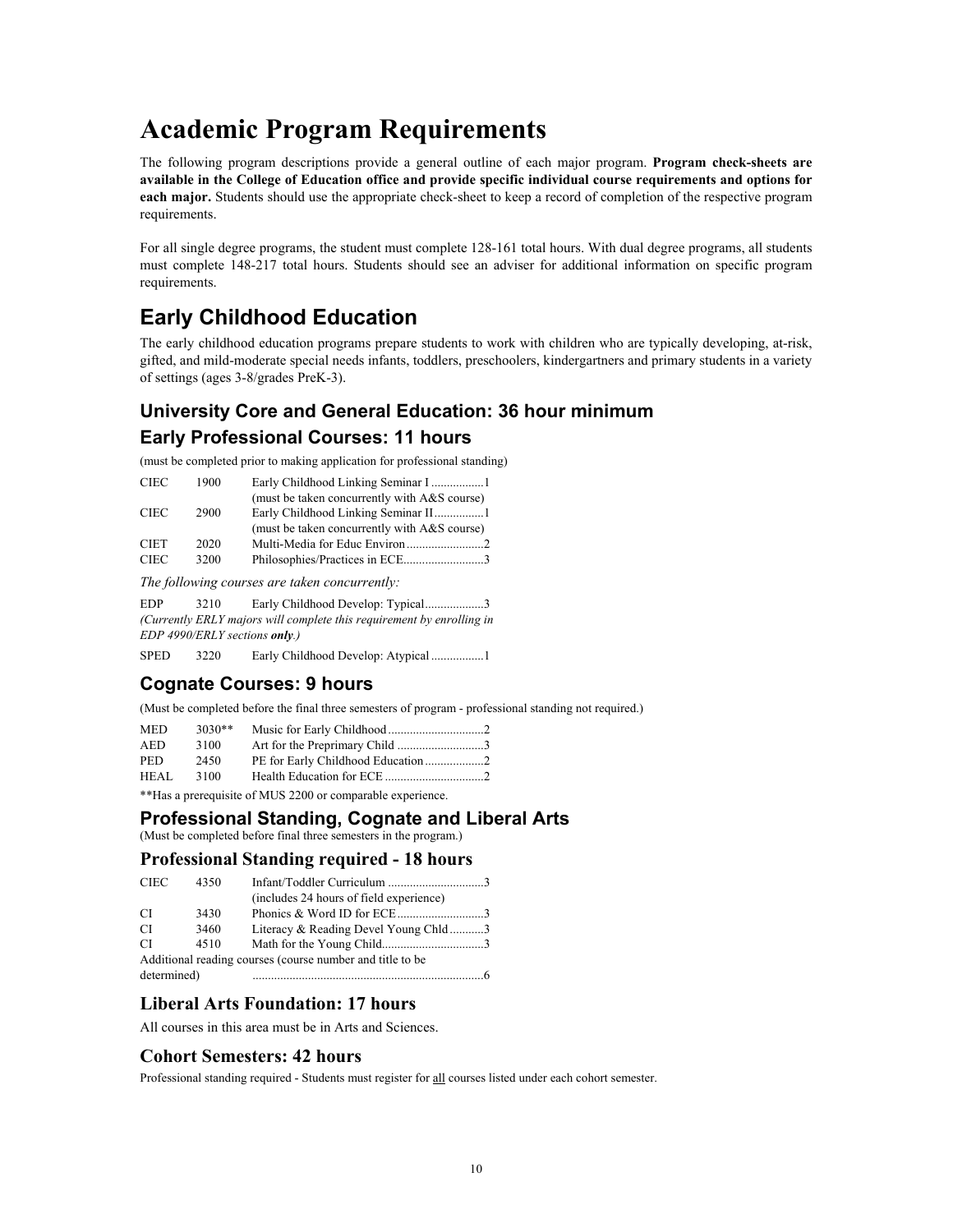#### **Cohort Semester 1: 10 hours**

| <b>CIEC</b>                        | 3350 |  |  |
|------------------------------------|------|--|--|
| <b>CIEC</b>                        | 3380 |  |  |
| <b>CIEC</b>                        | 3390 |  |  |
| <b>TSOC</b>                        | 3000 |  |  |
| <b>Cohort Semester 2: 16 hours</b> |      |  |  |
| <b>CIEC</b>                        | 4070 |  |  |

| Cohort Sampetor 2: 16 hours |      |  |  |
|-----------------------------|------|--|--|
| <b>SPED</b>                 | 4080 |  |  |
| CIEC                        | 4490 |  |  |
| <b>CIEC</b>                 | 4480 |  |  |

|                |      | <b>PONDICOUNTLY 10 NONE</b> |  |
|----------------|------|-----------------------------|--|
| $CI/SPED$ 4900 |      |                             |  |
| CI/SPED 4930   |      |                             |  |
| <b>CIEC</b>    | 4920 |                             |  |

Total semester hours: 132

# **Special Education**

Programs in special education prepare pre-service baccalaureate students for initial teacher licensure as intervention specialists. These specialists work with students (K-12/ages 5-21) with mild/moderate or moderate/intensive educational needs. These include children and youth with specific learning disabilities, mental retardation, autism, physical and health impairments, attention deficit and hyperactivity disorders, emotional disturbance, and communication and language difficulties. Graduates may also be prepared to work with students (Pre-K-12/ages 3-21) with vision impairment. Preparation for Early Intervention Special Education and Adult Services occur at the graduate level. Majors in this program are prepared to teach in a variety of settings where services are provided to students requiring specialized interventions to experience success in the education environment.

# **University Core and General Education: 30 hour minimum Additional Requirements: 42 hours**

|               |      | Foreign Language (must take one area – Sign Language accepted)14 |  |
|---------------|------|------------------------------------------------------------------|--|
|               |      |                                                                  |  |
|               |      |                                                                  |  |
| AED 4140      |      |                                                                  |  |
| BIOL          | 2020 |                                                                  |  |
| $CI$ and $CI$ | 3430 | Phonics/Word ID 3                                                |  |
| HEAL          | 4400 |                                                                  |  |

#### **Prerequisite to Professional Education: 12 hours**

(Must be completed prior to submitting an application for professional standing.)

| CIET                     | 2020 | Multi-Media in Educational Environments2 |  |
|--------------------------|------|------------------------------------------|--|
| <b>SPED</b>              | 2040 | Perspectives in Special Education3       |  |
| <b>SPED</b>              | 2910 | Cultural Diversity in Special Education1 |  |
| <b>SPED</b>              | 3130 |                                          |  |
| <b>SPED</b>              | 4240 |                                          |  |
| $(\Lambda_{\text{sub}})$ |      |                                          |  |

(Application for professional education standing occurs in this course.)

Must complete PRAXIS I exam and receive a minimum score required by the College of Education of 172 in each test area and complete 48 hours with a 2.7 GPA or higher.

### **Professional Education: 38 hours**

| <b>EDP</b>  | 3280 | Foundations of Teaching/Learning3        |  |
|-------------|------|------------------------------------------|--|
| <b>EDP</b>  | 3290 |                                          |  |
| <b>SPED</b> | 4060 | Specialized Intervention in Infancy $\&$ |  |
|             |      |                                          |  |
| <b>SPED</b> | 4110 | Curr/Meth Students w/Mod Needs3          |  |
| <b>SPED</b> | 4250 | Career/Voc Ed for Except. Youth3         |  |
| <b>SPED</b> | 4260 | Family/Professional Partnership3         |  |
| <b>SPED</b> | 4340 |                                          |  |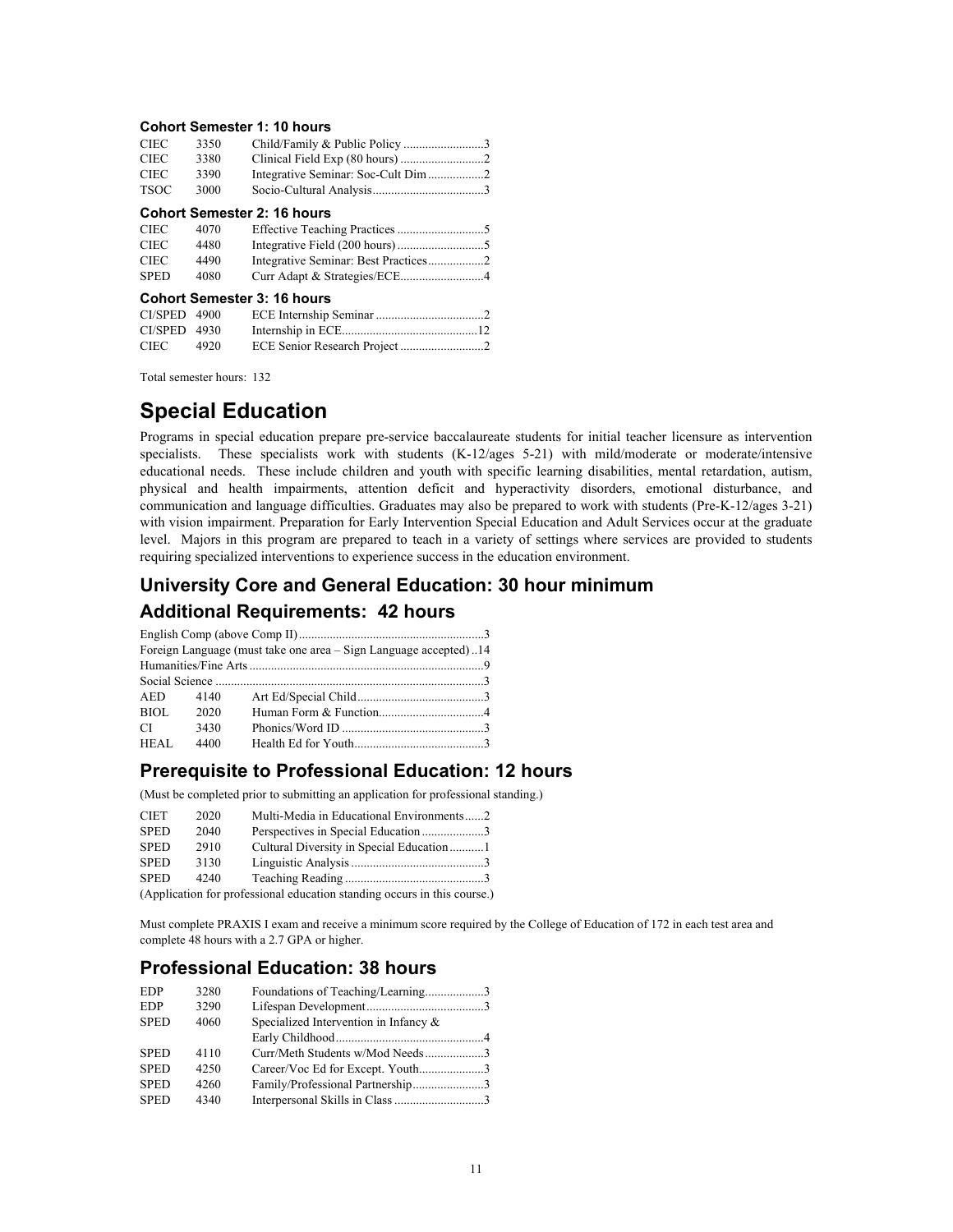| TSOC      | 3000 |                                                            |
|-----------|------|------------------------------------------------------------|
|           |      | <b>Final Semester/Senior Year (concurrent enrollment):</b> |
| SPED 4930 |      |                                                            |
| SPED 4600 |      |                                                            |

#### **Options: Select one of the following: Mild-Moderate Intervention Specialist: 11 hours**

| CI          | 4000 | Principles of Curriculum Integration3 |  |
|-------------|------|---------------------------------------|--|
| СI          | 4010 |                                       |  |
| <b>SPED</b> | 4100 |                                       |  |
| <b>SPED</b> | 4370 |                                       |  |

#### **Moderate-Intensive Intervention Specialist: 13 hours**

| SLP         | 4440 |                                  |
|-------------|------|----------------------------------|
| <b>SPED</b> | 3670 |                                  |
| <b>SPED</b> | 4120 | Teaching Students with Intensive |
|             |      |                                  |
| <b>SPED</b> | 4130 |                                  |

#### **Vision Intervention Specialist: 26 hours**

| CI          | 4000 |                                                |  |
|-------------|------|------------------------------------------------|--|
| CI          | 4010 | Middle Grades Field Experience3                |  |
| <b>SPED</b> | 3850 |                                                |  |
| <b>SPED</b> | 3860 |                                                |  |
| <b>SPED</b> | 4100 |                                                |  |
| <b>SPED</b> | 4800 |                                                |  |
| <b>SPED</b> | 4810 |                                                |  |
| <b>SPED</b> | 4870 | Education of the Blind and Visually Impaired.3 |  |
| <b>SPED</b> | 4880 | Technology/Independent Liv Skills 3            |  |

# **School Speech-Language Pathology**

Licensure in speech-language pathology requires completion of a master's degree, both for school and clinical practice. The undergraduate program provides a significant portion of the total baccalaureate-master's preparation program. Students interested in this program should consult the department chair or undergraduate dean in the College of Health and Human Services.

# **Middle Childhood Education**

The middle childhood education program prepares students to teach elementary middle grade students, middle school students, and junior high students in two licensure areas to be chosen from among the following: Reading and Language Arts, Mathematics, Social Studies, and/or Science (ages 8-14/grades 4-9).

# **Single Degree: B.Ed.**

## **University Core and General Education: 27 hour minimum**

### **Professional Education: 64 hours**

| CI          | 1900                              |                                                       |  |  |
|-------------|-----------------------------------|-------------------------------------------------------|--|--|
| *CI         | 4990(011)                         |                                                       |  |  |
| *CI         | 4990(012)                         |                                                       |  |  |
| <b>CIET</b> | 2020                              |                                                       |  |  |
|             | *Course number subject to change. |                                                       |  |  |
|             |                                   |                                                       |  |  |
| CI          | 2930                              | Linking Seminar: Arts & Science / Math                |  |  |
| CI          | 2940                              | Linking Seminar: Arts & Science / Science             |  |  |
| CI          | 2950                              | Linking Seminar: Arts & Science / Social Studies      |  |  |
| CI          | 2960                              | Linking Seminar: Arts & Science / Reading - Lang Arts |  |  |

### **Methods/Middle Grades Licensure Concentration: 54 hours**

|    | AED/MED 4230 |  |
|----|--------------|--|
| CI | 3240         |  |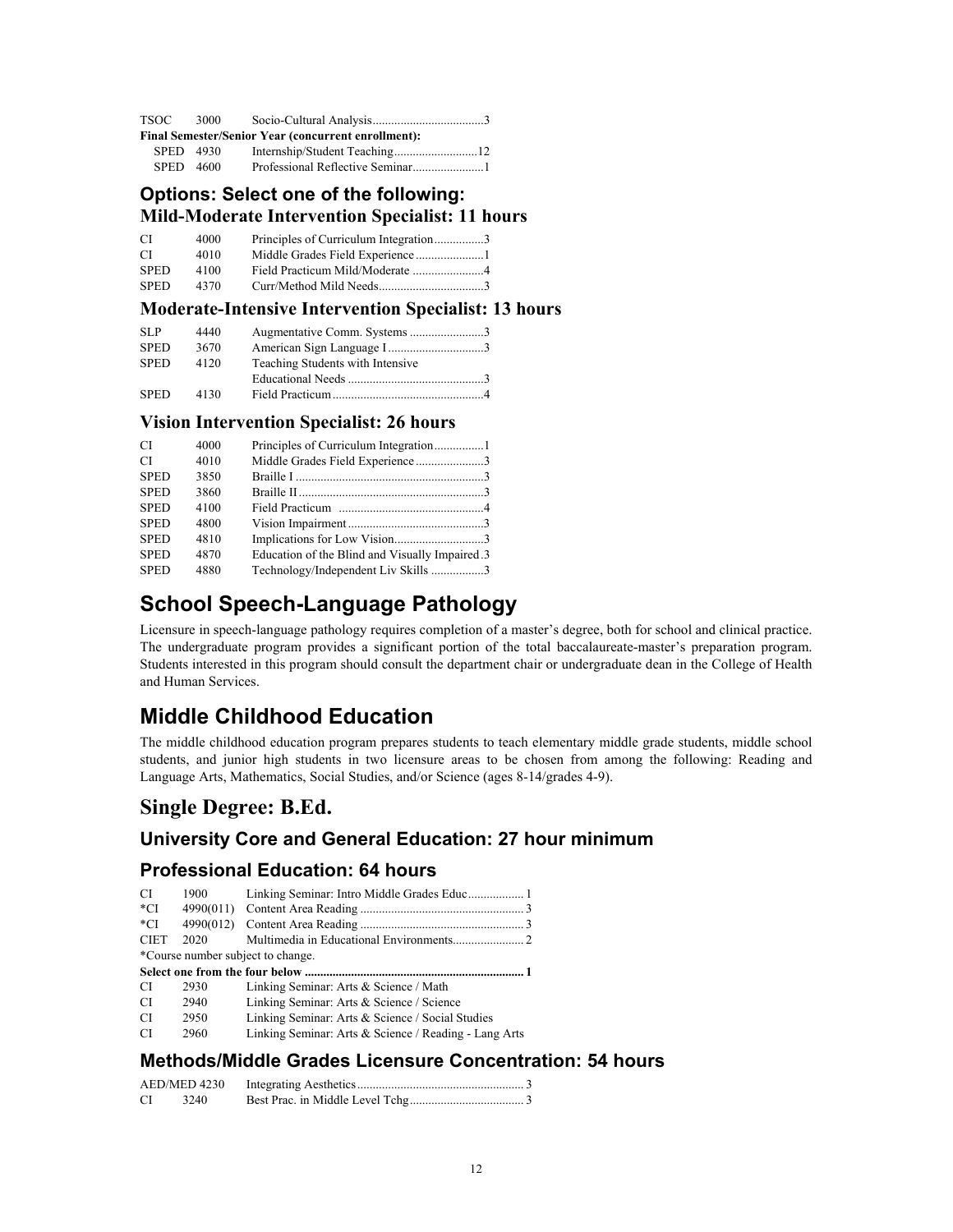| CI          | 3440 |                                      |  |
|-------------|------|--------------------------------------|--|
| CI          | 4000 |                                      |  |
| CI          | 4010 |                                      |  |
| CI          | 4290 |                                      |  |
| CI          | 4400 |                                      |  |
| CI          | 4930 |                                      |  |
| CI          | 4990 |                                      |  |
|             |      |                                      |  |
| СI          | 4250 | Methods/Middle Grades/Math           |  |
| СI          | 4260 | Methods/Middle Grades/Science        |  |
| СI          | 4270 | Methods/Middle Grades/Social Studies |  |
| СI          | 4280 | Methods/Middle Grades/Lang Arts      |  |
| <b>CMHS</b> | 4580 |                                      |  |
| EDP         | 3240 |                                      |  |
| HEAL.       | 4400 |                                      |  |
| <b>SPED</b> | 4030 |                                      |  |
| <b>TSOC</b> | 3000 |                                      |  |

### **Licensure Areas: Select two**

Students will concentrate in two licensure areas and will complete course work in each area. Up to 4 hours can also be used to fulfill the core curriculum.

### **Mathematics (26 hours)**

| CI 4550          |  |  |
|------------------|--|--|
| <b>MATH 2600</b> |  |  |
| <b>MATH 2620</b> |  |  |
| <b>MATH 3440</b> |  |  |
| <b>MATH 3510</b> |  |  |
| <b>MATH 3520</b> |  |  |
| <b>MATH 1850</b> |  |  |
| <b>MATH 1860</b> |  |  |
|                  |  |  |

# **Social Studies (27 hours)**

|                          | Social Studies (27 hours) |                                          |  |  |
|--------------------------|---------------------------|------------------------------------------|--|--|
| <b>Political Science</b> |                           |                                          |  |  |
| <b>PSC 1200</b>          |                           |                                          |  |  |
|                          | <b>Economics</b>          |                                          |  |  |
| <b>ECON 1200</b>         |                           |                                          |  |  |
| <b>Sociology</b>         |                           |                                          |  |  |
| SOC.                     | 2640                      |                                          |  |  |
|                          | <b>Humanities</b>         |                                          |  |  |
| HUM 3020                 |                           |                                          |  |  |
| <b>History</b>           |                           |                                          |  |  |
| <b>HIST</b>              | 3290                      |                                          |  |  |
|                          | U.S. History              |                                          |  |  |
|                          |                           |                                          |  |  |
| <b>HIST</b>              | 2340                      | American Indian History                  |  |  |
| HIST 3260                |                           | African-American History from 1865       |  |  |
| HIST 3280                |                           | City & Metropolis in Modern America      |  |  |
| HIST 3310                |                           | Ethnic America                           |  |  |
| HIST                     | 3410                      | American Social History from 1850        |  |  |
| HIST                     | 4200                      | Colonial Foundations of US               |  |  |
| <b>HIST</b>              | 4230                      | The Early Republic                       |  |  |
| <b>HIST</b>              | 4250                      | Civil War & Reconstruction               |  |  |
| HIST                     | 4280                      | US Since $1945$ : Affluence & Annex      |  |  |
| <b>HIST</b>              | 4320                      | Indians in Eastern North                 |  |  |
| <b>HIST</b>              | 4370                      | American Intellectual History II         |  |  |
| HIST                     | 4430                      | Slavery in America                       |  |  |
| HIST                     | 4460                      | Women in American History                |  |  |
| <b>HIST</b>              | 4480                      | American Labor and Working Class History |  |  |
|                          | <b>European History</b>   |                                          |  |  |
|                          |                           |                                          |  |  |
| <b>HIST</b>              | 3100                      | European Middle Ages I                   |  |  |
|                          |                           |                                          |  |  |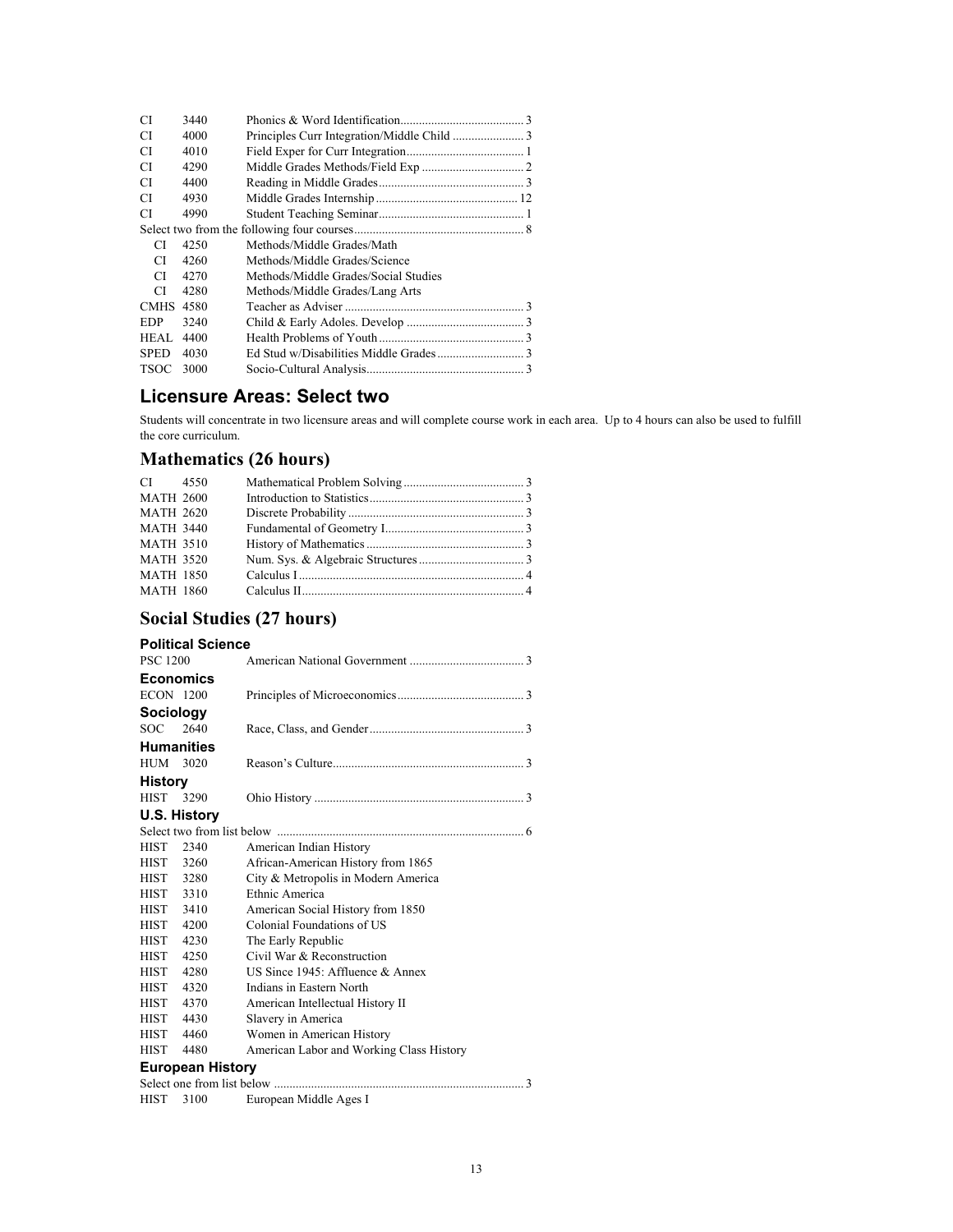| <b>HIST</b> | 3530 | 20th Century Germany              |
|-------------|------|-----------------------------------|
| <b>HIST</b> | 4040 | Europe in the 16th/17th Centuries |
| <b>HIST</b> | 4060 | Age of Absolutism                 |
| <b>HIST</b> | 4080 | Age of Revolution                 |
| <b>HIST</b> | 4090 | Europe 1850-1918                  |
| <b>HIST</b> | 4100 | Europe Since World War I          |
| <b>HIST</b> | 4150 | Critics of Victorian Society      |
| <b>HIST</b> | 4170 | British Empire: For and Against   |
| <b>HIST</b> | 4460 | Imperial Russia 1700-1917         |
| <b>HIST</b> | 4510 | European Diplomacy 1815-present   |
| <b>HIST</b> | 4620 | Central Europe                    |
|             |      |                                   |

HIST 4760 Colonial & Imperialism 19th & 20th Cent.

#### **Non-Western Studies**

| <b>GEPL</b> | 3120 | Geography of Asia              |  |  |
|-------------|------|--------------------------------|--|--|
| GEPL        | 3220 | Geography of Africa            |  |  |
| GEPL        | 3300 | Geography of Latin America     |  |  |
| <b>HIST</b> | 4470 | Mexico                         |  |  |
| <b>HIST</b> | 4530 | History/Middle East Since 1500 |  |  |
| <b>HIST</b> | 4570 | Africa to 1800                 |  |  |
| <b>HIST</b> | 4720 | Modern Chinese History         |  |  |
| <b>HIST</b> | 4740 | Modern Japanese History        |  |  |
|             |      |                                |  |  |

# **Reading and Language Arts (33 hours)**

| $CI$ 4320        |      |                   |  |
|------------------|------|-------------------|--|
| $CI$ $\Box$      | 4360 |                   |  |
| <b>COMM 2000</b> |      |                   |  |
| ENGL 2010        |      |                   |  |
| <b>ENGL 3000</b> |      | Human Language or |  |
| ENGL 3150        |      |                   |  |
| ENGL 3280        |      |                   |  |
| ENGL 3600        |      |                   |  |
| ENGL 3770        |      |                   |  |
| <b>ENGL 3980</b> |      |                   |  |
| <b>ENGL 4090</b> |      |                   |  |
| ENGL 4340        |      |                   |  |

# **Science (29-30 hours)**

#### **Life Sciences**

| BIOL             | 1120 |                                         |
|------------------|------|-----------------------------------------|
| BIOL.            | 1140 |                                         |
| BIOL.            | 1150 |                                         |
| BIOL             | 2010 |                                         |
| <b>BIOL</b>      | 2150 | Fundamentals of Life I: Diversity of    |
|                  |      |                                         |
| BIOL             | 2160 |                                         |
| <b>BIOL</b>      | 2170 | Fundamentals of Life Science II: Cells, |
|                  |      |                                         |
| BIOL.            | 2180 |                                         |
| <b>EEES</b>      | 1130 |                                         |
| <b>EEES</b>      | 2150 |                                         |
| <b>EEES</b>      | 2160 |                                         |
| <b>EEES</b>      | 3050 |                                         |
| <b>Physics</b>   |      |                                         |
|                  |      |                                         |
| NASC 1100        |      |                                         |
| NASC 1110        |      |                                         |
| PHYS 1750        |      |                                         |
| Chemistry        |      |                                         |
|                  |      |                                         |
| <b>CHEM 1100</b> |      |                                         |
| <b>CHEM 1150</b> |      |                                         |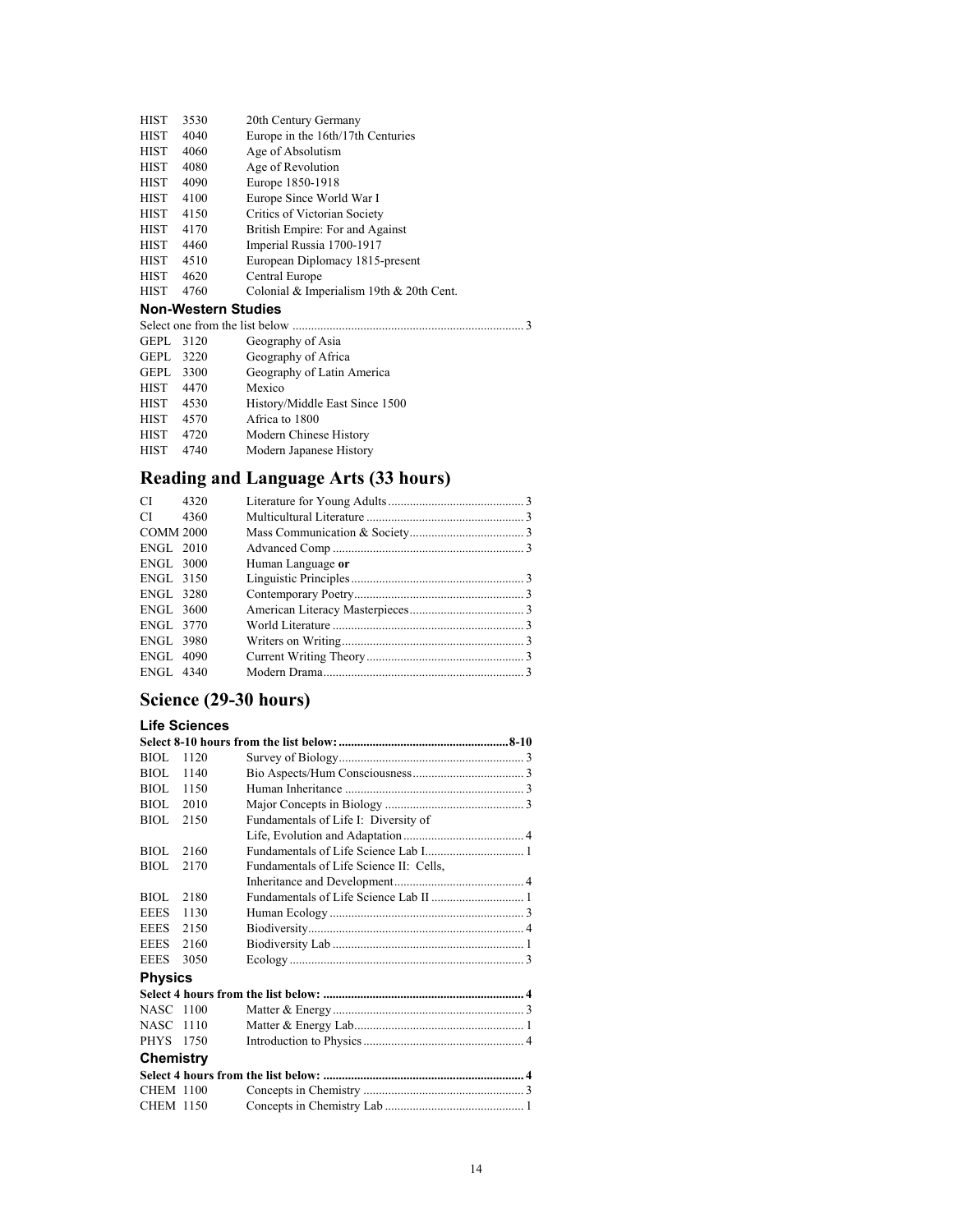| <b>CHEM 1210</b> |                            |  |
|------------------|----------------------------|--|
| <b>CHEM 1230</b> |                            |  |
| CHEM 1260        |                            |  |
| <b>CHEM 1280</b> |                            |  |
|                  | <b>Earth/Space Science</b> |  |
|                  |                            |  |
| ASTR             | 1010                       |  |
| <b>EEES</b>      | 1010                       |  |
| <b>EEES</b>      | 1020                       |  |
| GEPL.            | 3540                       |  |
|                  | <b>Science Electives</b>   |  |
|                  |                            |  |
| ASTR             | 2010                       |  |
| ASTR             | 2020                       |  |
| ASTR             | 2050                       |  |
| ASTR             | 4800                       |  |
| BIOL             | 1340                       |  |
| <b>EEES</b>      | 1030                       |  |
| <b>EEES</b>      | 1040                       |  |
| <b>EEES</b>      | 2400                       |  |
| <b>EEES</b>      | 3000                       |  |
| <b>GEPL</b>      | 3610                       |  |
| PHIL.            | 3180                       |  |
| PHIL.            | 3310                       |  |
| <b>PHYS</b>      | 1050                       |  |
| <b>PHYS</b>      | 1300                       |  |
| <b>PHYS</b>      | 1310                       |  |
| <b>PHYS</b>      | 1320                       |  |
| <b>PHYS</b>      | 1330                       |  |
| <b>PHYS</b>      | 1340                       |  |
| <b>SOC</b>       | 4580                       |  |

# **Dual Degree: B.Ed. and B.A.**

Students wishing to earn the bachelor of arts degree with a major in general studies may do so by completing all the requirements outlined above and, in addition, complete the following:

### **Additional General Education**

Students are required to complete **two** "Writing Across the Curriculum" courses, **at least one** of which must be completed within the **student's licensure areas***,* and **no more than one** may be taken to fulfill the **University core curriculum**. These courses are designated by the letters 'WAC' appearing after the course title in the Schedule of Classes, e.g., GEPL 2030 Cultural Geography - WAC.

Please be certain to visit your adviser in the College of Arts and Sciences; only he/she can approve the coursework necessary to fulfill the requirements for the bachelor of arts degree.

# **Adolescent & Young Adult Education**

The adolescent program prepares students to teach junior high and high school students, grades 7-12, in a single academic area—Integrated Language Arts, Integrated Mathematics, Integrated Social Studies or one of nine science options.

All adolescent and young adult licensure programs are dual degree. They lead both to the bachelor of education degree and also to the appropriate bachelor of arts or bachelor of science degree: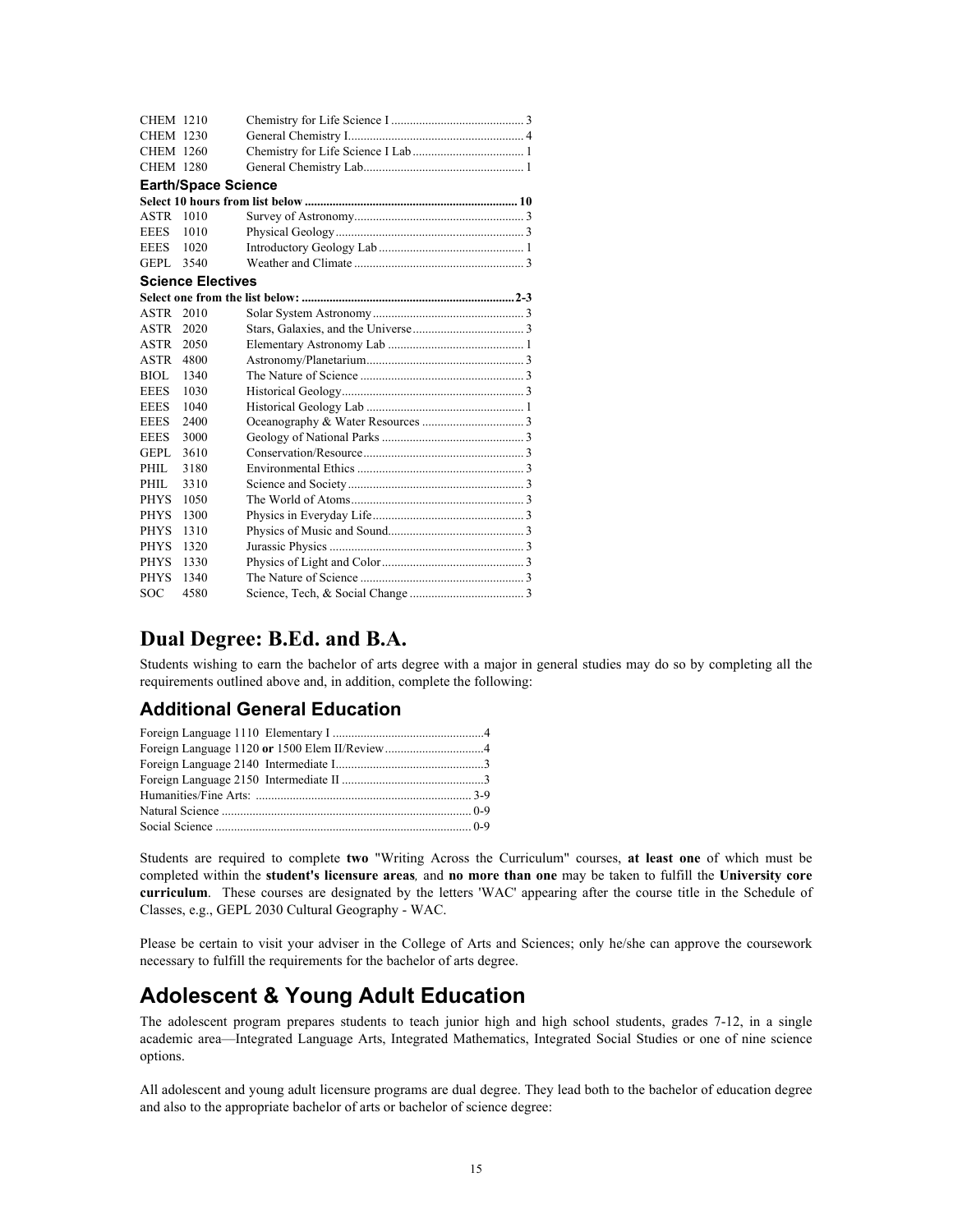- Integrated Language Arts B.Ed. and B.A., English with a concentration in general literature or writing
- Integrated Mathematics B.Ed. and B.A., mathematics
- Integrated Social Studies B.Ed. and B.A., history
- Sciences B. Ed. and B.S., biology, chemistry, geology or physics

# **University Core and General Education: 33 hours Additional General Education: 23-29 hours**

| Foreign Language 2140 |  |
|-----------------------|--|
| Foreign Language 2150 |  |
|                       |  |
|                       |  |
|                       |  |

### **WAC: 6 hours (Select two courses)**

Courses vary from year-to-year and are listed on the College of Arts and Science Web site. Courses can also be selected in consultation with the Arts and Sciences adviser. One course **must** be from your content area and the other course either in content or out.

#### **Preprofessional Education: 5 hours**

| CI.         | 1910 |                                                       |
|-------------|------|-------------------------------------------------------|
| CI          | 2970 | Linking Seminar II: School Environ/Phil of Teaching 1 |
| CI.         | 3900 | Linking Seminar III: Discip Content and               |
|             |      |                                                       |
| <b>CIET</b> | 2020 |                                                       |

### **Integrated Language Arts**

### **Professional Education: 46 hours**

| <b>EDP</b>  | 3250 |                                                        |
|-------------|------|--------------------------------------------------------|
| <b>SPED</b> | 4020 |                                                        |
| CI          | 3240 | Best Prac Mid Level Teaching for "ADOL" majors 3       |
| CI          | 3110 | Secondary Field Experience I (coreq. with CI 3240) 2   |
| <b>TSOC</b> | 3000 |                                                        |
| CI          | 4130 |                                                        |
| CI          | 4150 |                                                        |
| CI          | 4190 | Secondary Field Experience II (coreq. with CI 4150)  3 |
| CI          | 4320 |                                                        |
| СI          | 4440 |                                                        |
| СI          | 4910 |                                                        |
| СI          | 4930 |                                                        |
| CI          | 4980 |                                                        |

### **Content Area with General Literature Concentration: 47-48 hours**

| <b>ENGL 2010</b> |  |
|------------------|--|
| ENGL 3150        |  |
| ENGL 3750        |  |
| ENGL 3770        |  |
| ENGL 3790        |  |
| ENGL 3810        |  |
| <b>ENGL 4090</b> |  |
| ENGL 4100        |  |
|                  |  |
|                  |  |
|                  |  |
|                  |  |
| <b>COMM 3830</b> |  |
| COMM 4110        |  |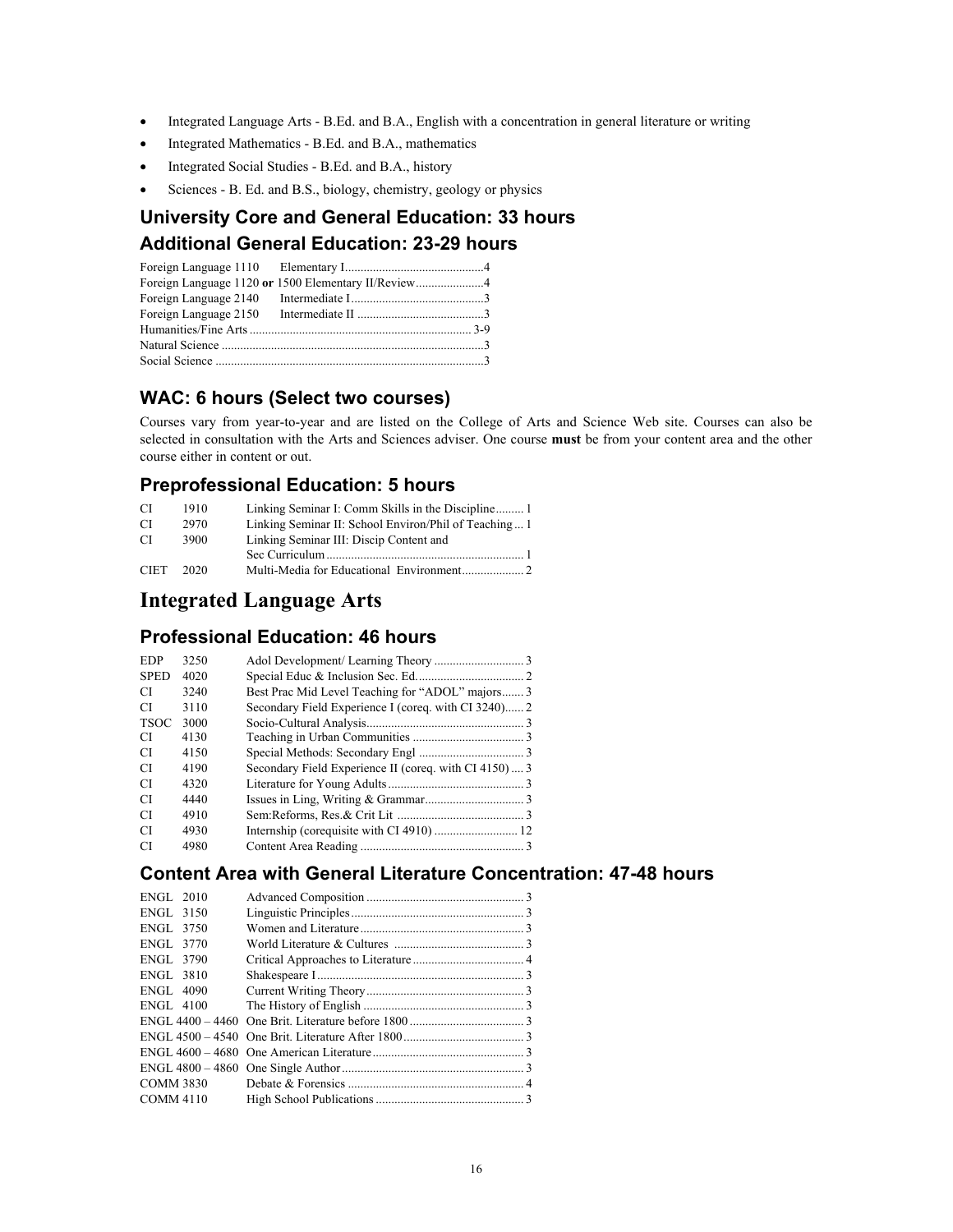Choose one of the following: COMM 2100, 2150, 2600, 3610....................3-4

#### **Writing Concentration Option: 6 additional hours**

Choose two: ENGL 3010, 3050, 3800, 4030, 4070, 4080 ................................ 6

# **Integrated Mathematics**

### **Professional Education: 46 hours**

| <b>EDP</b>  | 3250 |                                                       |  |
|-------------|------|-------------------------------------------------------|--|
| <b>SPED</b> | 4020 |                                                       |  |
| СI          | 3240 | Best Prac Mid Level Teaching for "ADOL" majors 3      |  |
| СI          | 3110 | Secondary Field Experience I (coreq. with CI 3240) 2  |  |
| TSOC        | 3000 |                                                       |  |
| СI          | 4130 |                                                       |  |
| СI          | 4160 |                                                       |  |
| СI          | 4190 | Secondary Field Experience II (coreq. with CI 4160) 3 |  |
| СI          | 4550 |                                                       |  |
| СI          | 4570 |                                                       |  |
| СI          | 4910 |                                                       |  |
| СI          | 4930 |                                                       |  |
| $^{\ast}CI$ | 4980 |                                                       |  |
| $\sim$      |      |                                                       |  |

\*Course number subject to change.

### **Mathematics Content: 41-42 hours**

| <b>MATH 1780</b> |                           |
|------------------|---------------------------|
| <b>MATH 1860</b> | Calculus II or            |
| <b>MATH 1880</b> |                           |
| <b>MATH 2850</b> | Elem Multivar Calc III or |
| <b>MATH 2880</b> |                           |
| <b>MATH 1890</b> |                           |
| <b>MATH 3190</b> |                           |
| <b>MATH 3860</b> | Differential Equations or |
| <b>MATH 3880</b> |                           |
| <b>MATH 3320</b> | Intro Abstract Algebra or |
| <b>MATH 4330</b> |                           |
| <b>MATH 3610</b> | Statistical Methods or    |
| <b>MATH 4680</b> |                           |
| <b>MATH 4300</b> | Linear Algebra I or       |
| <b>MATH 4350</b> |                           |
| <b>MATH 3440</b> |                           |
| <b>MATH 3450</b> |                           |
| <b>MATH 3200</b> |                           |
| <b>MATH 3510</b> |                           |
| <b>MATH 4380</b> |                           |

NOTE: At least three mathematics courses must be taken at the 4000 level. At least one of MATH 1880, 2880, or 3880 must be taken. At least one class must be taken with Maple.

# **Integrated Social Studies**

### **Professional Education: 43 hours**

| <b>EDP</b>  | 3250 |                                                       |  |
|-------------|------|-------------------------------------------------------|--|
| <b>SPED</b> | 4020 |                                                       |  |
| CI          | 3240 | Best Prac Mid Level Teaching for "ADOL" majors 3      |  |
| CI          | 3110 | Secondary Field Experience I (coreq. with CI 3240) 2  |  |
| <b>TSOC</b> | 3000 |                                                       |  |
| CI.         | 4130 |                                                       |  |
| CI          | 4180 |                                                       |  |
| CI          | 4190 | Secondary Field Experience II (coreq. with CI 4180) 3 |  |
| CI          | 4720 |                                                       |  |
| CI          | 4910 |                                                       |  |
| CI          | 4930 |                                                       |  |
| *CI         | 4980 |                                                       |  |
|             |      |                                                       |  |

\*Course number subject to change.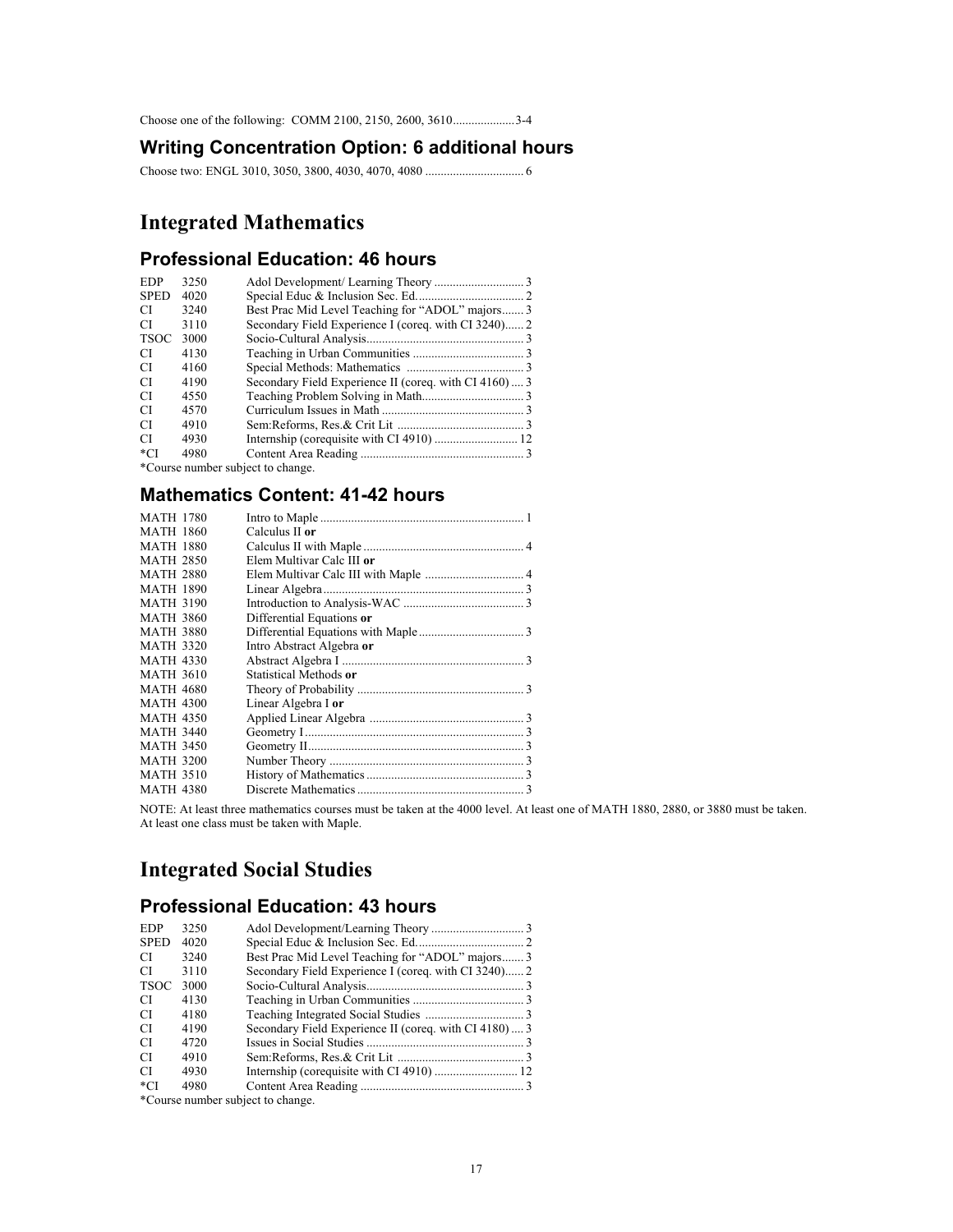## **Social Studies Content: 33 hours**

| <b>HIST</b><br>2000<br>HIST 4680<br>HIST 4400 |                                  |
|-----------------------------------------------|----------------------------------|
| Select two:                                   |                                  |
| <b>HIST 3260</b>                              | African-Amer. History from 1865  |
| <b>HIST 3280</b>                              | City & Metropolis                |
| <b>HIST 3290</b>                              | Ohio History                     |
| <b>HIST 3310</b>                              | Ethnic America                   |
| <b>HIST 3410</b>                              | Amer. Soc & Cult History to 1850 |
| <b>HIST 4200</b>                              | Colonial Foundations of US       |
| <b>HIST 4230</b>                              | The Early Republic               |
| <b>HIST 4450</b>                              | Amer. Labor & Work Class History |
| <b>HIST 4460</b>                              | Women in American History        |
|                                               | 9                                |
| <b>HIST 3100</b>                              | European Middle Ages             |
| <b>HIST 3530</b>                              | 20th Century Germany             |
| <b>HIST 4040</b>                              | Europe in 16th -17th Century     |
| <b>HIST 4080</b>                              | Age of Revolution                |
| <b>HIST 4090</b>                              | Europe, 1850-1918                |
| <b>HIST 4100</b>                              | Europe Since WWI                 |
| <b>HIST 4150</b>                              | Critics of Victorian Society     |
| <b>HIST 4170</b>                              | British Empire: For and Against  |
| <b>HIST 4500</b>                              | Euro Diplomacy 1648-1815         |
| <b>HIST 4510</b>                              | Euro Diplomacy 1815-present      |
| <b>HIST 4620</b>                              | Central Europe                   |
| <b>HIST 4760</b>                              | 19th-20th Century Colonialism    |
|                                               | 9                                |
| <b>HIST 3210</b>                              | Latin Amer Republics             |
| <b>HIST 4470</b>                              | Mexico                           |
| <b>HIST 4530</b>                              | Hist/Mid East Since 1500         |
| <b>HIST 4570</b>                              | Africa to 1800                   |
| <b>HIST 4580</b>                              | Africa Since 1800                |
| <b>HIST 4720</b>                              | Modern Chinese History           |
| <b>HIST 4740</b>                              | Modern Japanese History          |
|                                               |                                  |

# **Related Social Sciences Content: 24 hours**

| <b>ECON 1150</b> |      |                                                                                                                                                                                                                                                                                                                     |  |
|------------------|------|---------------------------------------------------------------------------------------------------------------------------------------------------------------------------------------------------------------------------------------------------------------------------------------------------------------------|--|
| <b>ECON</b>      | 1200 |                                                                                                                                                                                                                                                                                                                     |  |
| <b>PSC</b>       | 1200 |                                                                                                                                                                                                                                                                                                                     |  |
| <b>PSC</b>       | 1710 | Current International Problems or                                                                                                                                                                                                                                                                                   |  |
| <b>PSC</b>       | 2620 |                                                                                                                                                                                                                                                                                                                     |  |
| <b>PSC</b>       | 3250 | Public Opinion or                                                                                                                                                                                                                                                                                                   |  |
| PSC.             | 3420 |                                                                                                                                                                                                                                                                                                                     |  |
|                  |      |                                                                                                                                                                                                                                                                                                                     |  |
|                  |      |                                                                                                                                                                                                                                                                                                                     |  |
|                  |      |                                                                                                                                                                                                                                                                                                                     |  |
|                  |      | $\frac{1}{2}$ $\frac{1}{2}$ $\frac{1}{2}$ $\frac{1}{2}$ $\frac{1}{2}$ $\frac{1}{2}$ $\frac{1}{2}$ $\frac{1}{2}$ $\frac{1}{2}$ $\frac{1}{2}$ $\frac{1}{2}$ $\frac{1}{2}$ $\frac{1}{2}$ $\frac{1}{2}$ $\frac{1}{2}$ $\frac{1}{2}$ $\frac{1}{2}$ $\frac{1}{2}$ $\frac{1}{2}$ $\frac{1}{2}$ $\frac{1}{2}$ $\frac{1}{2}$ |  |

\*\*\*Select from 3000-4000 level

# **Sciences**

Students should select one option from the nine listed.

# **Professional Education: 43 hours**

| <b>EDP</b>  | 3250 |                                                       |  |
|-------------|------|-------------------------------------------------------|--|
| <b>SPED</b> | 4020 |                                                       |  |
| CI          | 3240 | Best Prac Mid Level Teaching for "ADOL" majors 3      |  |
| CI          | 3110 |                                                       |  |
| <b>TSOC</b> | 3000 |                                                       |  |
| CI          | 4130 |                                                       |  |
| CI          | 4170 |                                                       |  |
| CI          | 4190 | Secondary Field Experience II (coreq. with CI 4170) 3 |  |
| CI          | 4680 |                                                       |  |
| CI          | 4910 |                                                       |  |
| CI          | 4930 |                                                       |  |
| *CI         | 4980 |                                                       |  |
|             |      |                                                       |  |

\*Course number subject to change.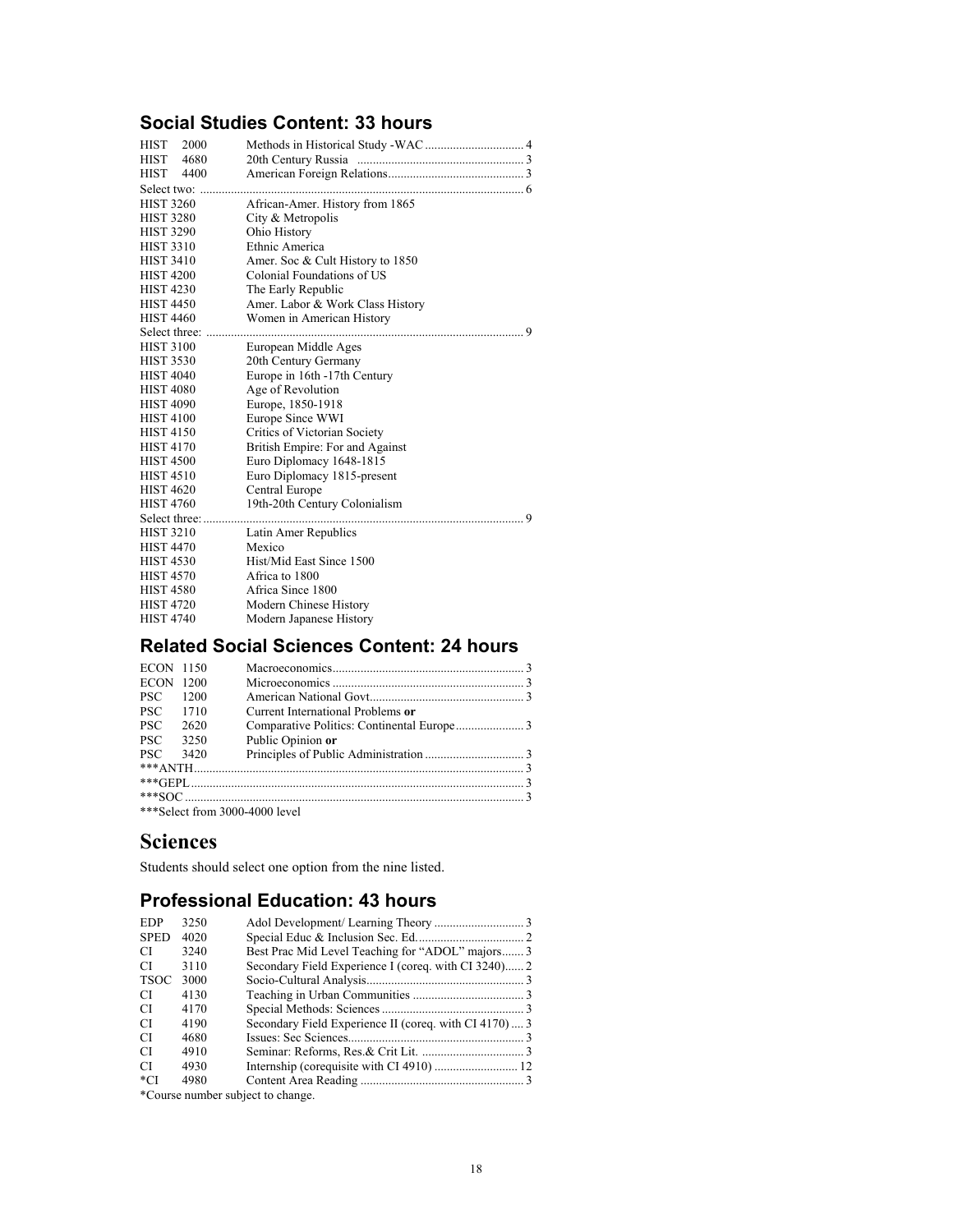# **Earth Science Education Option**

#### **Science Content**

#### **Geology Content: 39 hours**

| <b>EEES</b> | 1010 |  |
|-------------|------|--|
| <b>EEES</b> | 1020 |  |
| <b>EEES</b> | 2100 |  |
| <b>EEES</b> | 2210 |  |
| <b>EEES</b> | 2220 |  |
| <b>EEES</b> | 2500 |  |
| <b>EEES</b> | 3200 |  |
| <b>EEES</b> | 3320 |  |
| <b>EEES</b> | 4000 |  |
| <b>EEES</b> | 4010 |  |
| <b>EEES</b> | 4610 |  |
| <b>EEES</b> | 4650 |  |
| <b>EEES</b> | 4920 |  |
|             |      |  |

#### **Related Science/Math Content: 35-36 hours**

| <b>CHEM 1230</b> |                                                  |
|------------------|--------------------------------------------------|
| CHEM 1240        |                                                  |
| <b>CHEM 1280</b> |                                                  |
| GEPL 2980        |                                                  |
| GEPL 3540        |                                                  |
| GEPL 3550        |                                                  |
| PHYS 2070        | General Physics I and                            |
| PHYS 2080        | General Physics II                               |
|                  |                                                  |
|                  | or                                               |
| PHYS 2130        | Physics for Science and Engineering majors I and |
| PHYS 2140        |                                                  |
| <b>MATH 1750</b> | Math for Life Sciences I (core) and              |
| MATH 1760        | Math for Life Sciences II (core)                 |
|                  | or                                               |
| <b>MATH 1850</b> | Calculus I (core) and                            |
| MATH 1860        |                                                  |

#### **Additional Science Content: 9 hours**

| ASTR 1010 |                             |
|-----------|-----------------------------|
| ASTR 2050 |                             |
| BIOL 2150 | Fund of Life Science I and  |
| BIOL 2160 | Fund of Life Science Lab I  |
|           | or                          |
| BIOL 2170 | Fund of Life Science II and |
| BIOL 2180 |                             |

# **Life Science Education Option**

#### **Science Content**

#### **Biology Content: 39-41 hours**

|                                                   |                              | <b>Related Science/Math Content: 40-41 hours</b> |  |  |
|---------------------------------------------------|------------------------------|--------------------------------------------------|--|--|
|                                                   |                              |                                                  |  |  |
| Select 9 hours of biology courses level 3000-4000 |                              |                                                  |  |  |
|                                                   |                              |                                                  |  |  |
|                                                   |                              | BIOL 3410 Plant Physiology or                    |  |  |
| Select one of the following:                      |                              |                                                  |  |  |
|                                                   |                              |                                                  |  |  |
|                                                   |                              | BIOL 3020, 3040, 4040, 4060, 4080, 4320, 4640,   |  |  |
|                                                   | Select two of the following: |                                                  |  |  |
| BIOL.                                             | 4700                         |                                                  |  |  |
| BIOL                                              | 3070                         |                                                  |  |  |
| <b>EEES</b>                                       | 3050                         |                                                  |  |  |
| BIOL                                              | 3030                         |                                                  |  |  |
| BIOL.                                             | 3010                         |                                                  |  |  |
| BIOL.                                             | 2180                         |                                                  |  |  |
| BIOL.                                             | 2170                         |                                                  |  |  |
| BIOL.                                             | 2160                         |                                                  |  |  |
| BIOL.                                             | 2150                         |                                                  |  |  |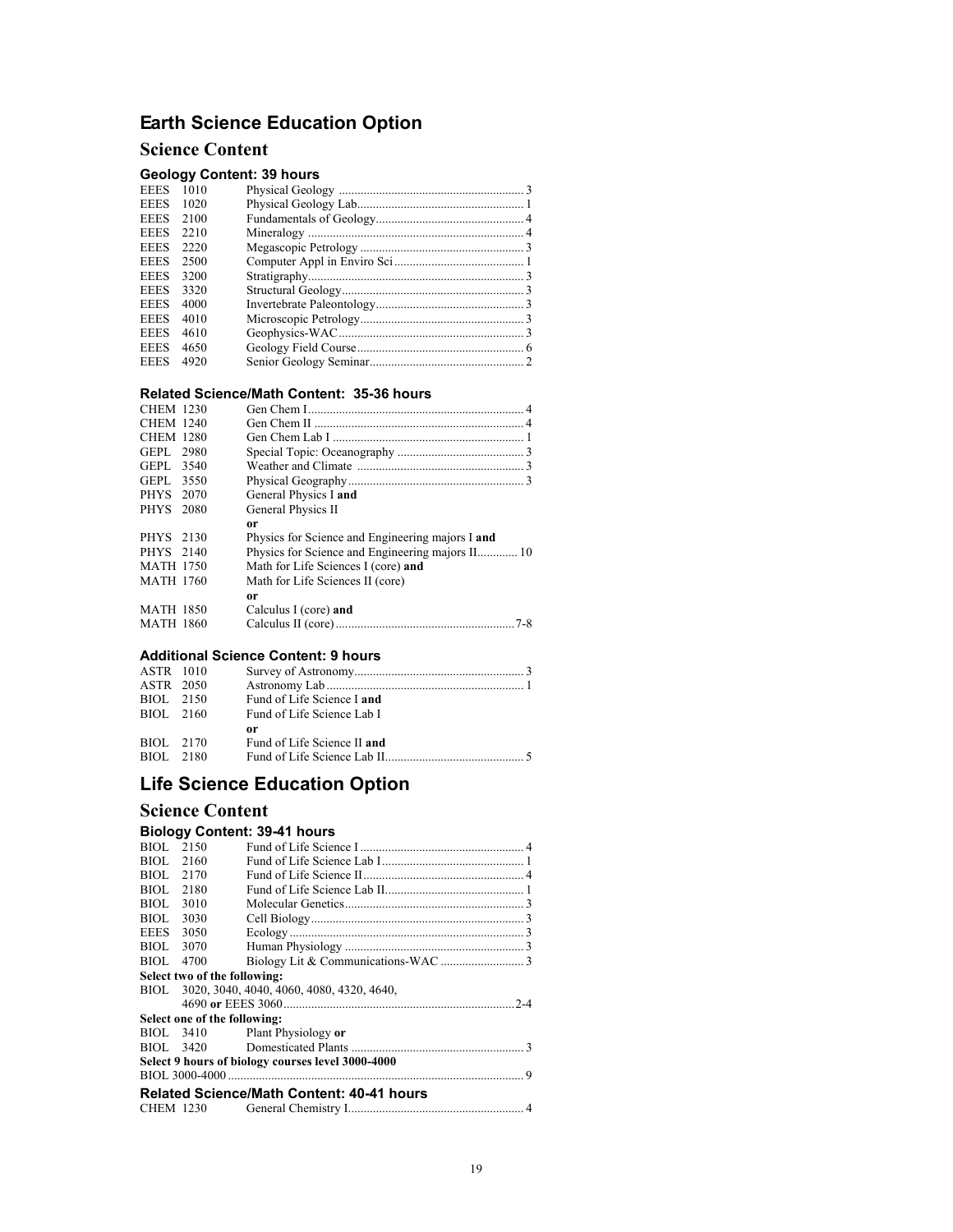| <b>CHEM 1240</b> |      |                                            |
|------------------|------|--------------------------------------------|
| <b>CHEM 1280</b> |      |                                            |
| <b>CHEM 1290</b> |      |                                            |
| <b>CHEM 2410</b> |      |                                            |
| <b>CHEM 2420</b> |      |                                            |
| <b>CHEM 2460</b> |      |                                            |
| <b>CHEM 2470</b> |      | Organic Chem Lab II or                     |
| <b>CHEM 2490</b> |      |                                            |
| <b>CHEM 3510</b> |      |                                            |
| PHYS 2070        |      | General Physics I and                      |
| PHYS 2080        |      | General Physics II                         |
|                  |      | 0r                                         |
| PHYS 2130        |      | Physics for Science and Engr. Majors I and |
| PHYS 2140        |      |                                            |
| <b>MATH 1750</b> |      | Math for Life Sciences I (core) and        |
| <b>MATH 1760</b> |      | Math for Life Sciences II                  |
|                  |      | 0r                                         |
| <b>MATH 1850</b> |      | Calculus I (core) and                      |
| <b>MATH 1860</b> |      |                                            |
|                  |      | <b>Additional Science Content: 8 hours</b> |
| ASTR             | 1010 |                                            |
| ASTR 2050        |      |                                            |
|                  |      |                                            |

### EEES 1010 Physical Geology............................................................. 3 EEES 1020 Physical Geology Lab ..................................................... 1

# **Life Science/Chemistry Option**

### **Science Content**

#### **Biology Content: 39-41 hrs**

| <b>BIOL</b>      | 2150 |                                                                 |
|------------------|------|-----------------------------------------------------------------|
| <b>BIOL</b>      | 2160 |                                                                 |
| <b>BIOL</b>      | 2170 |                                                                 |
| BIOL.            | 2180 |                                                                 |
| BIOL             | 3010 |                                                                 |
| BIOL.            | 3030 |                                                                 |
| <b>EEES</b>      | 3050 |                                                                 |
| BIOL.            | 3070 |                                                                 |
| BIOL             | 4700 |                                                                 |
|                  |      | Select two of the following: BIOL 3020, 3040, 4040, 4060, 4080, |
|                  |      |                                                                 |
| <b>BIOL</b>      | 3410 | Plant Physiology or                                             |
| BIOL 3420        |      |                                                                 |
|                  |      | Select 9 hours of biology courses level 3000-4000               |
|                  |      |                                                                 |
|                  |      | <b>Chemistry Requirements: 24 hours</b>                         |
| <b>CHEM 1230</b> |      |                                                                 |
| <b>CHEM 1240</b> |      |                                                                 |
| <b>CHEM 1280</b> |      |                                                                 |
| <b>CHEM 1290</b> |      |                                                                 |
| <b>CHEM 2410</b> |      |                                                                 |
| <b>CHEM 2420</b> |      |                                                                 |
| <b>CHEM 2460</b> |      |                                                                 |
| <b>CHEM 2470</b> |      |                                                                 |
| <b>CHEM 3510</b> |      |                                                                 |
| <b>CHEM 3710</b> |      |                                                                 |
|                  |      | <b>Related Science/Math Content: 17-18 hours</b>                |
| PHYS 2070        |      | General Physics I and                                           |
| <b>PHYS</b>      | 2080 | General Physics II                                              |
|                  |      | 0r                                                              |
| PHYS 2130        |      | Physics for Science and Engr. Majors I and                      |
| PHYS 2140        |      |                                                                 |
| <b>MATH 1750</b> |      | Math for Life Sciences I (core) and                             |
| <b>MATH 1760</b> |      | Math for Life Sciences II                                       |
|                  |      | 0r                                                              |
| MATH 1850        |      | Calculus I (core) and                                           |
| <b>MATH 1860</b> |      |                                                                 |
|                  |      | <b>Additional Science Content: 8 hours</b>                      |
| ASTR 1010        |      |                                                                 |
|                  |      |                                                                 |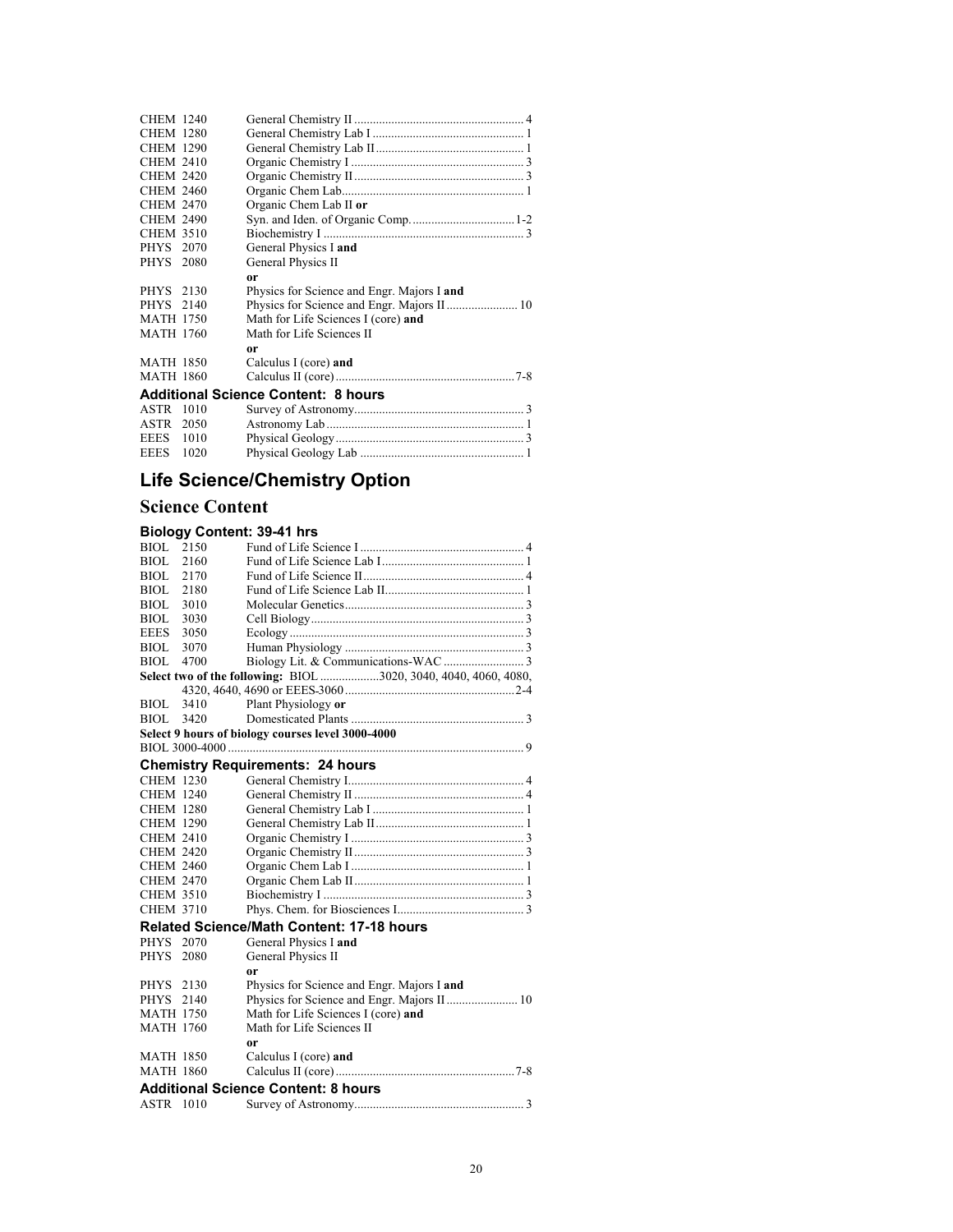| ASTR 2050 |  |
|-----------|--|
| EEES 1010 |  |
| EEES 1020 |  |

# **Life Science/Earth Science Option**

### **Science Content**

#### **Biology Content: 39-41 hrs**

| <b>BIOL</b>      | 2150                         |                                                                |
|------------------|------------------------------|----------------------------------------------------------------|
| <b>BIOL</b>      | 2160                         |                                                                |
| <b>BIOL</b>      | 2170                         |                                                                |
| <b>BIOL</b>      | 2180                         |                                                                |
| <b>BIOL</b>      | 3010                         |                                                                |
| <b>BIOL</b>      | 3030                         |                                                                |
| <b>EEES</b>      | 3050                         |                                                                |
| BIOL             | 3070                         |                                                                |
| <b>BIOL</b>      | 4700                         |                                                                |
|                  | Select two of the following: |                                                                |
| BIOL             |                              | 3020, 3040, 4040, 4060, 4080, 4320, 4640, 4690 or EEES 30602-4 |
| <b>BIOL</b>      | 3410                         | Plant Physiology or                                            |
| <b>BIOL</b>      | 3420                         |                                                                |
|                  |                              | Select 9 hours of biology courses level 3000-4000              |
|                  |                              |                                                                |
|                  |                              | <b>Geology Content: 27 hours</b>                               |
| <b>EEES</b>      | 1010                         |                                                                |
| <b>EEES</b>      | 1020                         |                                                                |
| <b>EEES</b>      | 2210                         |                                                                |
| <b>EEES</b>      | 2220                         |                                                                |
| EEES             | 2500                         |                                                                |
| <b>EEES</b>      | 3200                         |                                                                |
| EEES             | 3320                         |                                                                |
|                  |                              | Select 9 hours from the following:                             |
| <b>EEES</b>      |                              |                                                                |
|                  |                              |                                                                |
|                  |                              | <b>Related Science/Math Content: 41-42 hours</b>               |
| <b>CHEM 1230</b> |                              |                                                                |
| <b>CHEM 1240</b> |                              |                                                                |
| <b>CHEM 1280</b> |                              |                                                                |
| <b>CHEM 1290</b> |                              |                                                                |
| <b>CHEM 2410</b> |                              |                                                                |
| <b>CHEM 2420</b> |                              |                                                                |
| <b>CHEM 2460</b> |                              |                                                                |
| <b>CHEM 2470</b> |                              |                                                                |
| GEPL 3540        |                              |                                                                |
| GEPL 3550        |                              |                                                                |
| PHYS 2070        |                              | General Physics I and                                          |
| PHYS             | 2080                         | General Physics II                                             |
|                  |                              | 0r                                                             |
| PHYS             | 2130                         | Physics for Science and Engr. Majors I and                     |
| PHYS 2140        |                              | Physics for Science and Engr. Majors II 10                     |
| <b>MATH 1750</b> |                              | Math for Life Sciences I (core) and                            |
| <b>MATH 1760</b> |                              | Math for Life Sciences II                                      |
|                  |                              | 0r                                                             |
| <b>MATH 1850</b> |                              | Calculus I (core) and                                          |
| <b>MATH 1860</b> |                              |                                                                |

# **Life Science/Physics Education Option**

### **Science Content**

#### **Biology Content: 39-41 hours**

| BIOL 2150 |  |  |
|-----------|--|--|
| BIOL 2160 |  |  |
| BIOL 2170 |  |  |
| BIOL 2180 |  |  |
| BIOL 3010 |  |  |
| BIOL 3030 |  |  |
| EEES 3050 |  |  |
| BIOL 3070 |  |  |
| BIOL 4700 |  |  |
|           |  |  |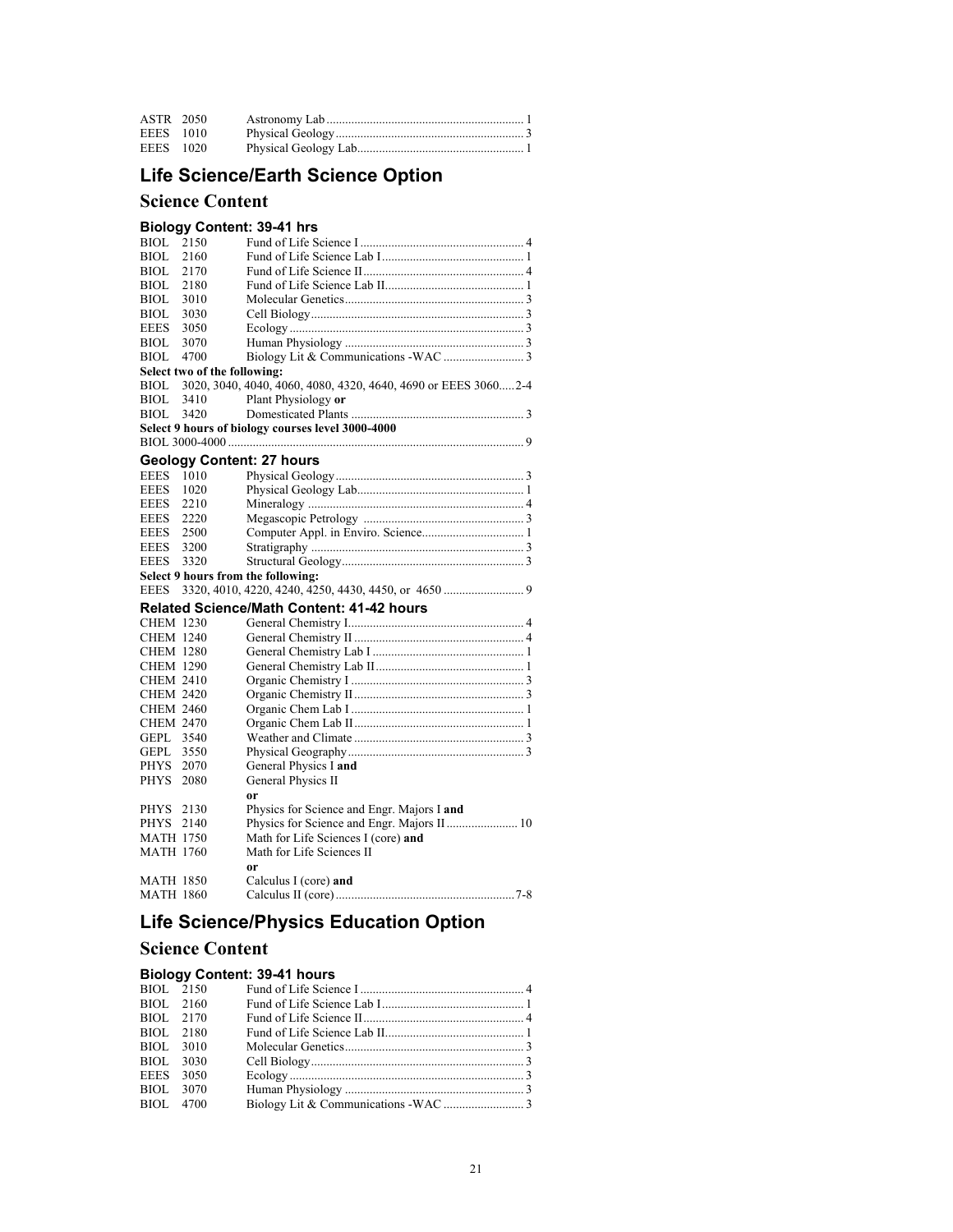#### **Select two of the following:**

|                  | $\mathbf{u}$ and $\mathbf{v}$ and $\mathbf{u}$ |                                                                     |
|------------------|------------------------------------------------|---------------------------------------------------------------------|
|                  |                                                | BIOL 3020, 3040, 4040, 4060, 4080, 4320, 4640, 4690 or EEES 30602-4 |
| BIOL             | 3410                                           | Plant Physiology or                                                 |
| BIOL.            | 3420                                           |                                                                     |
|                  |                                                | Select 9 hours of biology courses level 3000-4000                   |
|                  |                                                |                                                                     |
|                  |                                                | <b>Physics Content: 26 hours</b>                                    |
| PHYS 1910        |                                                |                                                                     |
| <b>PHYS</b>      | 2130                                           |                                                                     |
| PHYS 2140        |                                                |                                                                     |
| PHYS             | 2100                                           | Physics w/ Calculus (prereq. MATH 1860) 2                           |
| <b>PHYS</b>      | 3180                                           |                                                                     |
| <b>PHYS</b>      | 3310                                           |                                                                     |
| <b>PHYS</b>      | 3320                                           |                                                                     |
| PHYS             | 4580                                           | Molecular/Cond Matter Lab or                                        |
| PHYS             | 4780                                           |                                                                     |
|                  |                                                | <b>Related Science/Math Content: 35 hours</b>                       |
| <b>CHEM 1230</b> |                                                |                                                                     |
| <b>CHEM 1240</b> |                                                |                                                                     |
| <b>CHEM 1280</b> |                                                |                                                                     |
| <b>CHEM 1290</b> |                                                |                                                                     |
| <b>CHEM 2410</b> |                                                |                                                                     |
| <b>CHEM 2420</b> |                                                |                                                                     |
| <b>CHEM 2460</b> |                                                |                                                                     |
| <b>MATH 1850</b> |                                                |                                                                     |
| <b>MATH 1860</b> |                                                |                                                                     |
| <b>MATH 2850</b> |                                                |                                                                     |
| <b>MATH 1890</b> |                                                |                                                                     |
| <b>MATH 3860</b> |                                                | Elem. Differential Eq. (coreq. PHYS 3310) 3                         |
|                  |                                                | <b>Additional Science Content: 8 hours</b>                          |
| ASTR 1010        |                                                |                                                                     |
| ASTR             | 2050                                           |                                                                     |
| <b>EEES</b>      | 1010                                           |                                                                     |
| <b>EEES</b>      | 1020                                           |                                                                     |

# **Earth Science/Chemistry Education Option**

#### **Science Content**

#### **Geology Content: 39 hours**

| <b>EEES</b>      | 1010 |                                               |
|------------------|------|-----------------------------------------------|
| <b>EEES</b>      | 1020 |                                               |
| <b>EEES</b>      | 2100 |                                               |
| <b>EEES</b>      | 2210 |                                               |
| <b>EEES</b>      | 2220 |                                               |
| <b>EEES</b>      | 2500 |                                               |
| <b>EEES</b>      | 3200 |                                               |
| <b>EEES</b>      | 3320 |                                               |
| <b>EEES</b>      | 4000 |                                               |
| <b>EEES</b>      | 4010 |                                               |
| <b>EEES</b>      | 4610 |                                               |
| <b>EEES</b>      | 4650 |                                               |
| <b>EEES</b>      | 4920 |                                               |
|                  |      | <b>Chemistry Requirements: 23 hours</b>       |
| <b>CHEM 1230</b> |      |                                               |
|                  |      |                                               |
| <b>CHEM 1240</b> |      |                                               |
| <b>CHEM 1280</b> |      |                                               |
| <b>CHEM 1290</b> |      |                                               |
| <b>CHEM 2410</b> |      |                                               |
| <b>CHEM 2420</b> |      |                                               |
| <b>CHEM 2460</b> |      |                                               |
| <b>CHEM 2470</b> |      |                                               |
| <b>CHEM 3730</b> |      |                                               |
| <b>CHEM 3860</b> |      |                                               |
|                  |      | <b>Related Science/Math Content: 28 hours</b> |
| PHYS 2130        |      | Physics for Science and Engr. Majors I and    |
| <b>PHYS</b>      | 2140 |                                               |
| GEPL.            | 3540 |                                               |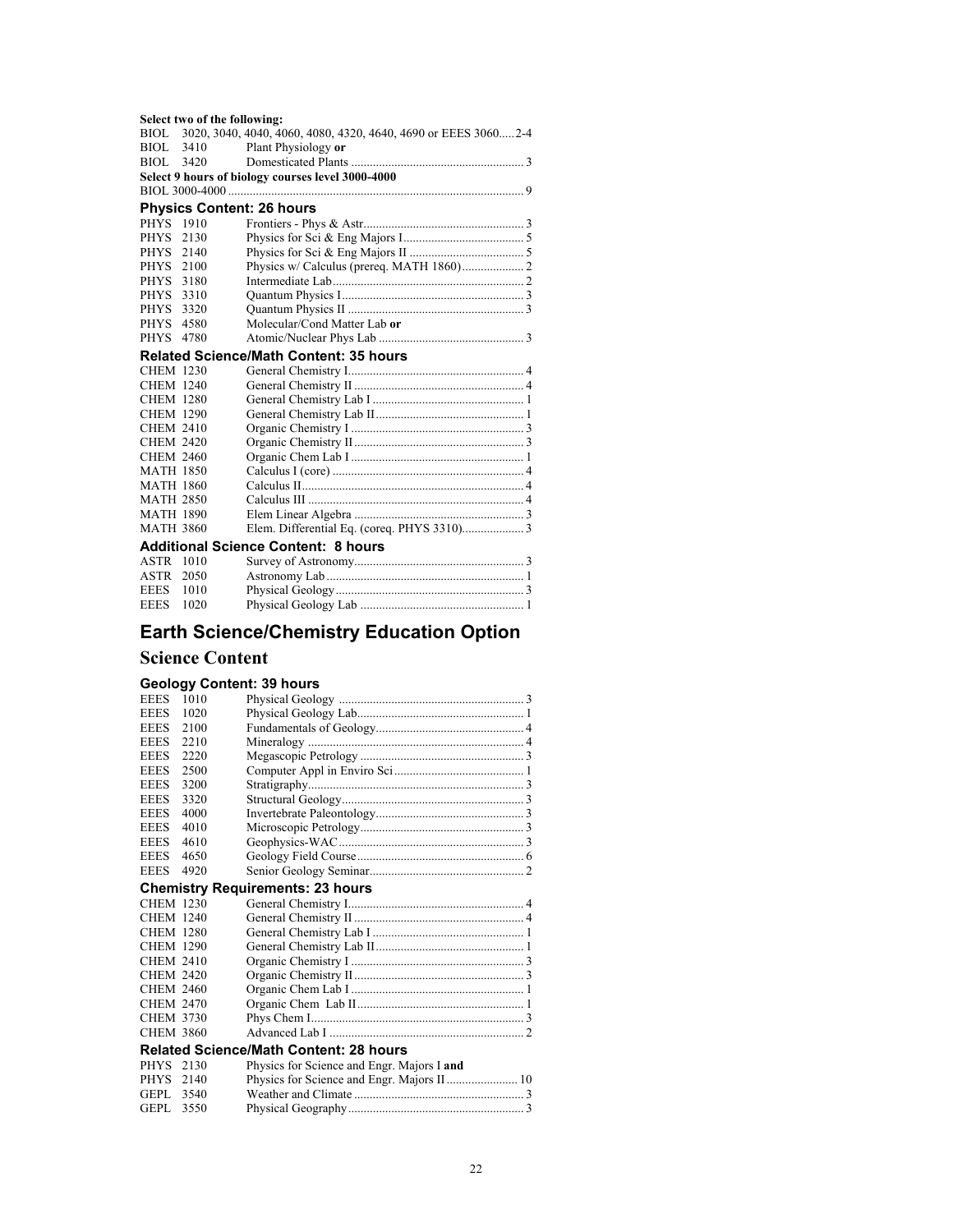| <b>MATH 1850</b> |           |                                            |
|------------------|-----------|--------------------------------------------|
|                  | MATH 1860 |                                            |
| <b>MATH 2850</b> |           |                                            |
|                  |           | <b>Additional Science Content: 9 hours</b> |
| ASTR 1010        |           |                                            |
| ASTR 2050        |           |                                            |
|                  | BIOL 2150 | Fund of Life Science Land                  |
|                  | BIOL 2160 | Fund of Life Science Lab I                 |
|                  |           | or                                         |
| BIOL 2170        |           | Fund of Life Science II and                |
| BIOL 2180        |           |                                            |

# **Earth Science/Physics Education Option**

# **Science Content**

| Science Content     |                                               |
|---------------------|-----------------------------------------------|
|                     | <b>Geology Content: 39 hrs</b>                |
| <b>EEES</b><br>1010 |                                               |
| <b>EEES</b><br>1020 |                                               |
| <b>EEES</b><br>2100 |                                               |
| <b>EEES</b><br>2210 |                                               |
| <b>EEES</b><br>2220 |                                               |
| <b>EEES</b><br>2500 |                                               |
| <b>EEES</b><br>3200 |                                               |
| <b>EEES</b><br>3320 |                                               |
| <b>EEES</b><br>4000 |                                               |
| <b>EEES</b><br>4010 |                                               |
| <b>EEES</b><br>4610 |                                               |
| <b>EEES</b><br>4650 |                                               |
| <b>EEES</b><br>4920 |                                               |
|                     | <b>Physics Content: 26 hours</b>              |
| PHYS<br>1910        |                                               |
| <b>PHYS</b><br>2100 |                                               |
| <b>PHYS</b><br>2130 |                                               |
| <b>PHYS</b><br>2140 |                                               |
| <b>PHYS</b><br>3180 |                                               |
| <b>PHYS</b><br>3310 |                                               |
| <b>PHYS</b><br>3320 |                                               |
| <b>PHYS</b><br>4580 | Molecular/Cond Matter Lab or                  |
| 4780<br><b>PHYS</b> |                                               |
|                     | <b>Related Science/Math Content: 32 hours</b> |
| <b>CHEM 1230</b>    |                                               |
| <b>CHEM 1240</b>    |                                               |
| CHEM 1280           |                                               |
| <b>CHEM 1290</b>    |                                               |
| <b>GEPL</b><br>3540 |                                               |
| <b>GEPL</b><br>3550 |                                               |
| MATH 1850           |                                               |
| MATH 1860           |                                               |
| MATH 2850           |                                               |
| <b>MATH 1890</b>    |                                               |
| <b>MATH 3860</b>    |                                               |
|                     | <b>Additional Science Content: 9 hours</b>    |
| ASTR<br>1010        |                                               |
| ASTR<br>2050        |                                               |
| BIOL.<br>2150       | Fund of Life Science I and                    |
| 2160<br>BIOL.       | Fund of Life Science Lab I                    |
|                     | 0r                                            |
| BIOL<br>2170        | Fund of Life Science II and                   |
| <b>BIOL</b><br>2180 |                                               |
|                     |                                               |

# **Physics/Chemistry Education Option**

## **Science Content**

### **Physics Content: 38 hours**

| PHYS 1910 |  |  |
|-----------|--|--|
| PHYS 2130 |  |  |
| PHYS 2140 |  |  |
| PHYS 2100 |  |  |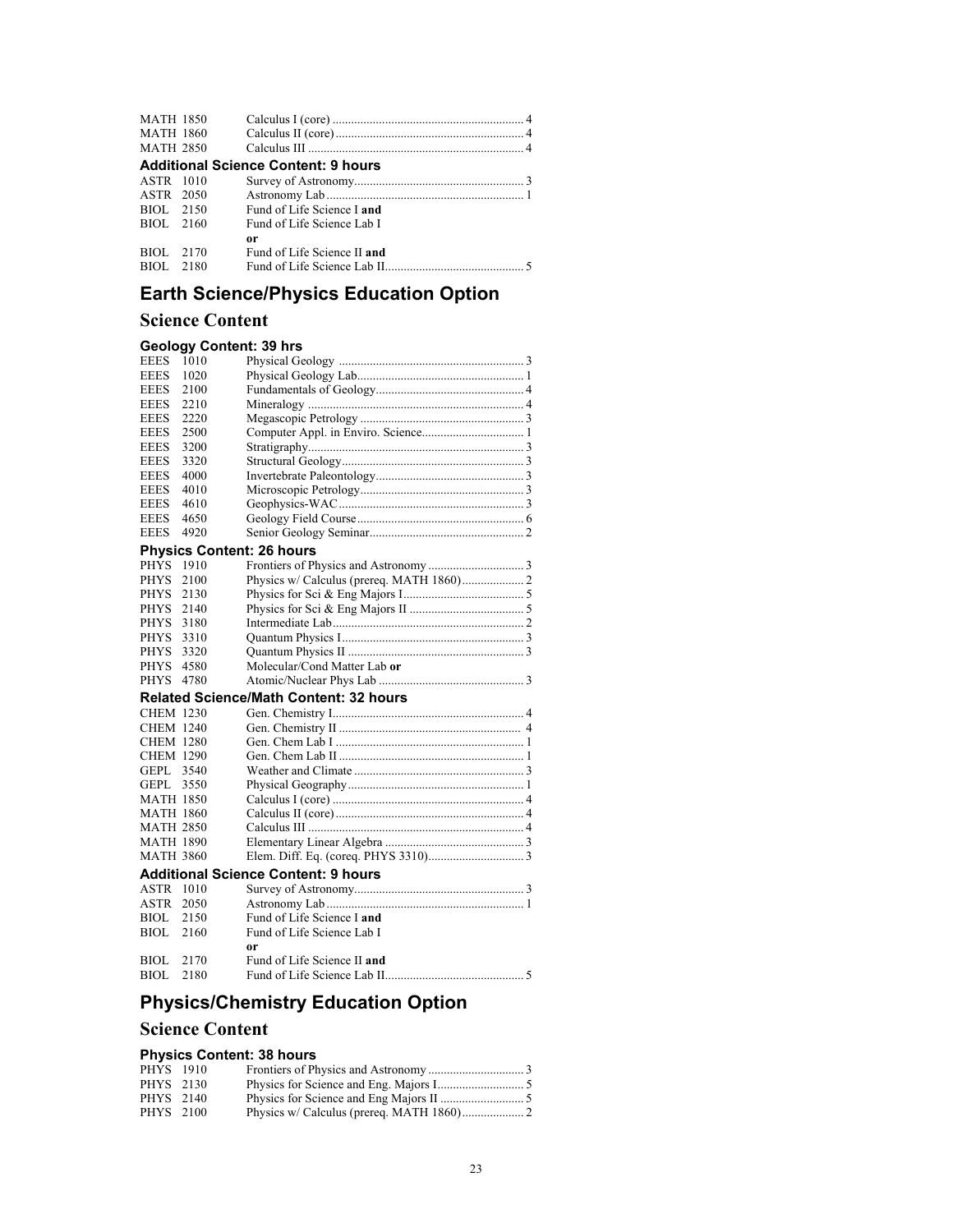| <b>PHYS</b>      | 3180 |                                             |  |
|------------------|------|---------------------------------------------|--|
| <b>PHYS</b>      | 3310 |                                             |  |
| PHYS             | 3320 |                                             |  |
| <b>PHYS</b>      | 3410 |                                             |  |
| <b>PHYS</b>      | 4210 |                                             |  |
| PHYS.            | 4230 |                                             |  |
| PHYS             | 4310 |                                             |  |
| PHYS             | 4580 | Molecular/Cond Matter Lab or                |  |
| <b>PHYS</b>      | 4780 |                                             |  |
|                  |      | <b>Chemistry Content: 23 hours</b>          |  |
| <b>CHEM 1230</b> |      |                                             |  |
| <b>CHEM 1240</b> |      |                                             |  |
| <b>CHEM 1280</b> |      |                                             |  |
| <b>CHEM 1290</b> |      |                                             |  |
| <b>CHEM 2410</b> |      |                                             |  |
| <b>CHEM 2420</b> |      |                                             |  |
| <b>CHEM 2460</b> |      |                                             |  |
| <b>CHEM 2470</b> |      |                                             |  |
| <b>CHEM 3730</b> |      |                                             |  |
| <b>CHEM 3860</b> |      |                                             |  |
|                  |      | <b>Related Math Content: 18 hours</b>       |  |
| MATH 1850        |      |                                             |  |
| <b>MATH 1860</b> |      |                                             |  |
| <b>MATH 2850</b> |      |                                             |  |
| <b>MATH 1890</b> |      |                                             |  |
| <b>MATH 3860</b> |      |                                             |  |
|                  |      | <b>Additional Science Content: 13 hours</b> |  |
| <b>ASTR 1010</b> |      |                                             |  |
| ASTR             | 2050 |                                             |  |
| BIOL.            | 2150 | Fund of Life Science I and                  |  |
| <b>BIOL</b>      | 2160 | Fund of Life Science Lab I                  |  |
|                  |      | 0r                                          |  |
| <b>BIOL</b>      | 2170 | Fund of Life Science II and                 |  |
| <b>BIOL</b>      | 2180 |                                             |  |
| <b>EEES</b>      | 1010 |                                             |  |
| <b>EEES</b>      | 1020 |                                             |  |
|                  |      |                                             |  |

# **Chemistry/Physics Education Option**

### **Science Content**

### **Chemistry Content: 44 hours**

| <b>CHEM 1230</b> |      |                                  |  |
|------------------|------|----------------------------------|--|
| <b>CHEM 1240</b> |      |                                  |  |
| <b>CHEM 1280</b> |      |                                  |  |
| <b>CHEM 1290</b> |      |                                  |  |
| <b>CHEM 2410</b> |      |                                  |  |
| <b>CHEM 2420</b> |      |                                  |  |
| <b>CHEM 2480</b> |      |                                  |  |
| <b>CHEM 2490</b> |      |                                  |  |
| <b>CHEM 3310</b> |      |                                  |  |
| <b>CHEM 3360</b> |      |                                  |  |
| <b>CHEM 3510</b> |      |                                  |  |
| <b>CHEM 3610</b> |      |                                  |  |
| <b>CHEM 3730</b> |      |                                  |  |
| CHEM 3740        |      |                                  |  |
| <b>CHEM 3860</b> |      |                                  |  |
| <b>CHEM 3870</b> |      |                                  |  |
| <b>CHEM 4300</b> |      |                                  |  |
| <b>CHEM 4880</b> |      |                                  |  |
|                  |      | <b>Physics Content: 26 hours</b> |  |
| PHYS 1910        |      |                                  |  |
| PHYS             | 2130 |                                  |  |
| PHYS             | 2140 |                                  |  |
| <b>PHYS</b>      | 2100 |                                  |  |
| <b>PHYS</b>      | 3180 |                                  |  |
| PHYS             | 3310 |                                  |  |
| <b>PHYS</b>      | 3320 |                                  |  |
| PHYS             | 4580 | Molecular/Cond Matter Lab or     |  |
|                  |      |                                  |  |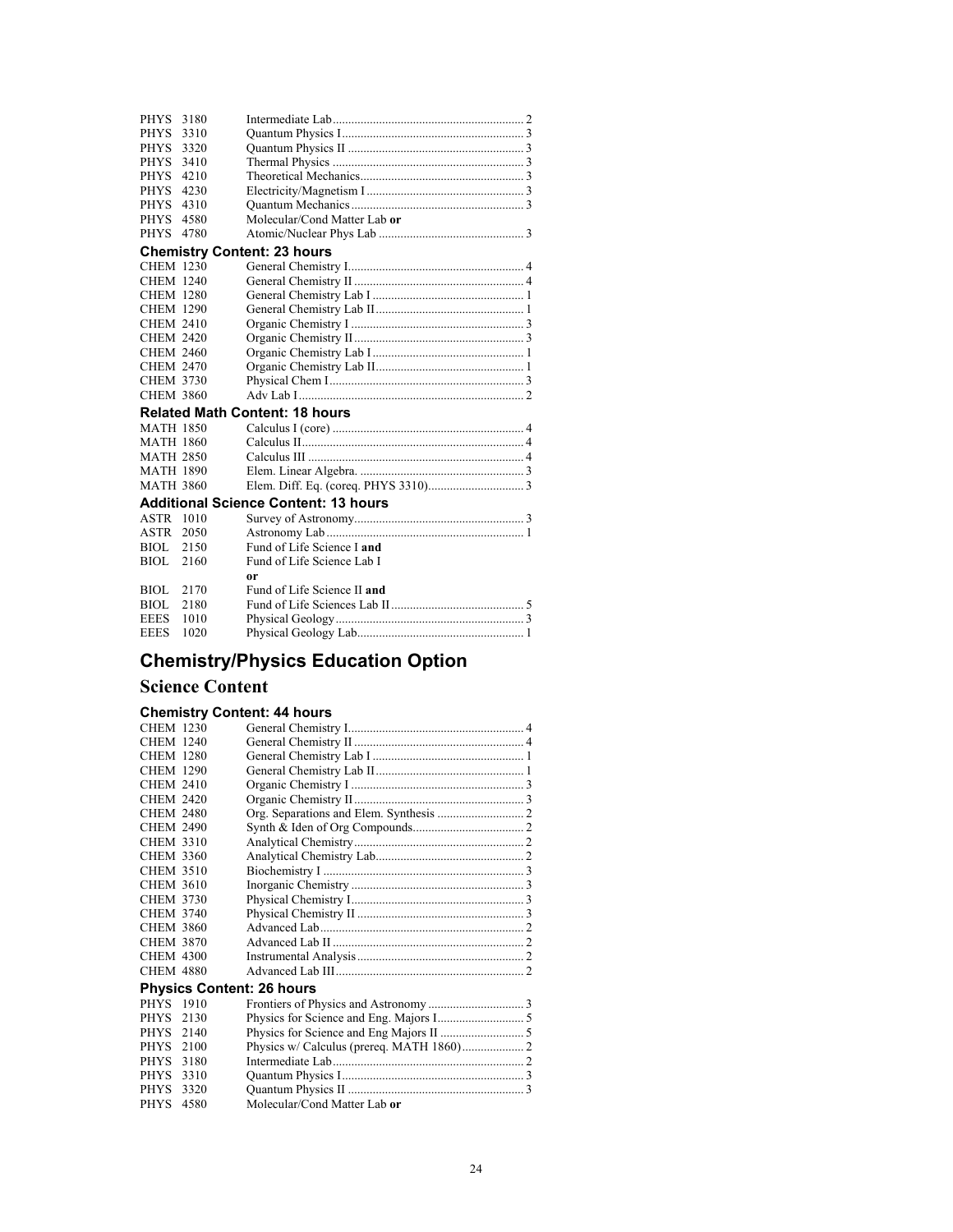|                  | PHYS 4780                      |                                             |
|------------------|--------------------------------|---------------------------------------------|
|                  | Related Math Content: 18 hours |                                             |
| <b>MATH 1850</b> |                                |                                             |
| <b>MATH 1860</b> |                                |                                             |
| <b>MATH 2850</b> |                                |                                             |
| <b>MATH 1890</b> |                                |                                             |
| <b>MATH 3860</b> |                                |                                             |
|                  |                                | <b>Additional Science Content: 13 hours</b> |
| ASTR             | -1010                          |                                             |
| ASTR 2050        |                                |                                             |
| BIOL 2150        |                                | Fund of Life Science I and                  |
| BIOL.            | 2160                           | Fund of Life Science Lab I                  |
|                  |                                | 0r                                          |
| BIOL             | 2170                           | Fund of Life Science II and                 |
| BIOL.            | 2180                           |                                             |
| <b>EEES</b>      | 1010                           |                                             |
| <b>EEES</b>      | 1020                           |                                             |

# **Multi-Age Visual Arts Education**

Programs in art education and music education are housed in the College of Arts and Sciences. The art program prepares students for teaching art at all levels (ages 3-21/grades PreK-12)

# **University Core and General Education: 27-33 hours Preprofessional Education: 14 hours**

| AED 3100    |      |                                     |  |
|-------------|------|-------------------------------------|--|
| AED         | 4140 |                                     |  |
| <b>CIET</b> | 2020 |                                     |  |
| EDP.        | 3200 |                                     |  |
| <b>EDP</b>  | 3230 | Human Develop for K-12 Educators or |  |
| <b>EDP</b>  | 4220 |                                     |  |

# **Professional Education Art Education: 32 hours**

| <b>AED</b>  | 3500   |                                  |  |
|-------------|--------|----------------------------------|--|
| <b>AED</b>  | 4200   | Computer Graphics in Art Ed or   |  |
| <b>AED</b>  | 4950   |                                  |  |
| <b>AED</b>  | 4450   |                                  |  |
| <b>AED</b>  | 4900   |                                  |  |
| <b>AED</b>  | 4930   |                                  |  |
| *CI         | 4980   |                                  |  |
| TSOC 3000   |        |                                  |  |
| <b>SPED</b> | - 4020 |                                  |  |
|             |        | *Course number subject to change |  |

her subject to change.

## **Art Foundations Core: 13 hours**

|     | ARS 1000 |                            |  |
|-----|----------|----------------------------|--|
| ART | 1080     |                            |  |
| ART | - 2050   | Foundations 2-D $\ldots$ 3 |  |
| ART | - 2060   |                            |  |
| ART | - 2080   |                            |  |

#### **Studio Art: 8 hours**

| ART<br><b>ART</b><br>ART | 2150<br>2230<br>2330 | Oil Painting or  |  |
|--------------------------|----------------------|------------------|--|
| ART                      | 3380                 |                  |  |
| ART                      | 2430                 |                  |  |
| ART                      | 2530                 |                  |  |
| ART                      | 2810                 | Photography I or |  |
| ART                      | 3150                 |                  |  |

# **Art History Core: 12 hours**

| <b>ARTH 2000</b> | Aspects of Ancient Art or |
|------------------|---------------------------|
| ARTH 3110        |                           |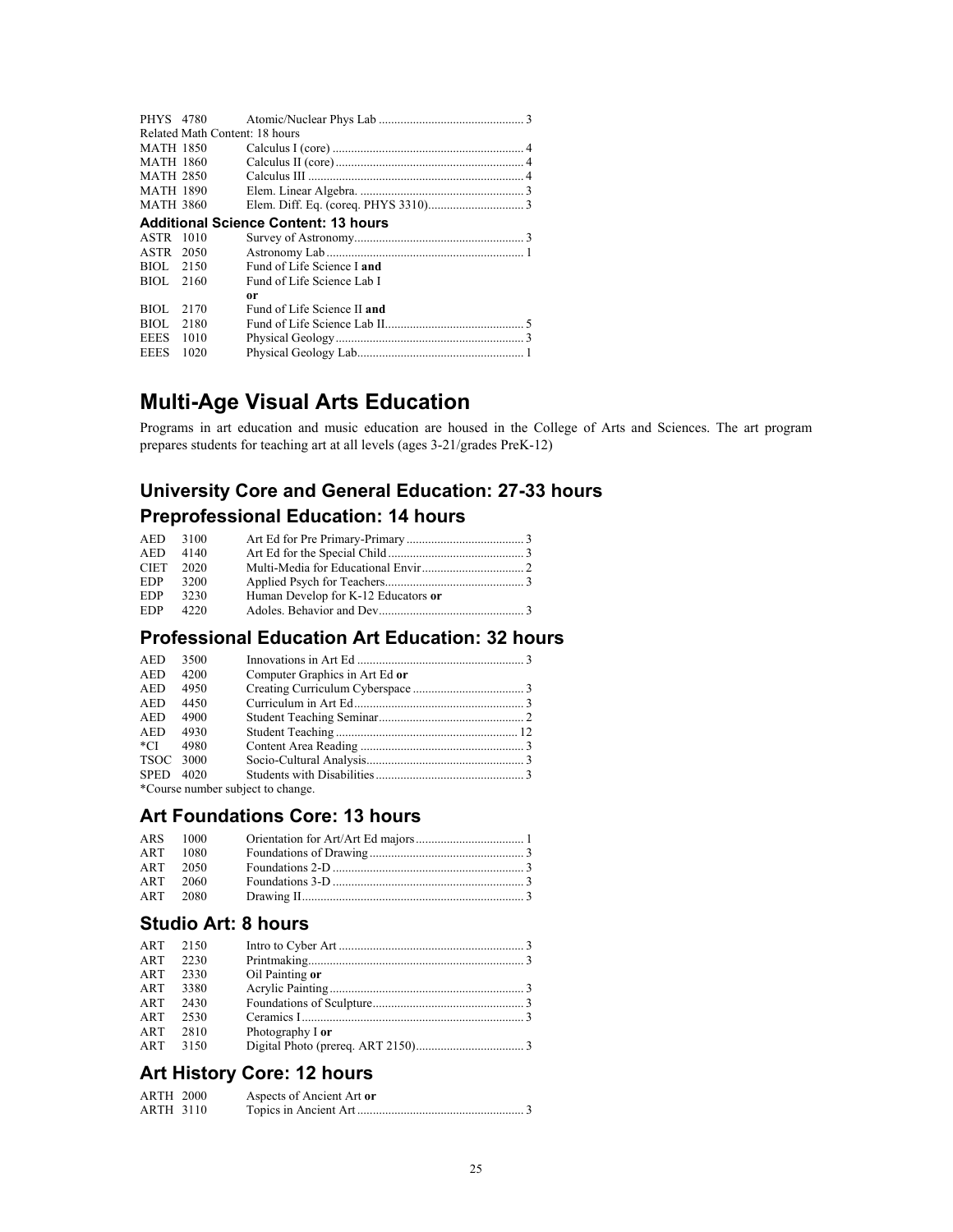| <b>ARTH 2040</b> |                | Renaissance and Baroque or  |  |
|------------------|----------------|-----------------------------|--|
|                  | ARTH 3150/3170 |                             |  |
| <b>ARTH 2080</b> |                | History of Modern Art or    |  |
| ARTH 2/4980      |                |                             |  |
|                  |                |                             |  |
| <b>ARTH 2100</b> |                | Asian Art                   |  |
| <b>ARTH 2200</b> |                | Ethnographic Art            |  |
| <b>ARTH 3250</b> |                | Topics in Asian Art         |  |
| <b>ARTH 3270</b> |                | Topics in Ethnographic Art  |  |
| <b>ARTH 3300</b> |                | African Art                 |  |
| <b>ARTH 3350</b> |                | Ancient Art of the Americas |  |
|                  |                |                             |  |

### **Area of Concentration: 12-16 hours**

Choose one of the following concentrations: Art History Concentration Arts Concentration Cyber Arts Concentration Studio Concentration Therapeutic Arts Concentration

### **Cyber Arts Concentration: 12 hours**

| ART 3150 |  |
|----------|--|
| ART 3160 |  |
| ART 4320 |  |
| ART 4110 |  |

### **Therapeutic Arts Concentration: 15 hours**

| AED 4560 |  |
|----------|--|
| AED 4300 |  |
| AED 4240 |  |
| AED 4280 |  |
| AED 4940 |  |

# **Multi-Age Music Education**

The program in music prepares students for teaching music at all levels (ages 3-21/grades PreK-12).

### **University Core and General Education: 30 hour minimum**

(Including MUS 2220 or 2250)

#### **Professional Education: 33 hours**

| <b>MUS</b>  | 1000                              |                         |  |  |  |
|-------------|-----------------------------------|-------------------------|--|--|--|
| $^*$ CI     | 4980                              |                         |  |  |  |
| <b>EDP</b>  | 3200                              |                         |  |  |  |
| <b>EDP</b>  | 3230                              |                         |  |  |  |
| <b>MED</b>  | 3000                              |                         |  |  |  |
| <b>MED</b>  | 3310                              |                         |  |  |  |
| <b>MED</b>  | 4900                              |                         |  |  |  |
| <b>MED</b>  | 4930                              | <b>Student Teaching</b> |  |  |  |
|             |                                   |                         |  |  |  |
| <b>SPED</b> | 4020                              |                         |  |  |  |
| TSOC 3000   |                                   |                         |  |  |  |
|             | *Course number subject to change. |                         |  |  |  |

### **Content Area: 45 hours**

| MUS 1570 |      |  |
|----------|------|--|
| MUS 1580 |      |  |
| MUS 2570 |      |  |
| MUS 1610 |      |  |
| MUS 1620 |      |  |
| MUS      | 2610 |  |
| MUS 2620 |      |  |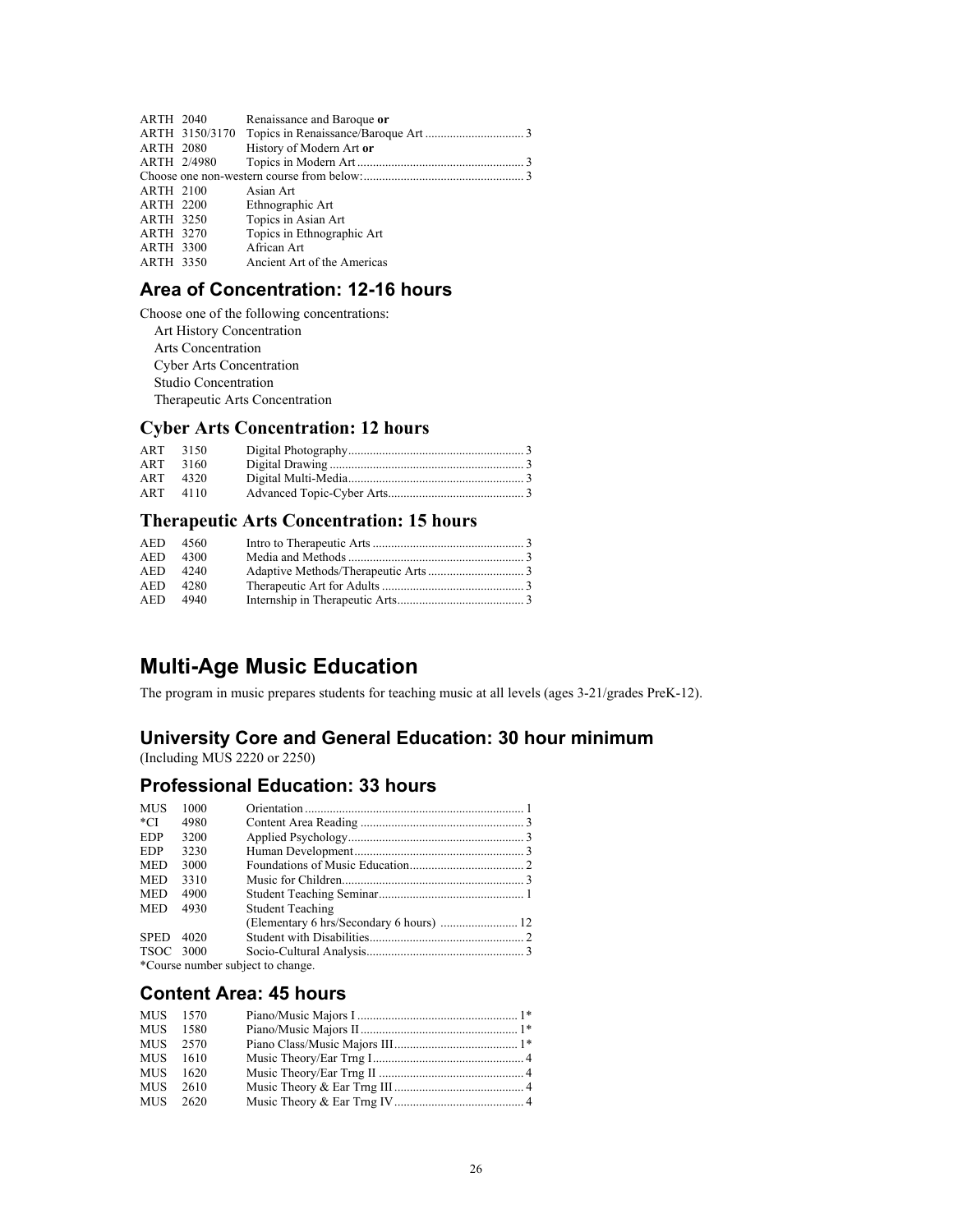|          | MUS 2410 |  |
|----------|----------|--|
|          | MUS 2800 |  |
|          | MUS 3410 |  |
| MUS 3420 |          |  |
|          | MUS 3500 |  |
|          | MUS 4800 |  |

Please note: All majors must:

- a) perform a senior recital (half or full) at a minimum proficiency of level 6;
- b) attend 16 non-departmental concerts/recitals and 80 departmental concerts/recitals; and must complete 1 credit of registration in a chamber ensemble MUS 2/3050 that does not count toward graduation; and
- c) perform during MUS 1000, 6 times (minimum 3 as soloist) prior to senior recital hearing.

#### **Cluster**

Choose one cluster from choral or instrumental:

#### **Instrumental Elective Cluster: 29 hours**

| <b>MED</b> | 3300   |                                                                                                             |  |
|------------|--------|-------------------------------------------------------------------------------------------------------------|--|
| <b>MED</b> | 3320   |                                                                                                             |  |
| <b>MUS</b> | 1500   |                                                                                                             |  |
| <b>MUS</b> | 1530   |                                                                                                             |  |
| <b>MUS</b> | 1550   |                                                                                                             |  |
| <b>MUS</b> | 2500   |                                                                                                             |  |
| <b>MUS</b> | 3520   |                                                                                                             |  |
| MUS.       | 3530   |                                                                                                             |  |
| MUS.       | 3630   |                                                                                                             |  |
|            |        | Ensembles: Select one (4 to 5 credit hours count toward degree; however, 7 are required by the department). |  |
| MUS.       | 2/3010 | University/Concert Band                                                                                     |  |
| MUS -      | 2/3090 | University Orchestra                                                                                        |  |

#### **Choral/General Elective Cluster: 28 hours**

| <b>MED</b>        | 3300       | $3**$                                                                                                       |
|-------------------|------------|-------------------------------------------------------------------------------------------------------------|
| MED               | 3320       |                                                                                                             |
| MED               | 3330       |                                                                                                             |
| MED               | 3340       |                                                                                                             |
| MUS.              | 1560       |                                                                                                             |
|                   |            | Ensembles: Select one (4 to 5 credit hours count toward degree; however, 7 are required by the department). |
| MUS-              | 2/3140     | Concert Chorale                                                                                             |
| MUS-              | 2/3160     | Men's Chorus                                                                                                |
|                   | MUS 2/3180 | Women's Chorus                                                                                              |
| <b>Select one</b> |            |                                                                                                             |
| MUS.              | 2530       | Diction for Singers                                                                                         |
| MUS.              | 2540       | Diction for Singers II                                                                                      |
| MUS-              | 2580       | Piano Class/Music Majors IV (1*)                                                                            |
| MUS-              | 3510       | Choral Conducting $(3^{**})$                                                                                |
| MUS               | 3550       | Teaching of Singing (2)                                                                                     |
|                   |            |                                                                                                             |

Students electing the instrumental cluster must enroll in 2 semesters of marching band; string concentration substitutes a marching band field experience.

\*If instrument concentration is keyboard, substitute 2-3 semesters of large instrumental or vocal ensemble & 1 semester of MUS 3580 Functional Piano Techniques for Piano Class I-III/IV. Must also complete 2 semesters of MUS 2/3050 Accompanying, as part of the large ensemble requirement. Students whose instrument concentration is guitar must complete 4 credits of large vocal ensemble (choral/general elective cluster) or 4 credits of large instrumental ensemble (instrumental elective cluster).

\*\* This course must be within one of a total 5 semesters' registration **or** student registers for MUS 1000:002 to complete the 5 semester requirement for participation in Lab Ensemble.

# **Multi-Age Physical Education**

Students who complete a physical education major will be licensed to teach physical education PreK-12.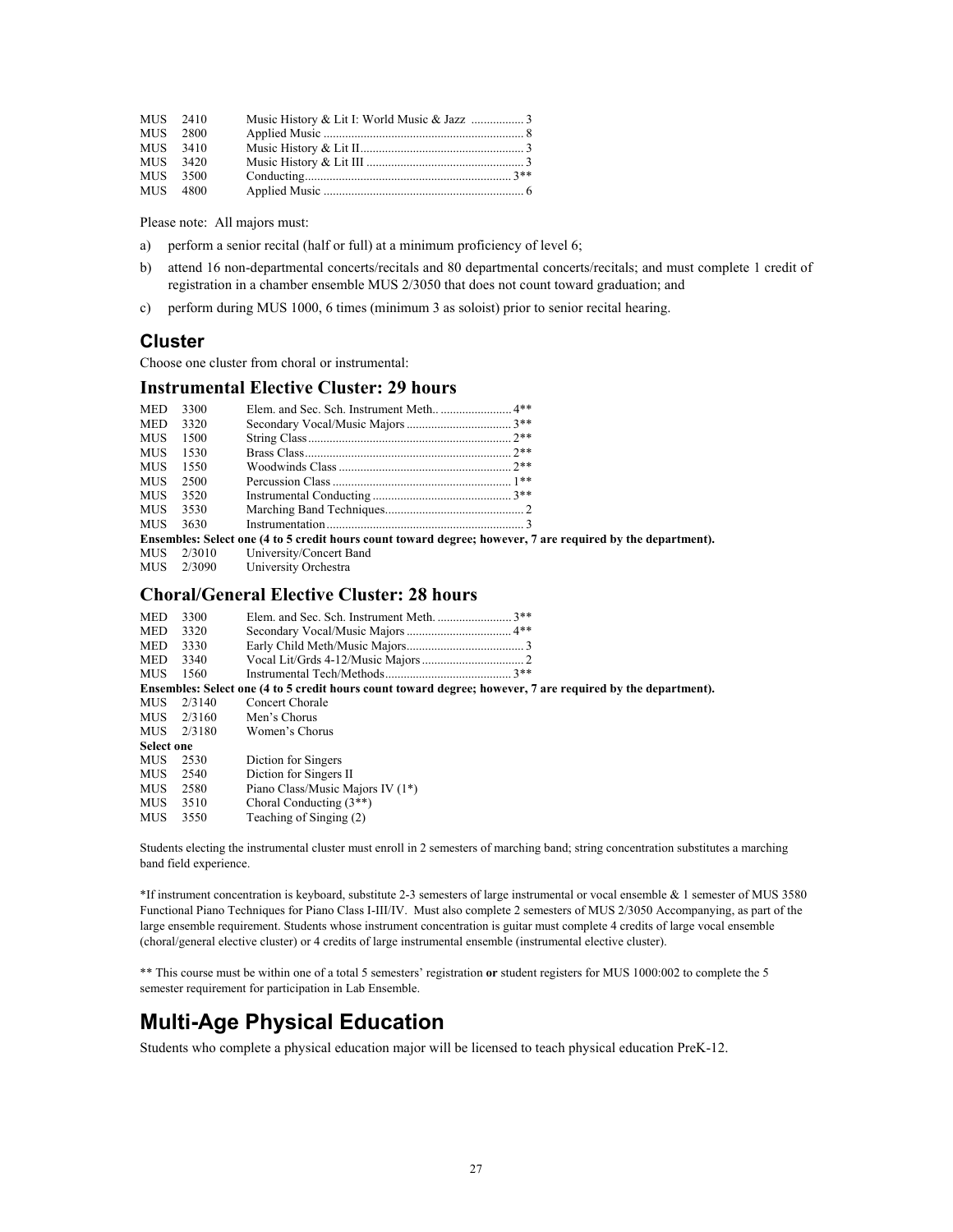### **Physical Education: PreK-12**

# **University Core and General Education: 33 hrs**

#### **Preprofessional Education: 23 hours**

| <b>CIET</b>      | 2020 |  |
|------------------|------|--|
| EDP.             | 3200 |  |
| <b>EDP</b>       | 3230 |  |
| <b>PED</b>       | 2100 |  |
| <b>PED</b>       | 2200 |  |
| <b>PED</b>       | 2800 |  |
| <b>PED</b>       | 2900 |  |
| <b>PED</b>       | 2950 |  |
| <b>TSOC</b> 3000 |      |  |

### **Professional Education: 19 hours (Professional Standing Required)**

| *CI        | 4980 |                                                               |  |
|------------|------|---------------------------------------------------------------|--|
| <b>PED</b> | 3000 |                                                               |  |
| <b>PED</b> | 3120 |                                                               |  |
| PED.       | 3130 |                                                               |  |
| PED.       | 3740 |                                                               |  |
| PED.       | 3950 |                                                               |  |
| PED.       | 4100 |                                                               |  |
|            |      | $*_{\alpha_1,\alpha_2,\alpha_3}$ we also a subject to above a |  |

\*Course number subject to change.

### **Physical Education Methods: 9 hours (Professional Standing Required)**

| <b>PED</b> | 3100  |                                            |  |
|------------|-------|--------------------------------------------|--|
| <b>PED</b> | 3140  | PE Methods for Middle/Adol. Levels (coreq. |  |
|            |       |                                            |  |
| <b>PED</b> | -3400 |                                            |  |

#### **Student Teaching: 14 hours (Professional Standing Required)**

| <b>PED</b> | 4920 |  |
|------------|------|--|
| <b>PED</b> | 4930 |  |

# **Physical Education Content Area: 24 hours**

| <b>HEAL 1500</b> |      |  |
|------------------|------|--|
| <b>HEAL 2500</b> |      |  |
| KINE 2560        |      |  |
| KINE 2570        |      |  |
| KINE 2960        |      |  |
| KINE 3520        |      |  |
| KINE 3530        |      |  |
| <b>KINE</b>      | 4540 |  |
| KINE 4550        |      |  |

### **Electives: 11 - 20 hours minimum**

See faculty adviser for electives.

#### **Important reminders:**

- You are responsible for meeting prerequisites for all course work as specified in this catalog.
- Acceptance into professional education requires a 2.7 overall GPA and a 2.7 GPA in professional education and major area of course work. All transfer work is included in the GPA calculation.
- You are responsible for fulfilling the minimum 128-hour requirement to graduate.
- The State of Ohio requires successful completion of Praxis II to be eligible for licensure upon graduation. This test should be taken prior to student teaching to allow time for processing.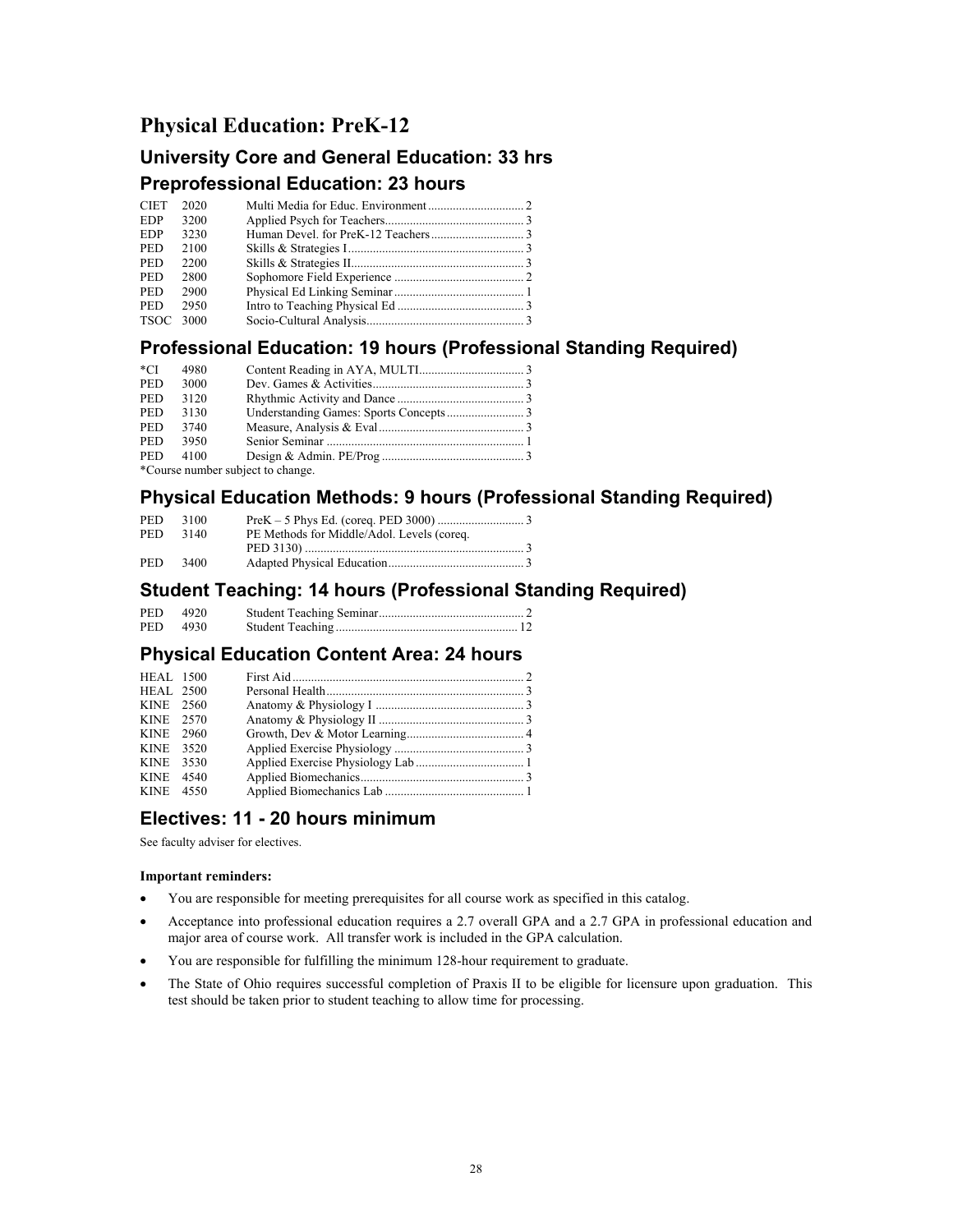# **Physical Education and School Health: PreK-12**

### **University Core and General Education: 33 hrs**

### **Preprofessional Education: 25 hours**

| 2020             |  |
|------------------|--|
| 3200             |  |
| 3230             |  |
| <b>HEAL 2900</b> |  |
| <b>HEAL 2900</b> |  |
| 2100             |  |
| 2200             |  |
| 2800             |  |
| 2900             |  |
| 2950             |  |
| 3000             |  |
|                  |  |

## **Professional Education: 19 hours (Professional Standing Required)**

| $*$ CI     | 4980 |                                   |  |
|------------|------|-----------------------------------|--|
| <b>PED</b> | 3000 |                                   |  |
| <b>PED</b> | 3120 |                                   |  |
| <b>PED</b> | 3130 |                                   |  |
| <b>PED</b> | 3740 |                                   |  |
| <b>PED</b> | 3950 |                                   |  |
| PED.       | 4100 |                                   |  |
|            |      | *Course number subject to change. |  |

### **Health & Physical Education Methods: 15 hours (Professional Standing Required)**

| <b>HEAL 4300</b> |      |                                                     |  |
|------------------|------|-----------------------------------------------------|--|
| <b>HEAL 4350</b> |      |                                                     |  |
| PED 3100         |      | $PreK - 5$ Physical Ed Methods (coreg. PED 3000)  3 |  |
| PED.             | 3140 | PE Methods for Middle/Adol. Levels                  |  |
|                  |      |                                                     |  |
| PED 3400         |      |                                                     |  |

### **Student Teaching: 13 hours (Professional Standing Required)**

| <b>HEAL 4930</b> |  |  |
|------------------|--|--|
| PED 4930         |  |  |

### **Physical Education Content Area: 12 hours**

| KINE 2960 |  |  |
|-----------|--|--|
| KINE 3520 |  |  |
| KINE 3530 |  |  |
| KINE 4540 |  |  |
| KINE 4550 |  |  |

### **School Health Content: 30 hours**

| <b>HEAL 2000</b> |                    |  |
|------------------|--------------------|--|
| <b>HEAL 2600</b> |                    |  |
| <b>HEAL 2700</b> |                    |  |
| <b>HEAL 3300</b> |                    |  |
| HEAL 3600        |                    |  |
| <b>HEAL 3700</b> |                    |  |
| <b>HEAL 4400</b> |                    |  |
| HEAL 4600        |                    |  |
| <b>HEAL 4700</b> |                    |  |
| <b>HEAL 3200</b> | Consumer Health or |  |
| <b>HEAL 3800</b> |                    |  |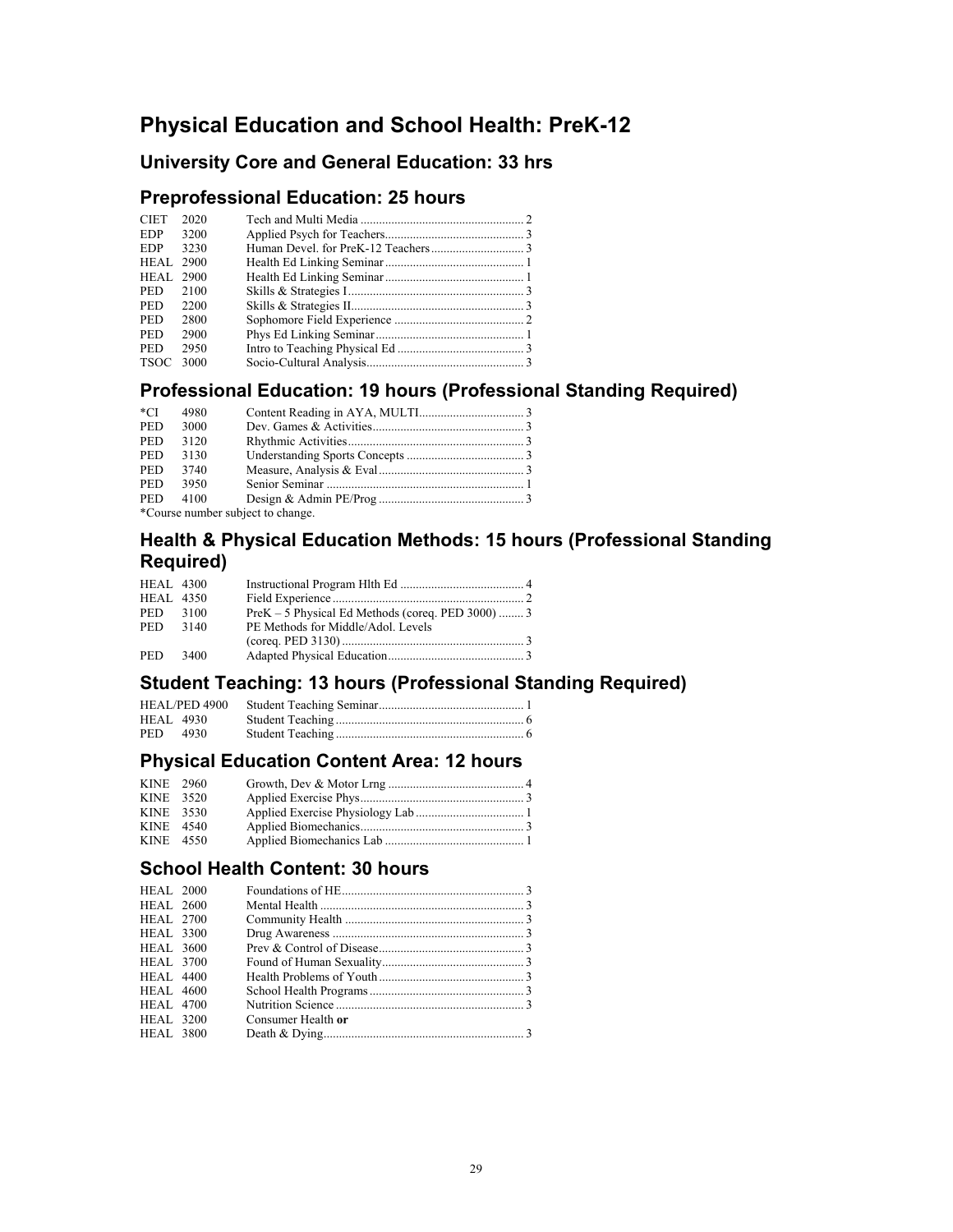# **Physical Education and Recreation & Leisure Studies**

## **University Core and General Education: 30 hours**

### **Preprofessional Education: 23 hours**

| <b>CIET</b> | 2020 |  |
|-------------|------|--|
| <b>EDP</b>  | 3200 |  |
| <b>EDP</b>  | 3230 |  |
| <b>PED</b>  | 2100 |  |
| <b>PED</b>  | 2200 |  |
| <b>PED</b>  | 2800 |  |
| <b>PED</b>  | 2900 |  |
| <b>PED</b>  | 2950 |  |
| TSOC 3000   |      |  |
|             |      |  |

### **Professional Education: 16 hours**

| PED.       | 3000 |  |
|------------|------|--|
| <b>PED</b> | 3120 |  |
| PED.       | 3130 |  |
| PED.       | 3740 |  |
| PED.       | 3950 |  |
| <b>PED</b> | 4100 |  |

# **Physical Education Methods: 9 hours (Professional Standing Required)**

| <b>PED</b> | 3100 |                                            |  |
|------------|------|--------------------------------------------|--|
| <b>PED</b> | 3140 | PE Methods for Middle/Adol. Levels (coreq. |  |
|            |      |                                            |  |
| <b>PED</b> | 3400 |                                            |  |

### **Student Teaching: 13 hours (Professional Standing Required)**

| <b>PED</b> | 4900   |  |
|------------|--------|--|
| <b>PED</b> | - 4930 |  |

### **Physical Education Content Area: 23 hours**

| <b>HEAL</b> 1500 |  |  |
|------------------|--|--|
| <b>HEAL 2500</b> |  |  |
| KINE 2560        |  |  |
| KINE 2570        |  |  |
| KINE 2960        |  |  |
| KINE 3520        |  |  |
| KINE 3530        |  |  |
| KINE 4540        |  |  |
| KINE 4550        |  |  |

### **Recreation and Leisure Courses: 47 hours**

| <b>RCRT</b>      | 1010 | Popular Outdoor Pursuits or |  |
|------------------|------|-----------------------------|--|
| RCRT 1400        |      |                             |  |
| <b>RCRT</b>      | 1300 |                             |  |
| <b>RCRT</b>      | 1310 |                             |  |
| <b>RCRT</b> 2300 |      |                             |  |
| RCRT 2940        |      |                             |  |
| RCRT 3210        |      |                             |  |
| RCRT 4300        |      |                             |  |
| <b>RCRT</b>      | 4320 |                             |  |
| <b>RCRT</b>      | 4400 |                             |  |
| <b>RCRT</b>      | 4410 |                             |  |
| <b>RCRT</b>      | 4420 |                             |  |
| <b>RCRT</b>      | 4930 |                             |  |
| <b>KINE</b>      | 1080 |                             |  |
|                  |      |                             |  |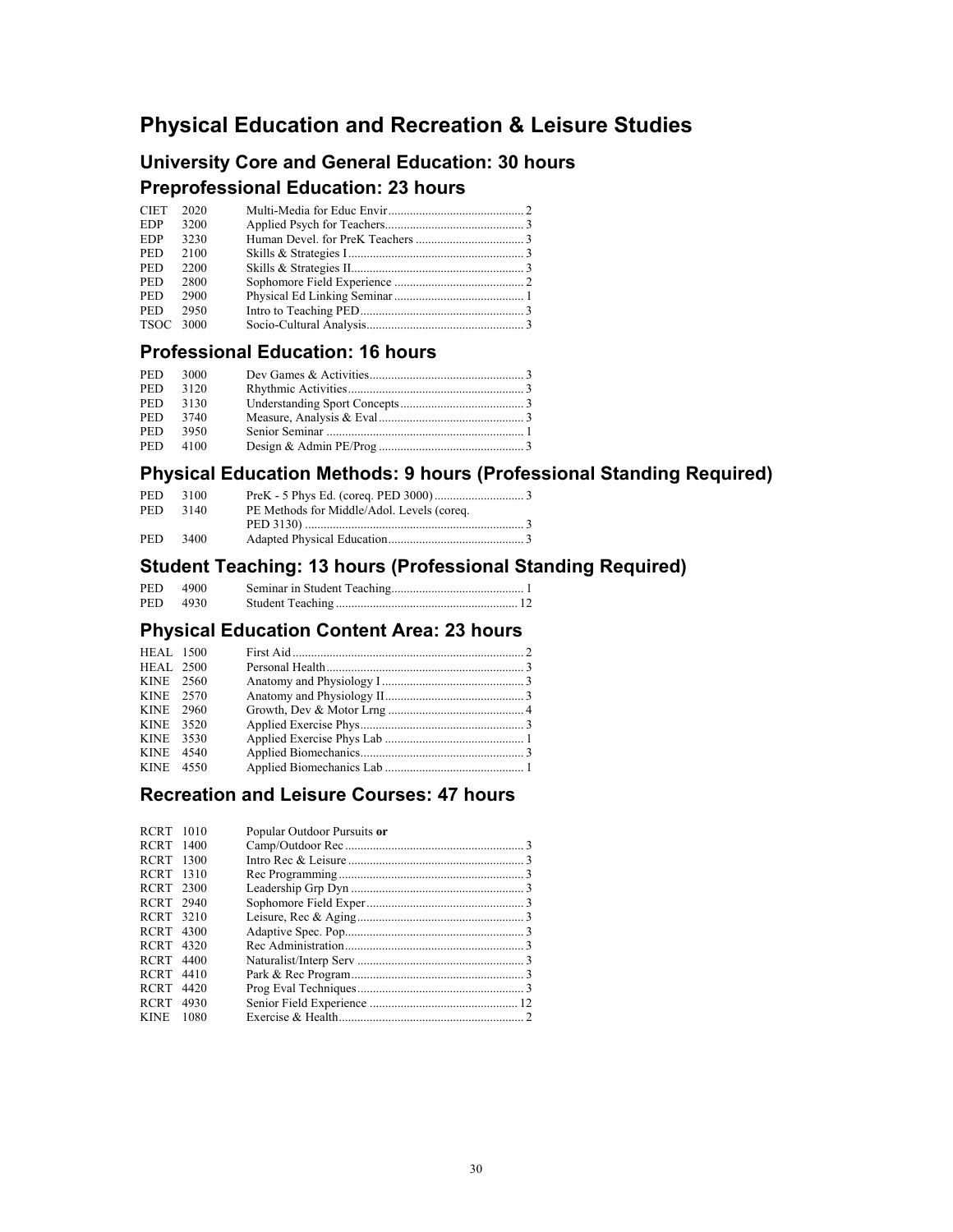# **Physical Education & Exercise Science**

### **Dual Degree: B.Ed. & B.S.**

**University Core and General Education: 30 hours Preprofessional Education: 23 hours** 

| CIET       | 2020 |  |
|------------|------|--|
| <b>EDP</b> | 3200 |  |
| <b>EDP</b> | 3230 |  |
| PED.       | 2100 |  |
| <b>PED</b> | 2200 |  |
| PED.       | 2800 |  |
| PED.       | 2900 |  |
| PED.       | 2950 |  |

#### **Professional Education: 16 hours**

| <b>PED</b> | 3000 |  |
|------------|------|--|
| <b>PED</b> | 3120 |  |
| <b>PED</b> | 3130 |  |
| <b>PED</b> | 3740 |  |
| <b>PED</b> | 3950 |  |
| PED.       | 4100 |  |

### **Physical Education Methods: 9 hours (Professional Standing Required)**

| <b>PED</b> | 3100 |                                            |  |
|------------|------|--------------------------------------------|--|
| <b>PED</b> | 3140 | PE Methods for Middle/Adol. Levels (coreq. |  |
|            |      |                                            |  |
| <b>PED</b> | 3400 |                                            |  |

#### **Student Teaching: 13 hours (Professional Standing Required)**

| <b>PED</b> | 4900   |  |
|------------|--------|--|
| PED.       | - 4930 |  |

#### **Exercise Science Core: 32 hours**

| <b>HEAL</b> 4700    |  |
|---------------------|--|
| <b>KINE</b><br>1700 |  |
| <b>KINE</b><br>2510 |  |
| <b>KINE</b><br>2520 |  |
| <b>KINE</b><br>2530 |  |
| <b>KINE</b><br>2540 |  |
| <b>KINE</b><br>2960 |  |
| <b>KINE</b><br>3520 |  |
| <b>KINE</b><br>3530 |  |
| <b>KINE</b><br>4540 |  |
| <b>KINE</b><br>4550 |  |
| <b>KINE</b><br>4980 |  |

### **Science Core: 25 hours**

| <b>CHEM 1230</b> |  |  |
|------------------|--|--|
| <b>CHEM 1280</b> |  |  |
| <b>CHEM 1240</b> |  |  |
| <b>CHEM 1290</b> |  |  |
| BIOL 2150        |  |  |
| BIOL 2160        |  |  |
| BIOL 2170        |  |  |
| BIOL 2180        |  |  |
| PHYS 2070        |  |  |
|                  |  |  |

# **Multi-Age Health Education**

Students who complete the health education major are licensed to teach health education preK-12. Students may complete either a second degree (e.g., B.A. in urban studies, B.Ed. in community health) or a second track (e.g., athletic training or physical education) for the B.Ed. degree. A single degree program leading to licensure in health education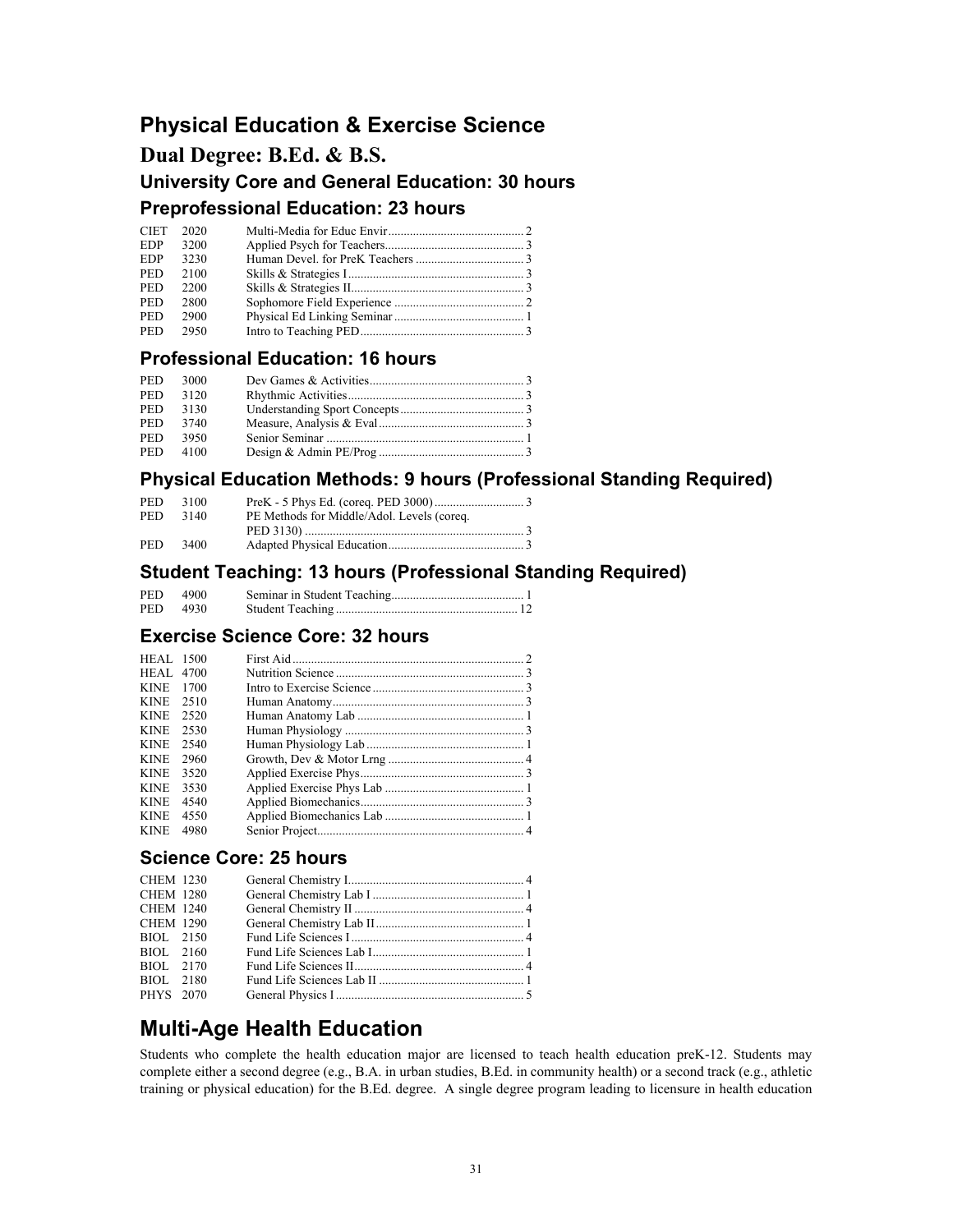is also an option. Students interested in these programs should contact the department chair or the undergraduate dean in the College of Health and Human Services.

# **Health Education PreK-12**

### **Single Degree: B.Ed.**

**NOTE:** Students interested in combinations with other majors or a dual-degree option should see the department of health professions chair in the College of Health & Human Services.

### **University Core and General Education: 33 hours**

### **Preprofessional Education: 7 hours**

| CIET 2020        |      |  |
|------------------|------|--|
| EDP.             | 3200 |  |
| <b>HEAL</b> 2900 |      |  |
| <b>HEAL 2900</b> |      |  |

#### **Professional Education: 17 hours**

| *CI              | 4980 |                                            |  |
|------------------|------|--------------------------------------------|--|
| EDP.             | 3230 |                                            |  |
| <b>HEAL 4300</b> |      |                                            |  |
| <b>HEAL 4350</b> |      |                                            |  |
| SPED 4020        |      | Educ Students with Disabilities within the |  |
|                  |      |                                            |  |
| TSOC 3000        |      |                                            |  |
|                  |      | *Course number subject to change.          |  |

### **Student Teaching: 14 hours**

| <b>HEAL</b> 4920 |  |  |
|------------------|--|--|
| <b>HEAL 4930</b> |  |  |

### **School Health: 40 hours**

| <b>HEAL</b> 1500<br><b>HEAL</b> 2000<br><b>HEAL 2500</b><br><b>HEAL</b> 2600<br><b>HEAL</b> 2700<br><b>HEAL</b> 3300<br><b>HEAL</b> 3600<br><b>HEAL</b> 3700<br><b>HEAL</b> 4100<br><b>HEAL</b> 4400<br><b>HEAL</b> 4600<br><b>HEAL</b> 4700<br>KINE 2560<br>KINE 2570 |  |
|------------------------------------------------------------------------------------------------------------------------------------------------------------------------------------------------------------------------------------------------------------------------|--|

### **Electives: 21 hours**

# **Multi-Age Foreign Languages Education**

Multi-Age programs prepare students for teaching French, German or Spanish at all levels, ages 3 - 21/K - grade 12.

### **University Core and General Education: 33 hours**

#### **FRENCH**

#### **Preprofessional Education: 10 hours**

| СI          | 1920 |  |
|-------------|------|--|
| СI          | 2980 |  |
| <b>CIET</b> | 2020 |  |
| <b>EDP</b>  | 3200 |  |
| <b>EDP</b>  | 3230 |  |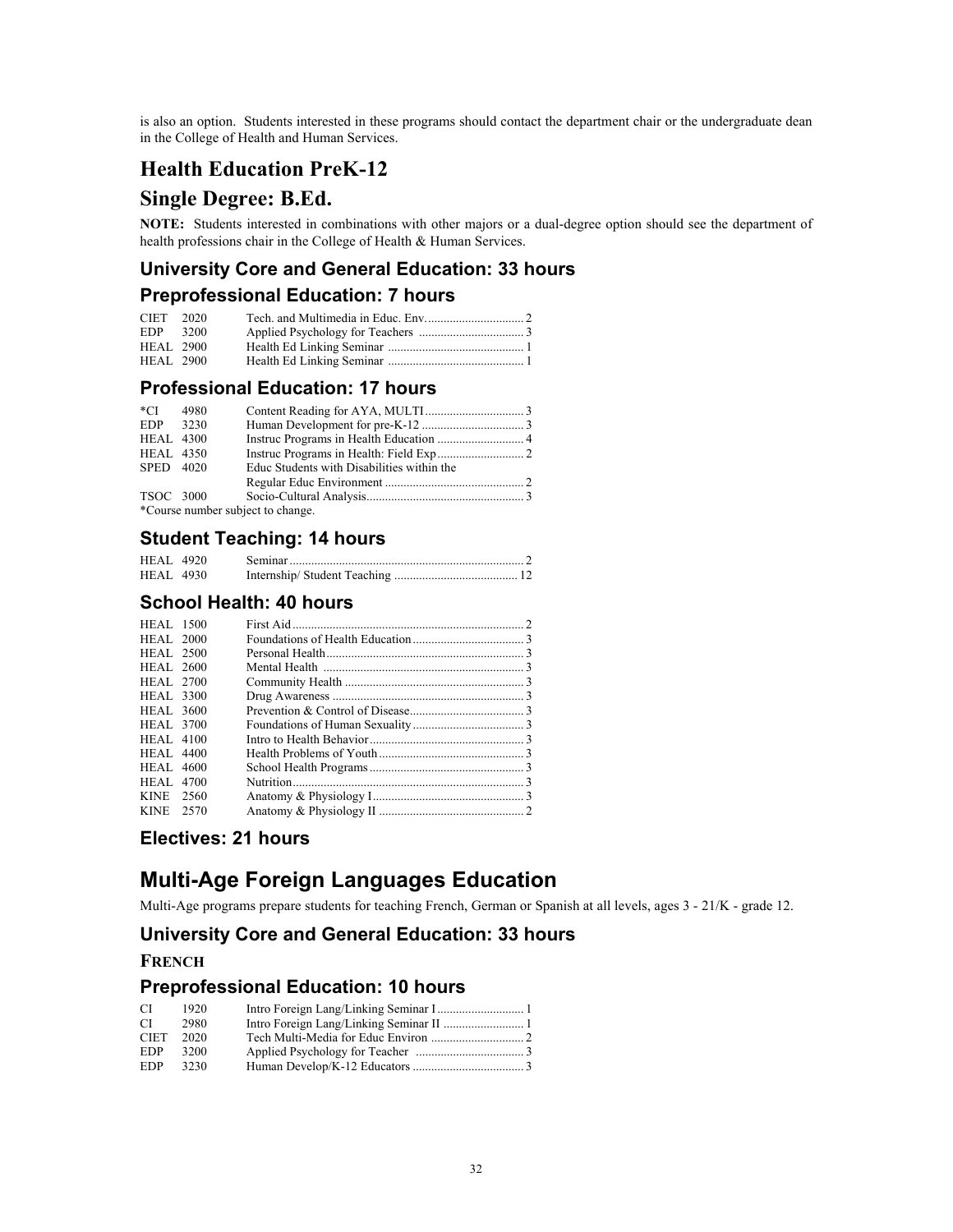## **WAC: 6 hours (Select two courses)**

Courses vary from year-to-year and are listed on the College of Arts and Sciences Web site. Courses can also be selected in consultation with the Arts and Sciences adviser. Two courses **must** be from your content area.

### **Professional Education: 36-38 hours**

| TSOC 3000                                           |                                   |                                                   |  |  |
|-----------------------------------------------------|-----------------------------------|---------------------------------------------------|--|--|
| <b>SPED</b>                                         | 4020                              |                                                   |  |  |
|                                                     |                                   | The following two courses are taken concurrently: |  |  |
| CI                                                  | 4140                              |                                                   |  |  |
| CI.                                                 | 4190                              |                                                   |  |  |
| CI.                                                 | 4130                              |                                                   |  |  |
| $*$ CI                                              | 4980                              |                                                   |  |  |
| <b>FREN</b> 4160                                    |                                   |                                                   |  |  |
| The following three courses are taken concurrently: |                                   |                                                   |  |  |
| CI.                                                 | 4430                              |                                                   |  |  |
| CI                                                  | 4900                              |                                                   |  |  |
| CI.                                                 | 4930                              |                                                   |  |  |
|                                                     | *Course number subject to change. |                                                   |  |  |

#### **Content Area: 25 hours**

| FREN 3010*       |                                                                                                  |  |
|------------------|--------------------------------------------------------------------------------------------------|--|
| <b>FREN</b> 3020 |                                                                                                  |  |
| <b>FREN</b> 3210 |                                                                                                  |  |
| <b>FREN</b> 3220 |                                                                                                  |  |
| <b>FREN</b> 3410 |                                                                                                  |  |
| <b>FREN</b> 3420 |                                                                                                  |  |
| <b>FREN</b> 4010 |                                                                                                  |  |
| <b>FREN</b> 4020 |                                                                                                  |  |
|                  | *First course taken in this sequence is dependent upon placement test scores, AP credit or CLEP. |  |

#### **Electives: 9 hours**

| <b>FREN</b> | 4190 |  |
|-------------|------|--|
| <b>FREN</b> | 3170 |  |
| <b>FREN</b> | 3400 |  |
| <b>FREN</b> | 3710 |  |
| <b>FREN</b> | 4040 |  |
| <b>FREN</b> | 4050 |  |
| <b>FREN</b> | 4070 |  |
| <b>FREN</b> | 4200 |  |
| <b>FREN</b> | 4230 |  |
| <b>FREN</b> | 4310 |  |
| <b>FREN</b> | 4410 |  |
| <b>FREN</b> | 4510 |  |
| <b>FREN</b> | 4610 |  |
| <b>FREN</b> | 4710 |  |
| <b>FREN</b> | 4720 |  |
| <b>FREN</b> | 4810 |  |
| <b>FREN</b> | 4820 |  |
| <b>FREN</b> | 4850 |  |
| <b>FREN</b> | 4860 |  |
| <b>FREN</b> | 4910 |  |
| <b>FREN</b> | 4950 |  |
| <b>FREN</b> | 4980 |  |
|             |      |  |

*Others at discretion of the French faculty of the department of foreign languages.*

# **Additional Electives: 10-12**

Elective hours to meet 128 hour graduation requirement.

### **Additional Requirements for Dual Degree Option\*\* - B.A. in French: 20 hours**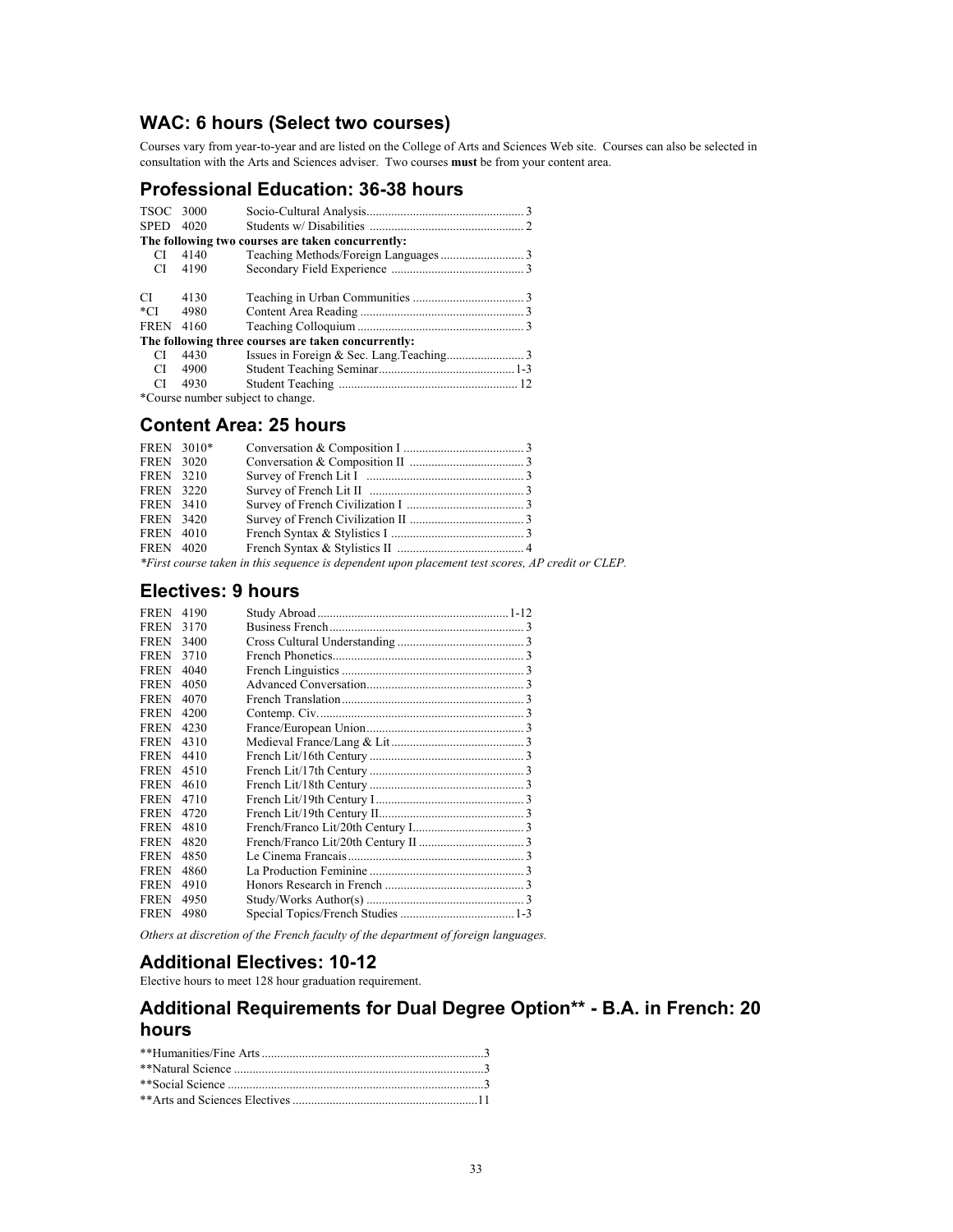\*\*In consultation with College of Arts & Sciences faculty adviser and your degree audit from the College of Arts and Sciences. You **must** obtain the signature of the faculty adviser for these courses.

#### **GERMAN**

### **Preprofessional Education: 10 hours**

| CI          | 1920 |  |
|-------------|------|--|
| CI          | 2980 |  |
| <b>CIET</b> | 2020 |  |
| <b>EDP</b>  | 3200 |  |
| <b>EDP</b>  | 3230 |  |

### **WAC: 6 hours (Select two courses)**

Courses vary from year-to-year and are listed on the College of Arts and Sciences web site. Courses can also be selected in consultation with the Arts and Sciences adviser. Two courses **must** be from your content area.

#### **Professional Education: 36-38 hours**

| TSOC 3000        |      |                                                     |  |
|------------------|------|-----------------------------------------------------|--|
| SPED 4020        |      |                                                     |  |
|                  |      | The following two courses are taken concurrently:   |  |
| CI               | 4140 |                                                     |  |
| CI.              | 4190 |                                                     |  |
| СI               | 4130 |                                                     |  |
| *CI              | 4980 |                                                     |  |
| <b>GERM 4160</b> |      |                                                     |  |
|                  |      | The following three courses are taken concurrently: |  |
| CI               | 4430 |                                                     |  |
| CI               | 4900 |                                                     |  |
| CI               | 4930 |                                                     |  |
|                  |      | $\star \cap$ 1 1 $\star \cdot$ 1                    |  |

\*Course number subject to change.

#### **Content Area: 22 hours**

| GERM 3010*       |  |  |
|------------------|--|--|
| <b>GERM 3020</b> |  |  |
| <b>GERM 3200</b> |  |  |
| <b>GERM 3410</b> |  |  |
| <b>GERM 3420</b> |  |  |
| <b>GERM 4010</b> |  |  |
| <b>GERM 4020</b> |  |  |

*\*First course taken in this sequence is dependent upon placement test scores, AP credit or CLEP.*

#### **Electives: 12 hours**

| <b>GERM 4190</b> |  |
|------------------|--|
| GERM 3170        |  |
| GERM 3180        |  |
| GERM 4200        |  |
| <b>GERM 4500</b> |  |
| GERM 4510        |  |
| GERM 4610        |  |
| GERM 4620        |  |
| GERM 4710        |  |
| <b>GERM 4720</b> |  |
| GERM 4810        |  |
| <b>GERM 4850</b> |  |
| GERM 4870        |  |
| GERM 4900        |  |
| GERM 4910        |  |
| <b>GERM 4980</b> |  |
| <b>GERM 4990</b> |  |
|                  |  |

*Others at discretion of the German faculty of the department of foreign languages.*

#### **Additional Electives: 10-12**

Elective hours to meet 128 hour graduation requirement.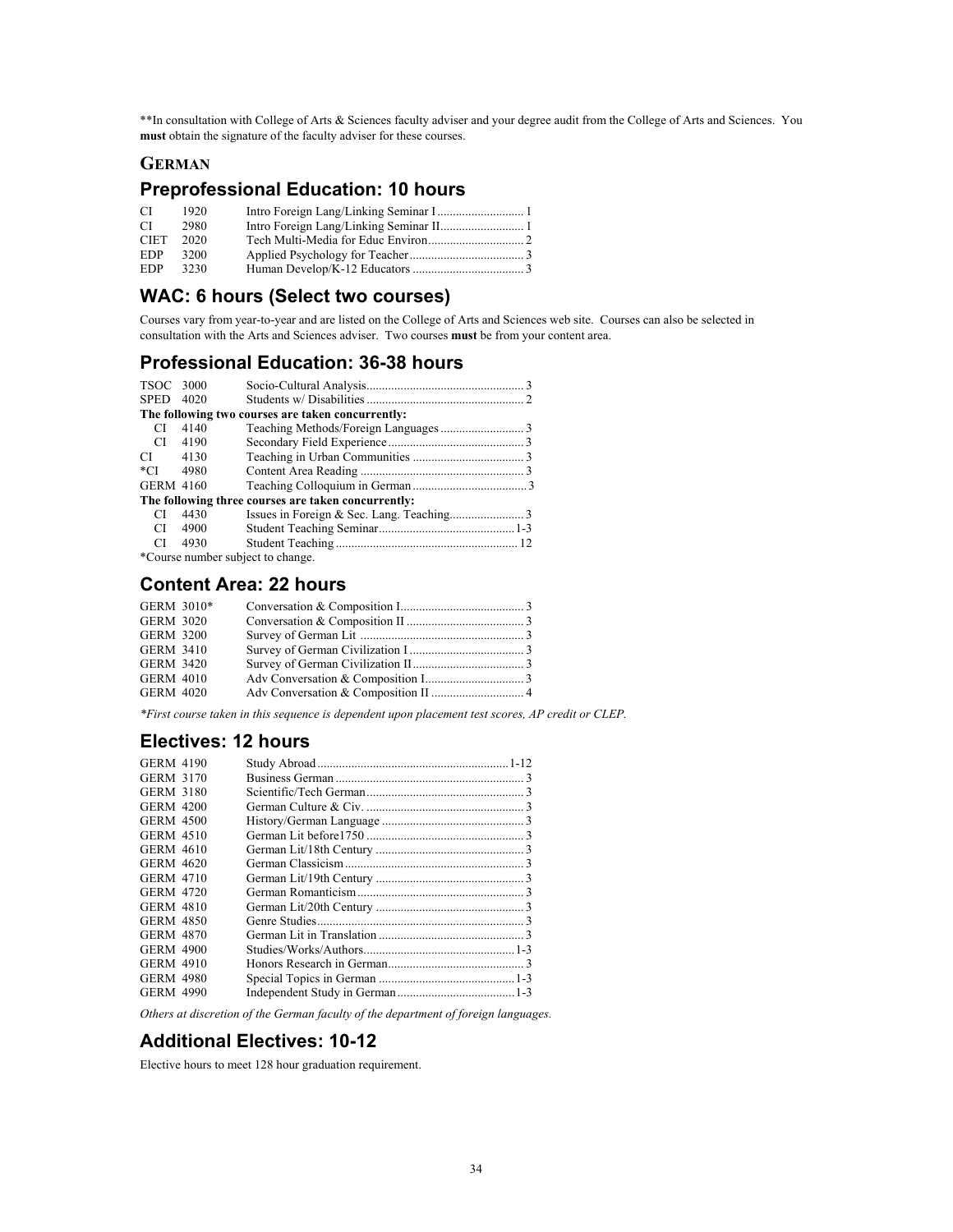## **Additional Requirements for Dual Degree Option\*\* - B.A. in German: 20 hours**

\*\*In consultation with College of Arts & Sciences faculty adviser and your degree audit from the College of Arts and Sciences. You **must** obtain the signature of the faculty adviser for these courses.

### **SPANISH**

## **Preprofessional Education: 10 hours**

| CI          | 1920 |  |
|-------------|------|--|
| CI          | 2980 |  |
| <b>CIET</b> | 2020 |  |
| <b>EDP</b>  | 3200 |  |
| EDP.        | 3230 |  |

### **WAC: 6 hours (Select two courses)**

Courses vary from year-to-year and are listed on the College of Arts and Sciences web site. Courses can also be selected in consultation with the Arts and Sciences adviser. Two courses **must** be from your content area.

### **Professional Education: 36-38 hours**

| TSOC 3000   |                                   |                                                     |  |  |  |
|-------------|-----------------------------------|-----------------------------------------------------|--|--|--|
| <b>SPED</b> | 4020                              |                                                     |  |  |  |
|             |                                   | The following two courses are taken concurrently:   |  |  |  |
| СI          | 4140                              |                                                     |  |  |  |
| CI.         | 4190                              |                                                     |  |  |  |
| CI.         | 4130                              |                                                     |  |  |  |
| $*$ CI      | 4980                              |                                                     |  |  |  |
| <b>SPAN</b> | 4120                              |                                                     |  |  |  |
|             |                                   | The following three courses are taken concurrently: |  |  |  |
| CI          | 4430                              |                                                     |  |  |  |
| CI          | 4900                              |                                                     |  |  |  |
| CI          | 4930                              |                                                     |  |  |  |
|             | *Course number subject to change. |                                                     |  |  |  |

### **Content Area: 22 hours**

| <b>SPAN 3000</b> |            |  |
|------------------|------------|--|
|                  | SPAN 3010* |  |
| SPAN 3020        |            |  |
| SPAN 4010        |            |  |

*\*First course taken in this sequence is dependent upon placement test scores, AP credit or CLEP.*

#### **Literature I (choose one from group below)**

| SPAN 3210 |           | Survey of Spanish Lit I or                  |  |
|-----------|-----------|---------------------------------------------|--|
| SPAN 3270 |           |                                             |  |
|           |           | Literature II (choose one from group below) |  |
|           | SPAN 3220 | Survey of Spanish Lit II or                 |  |
|           |           |                                             |  |
|           |           | Civilization (choose one from group below)  |  |
| SPAN 3410 |           | Spanish Culture & Civilization or           |  |
|           |           |                                             |  |
|           |           |                                             |  |

### **Electives: 12 hours**

#### **Select 12 hours from the list below**

| SPAN 4190 |  |  |
|-----------|--|--|
| SPAN 3170 |  |  |
| SPAN 4000 |  |  |
| SPAN 4060 |  |  |
| SPAN 4070 |  |  |
| SPAN 4110 |  |  |
| SPAN 4150 |  |  |
| SPAN 4160 |  |  |
|           |  |  |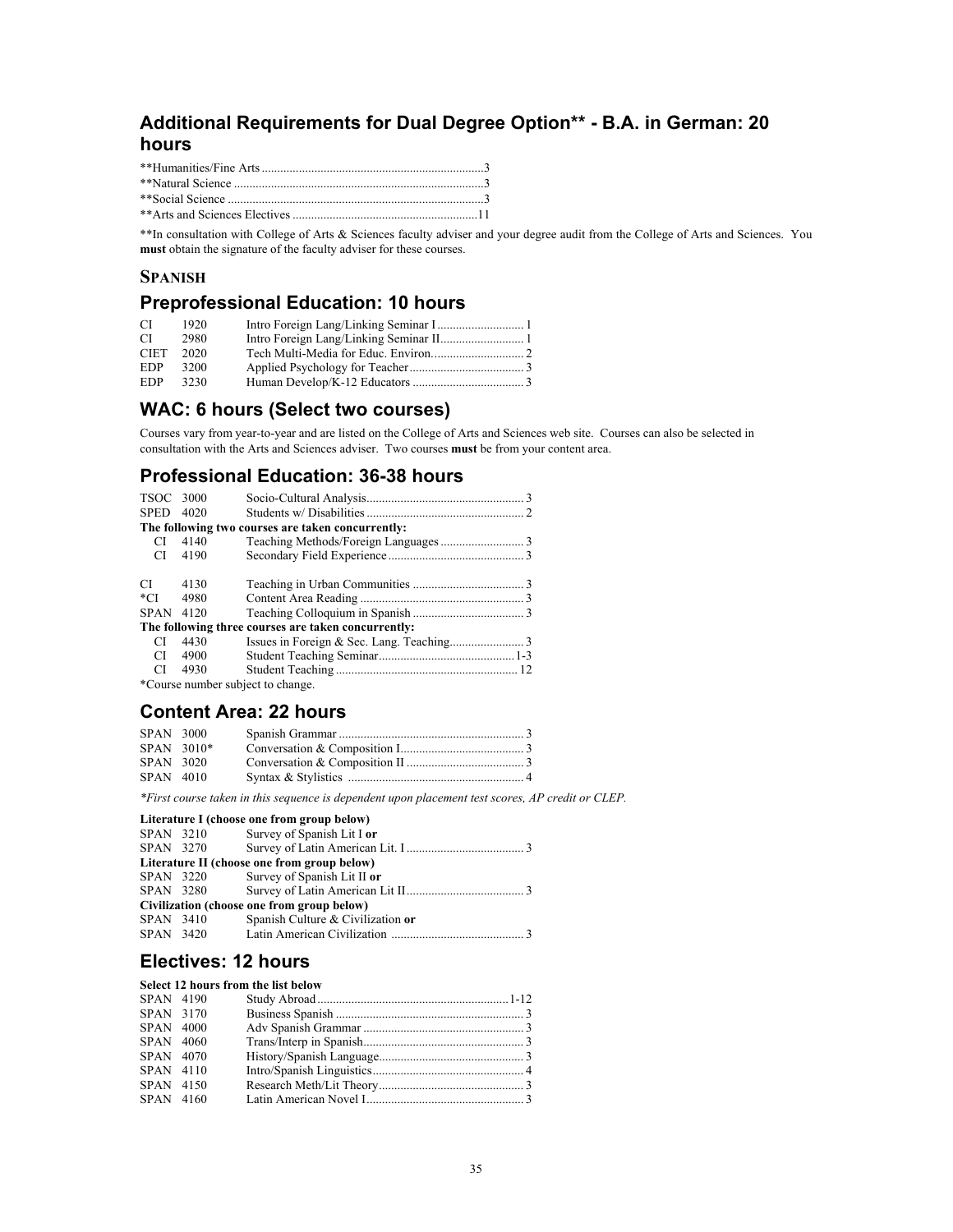| <b>SPAN</b> | 4170 |                                                                                                                                                                                                                                |  |
|-------------|------|--------------------------------------------------------------------------------------------------------------------------------------------------------------------------------------------------------------------------------|--|
| <b>SPAN</b> | 4240 |                                                                                                                                                                                                                                |  |
| <b>SPAN</b> | 4250 |                                                                                                                                                                                                                                |  |
| <b>SPAN</b> | 4260 |                                                                                                                                                                                                                                |  |
| SPAN        | 4270 |                                                                                                                                                                                                                                |  |
| <b>SPAN</b> | 4310 |                                                                                                                                                                                                                                |  |
| <b>SPAN</b> | 4370 |                                                                                                                                                                                                                                |  |
| <b>SPAN</b> | 4410 |                                                                                                                                                                                                                                |  |
| <b>SPAN</b> | 4430 |                                                                                                                                                                                                                                |  |
| <b>SPAN</b> | 4710 |                                                                                                                                                                                                                                |  |
| <b>SPAN</b> | 4720 |                                                                                                                                                                                                                                |  |
| <b>SPAN</b> | 4810 |                                                                                                                                                                                                                                |  |
| <b>SPAN</b> | 4820 |                                                                                                                                                                                                                                |  |
| <b>SPAN</b> | 4830 |                                                                                                                                                                                                                                |  |
| <b>SPAN</b> | 4980 |                                                                                                                                                                                                                                |  |
| <b>SPAN</b> | 4910 |                                                                                                                                                                                                                                |  |
|             |      | in the contract of the contract of the contract of the contract of the contract of the contract of the contract of the contract of the contract of the contract of the contract of the contract of the contract of the contrac |  |

*Others at the discretion of the Spanish faculty of the department of foreign languages.*

### **Additional Electives: 10-12**

Elective hours to meet 128 hour graduation requirement

# **Additional Requirements for Dual Degree Option\*\* - B.A. in Spanish: 20 hours**

| **Social Science $\ldots$ 3 |  |
|-----------------------------|--|
|                             |  |

\*\*In consultation with College of Arts & Sciences faculty adviser and your degree audit from the College of Arts and Sciences. You **must** obtain the signature of the faculty adviser for these courses.

**Note:** 21 hours of professional education will be accepted as a minor in the foreign language

# **Career and Technical Education**

Courses in career and technical education leading to a bachelor's degree may be arranged to complete Ohio's licensure requirements for teaching in a vocational school or for teaching in a technical college, business and industry. Each prospective vocational teacher will combine occupational experience with academic course work to complete the degree requirements. Recent work experience has been the foundation of vocational education that assures recipients state-of-the-art technical instruction.

### **University Core and General Education: 30 hour minimum**

Select from the list in the General Section of this catalog.

#### **Professional Education: 43 hours**

| *CI         | 4980 |                                    |  |
|-------------|------|------------------------------------|--|
| <b>CIET</b> | 2020 |                                    |  |
| <b>EDP</b>  | 3200 |                                    |  |
| EDP         | 3230 |                                    |  |
| <b>SPED</b> | 4020 |                                    |  |
| <b>CTE</b>  | 3040 |                                    |  |
| <b>CTE</b>  | 4930 |                                    |  |
| <b>CTE</b>  | 3910 |                                    |  |
| <b>CTE</b>  | 4060 |                                    |  |
| <b>CTE</b>  | 3010 |                                    |  |
| <b>CTE</b>  | 3020 |                                    |  |
| <b>CTE</b>  | 3030 |                                    |  |
| <b>CTE</b>  | 3100 |                                    |  |
|             |      | $*Conrea number cubic of to chana$ |  |

\*Course number subject to change.

### **Technical and Content Requirements: 51-60 hours**

Health Careers Education Integrated Business Education Industrial Engineering Systems